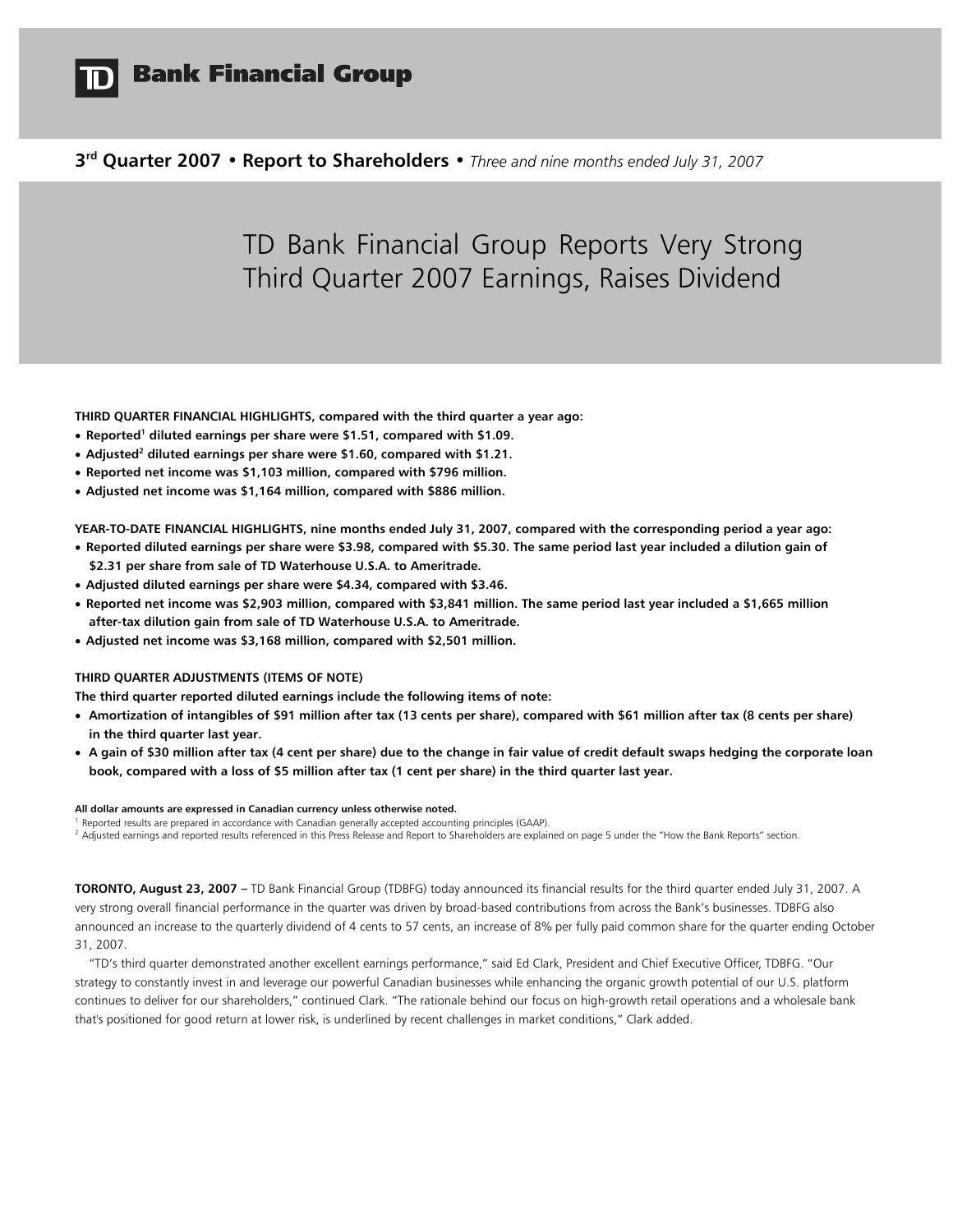### **THIRD QUARTER BUSINESS SEGMENT PERFORMANCE**

### **Canadian Personal and Commercial Banking**

Canadian Personal and Commercial Banking delivered record revenue, efficiency and net income in the quarter. Earnings were up 14% compared with the same quarter last year. TD Canada Trust saw continued strength in real-estate secured lending, core banking, small business banking and life insurance.

"Our Canadian Personal and Commercial Bank continues to demonstrate the power and momentum of our retail franchise and again posted double digit earnings growth," said Clark. "Our philosophy of continuous reinvestment in the business is clearly paying off," Clark continued. "This quarter we announced that we're raising the bar even higher on customer service and convenience with further expansion of branch hours, widening our leadership in offering the most branch hours of any bank in Canada," Clark added.

#### **Wealth Management**

Wealth Management, including the Bank's equity share of TD Ameritrade, delivered a very strong quarter with a 22% increase in earnings compared with the third quarter of last year. In Canada, the quarter saw continued earnings momentum from TD Mutual Funds and the advice-based businesses, driven by increased volumes and sales, as well as strong results in discount brokerage. The third quarter also saw growth in client assets and continued progress on adding to Wealth Management's Canadian network of high-quality, client-facing advisors.

TD Ameritrade contributed \$59 million in net income to the Bank's Wealth Management segment. TD Ameritrade's operating highlights from the quarter included record client assets under management and strong levels of both new account openings and client trades per day.

 "Our Wealth Management business kept up its track record of impressive earnings momentum this quarter," said Clark. "We're very pleased with how our investments to build out our diversified wealth offering, including our relatively young advice-based business, are playing out," continued Clark. "While overall market volatility has the potential to have a negative impact on our results in the short-term, the business is showing continuing consistency and future growth potential," Clark added.

#### **U.S. Personal and Commercial Banking**

TDBFG's U.S. Personal and Commercial Banking segment produced a solid quarter with a 60% increase in earnings over the same period last year, reflecting the successful privatization of TD Banknorth in April 2007. TD Banknorth saw growth in deposits while maintaining solid asset quality and expense control. TDBFG's fourth quarter of 2007 will be the first full quarter to reflect the Bank's 100% ownership of TD Banknorth.

"As we've said before, TD Banknorth has a clear strategy that's focused on delivering both short-run and long-term earnings goals," said Clark. "The TD Banknorth team continued to make good progress this quarter by staying focused on key initiatives including sales and service improvements and new product development," Clark continued. "Transforming TD Banknorth into a consistent earnings growth engine is a key part of TD's North American banking strategy," added Clark.

#### **Wholesale Banking**

Wholesale Banking delivered outstanding financial results in the third quarter with earnings up 41% year over year to \$253 million. A robust performance in trading and in the domestic franchise businesses, predominantly in investment banking, was complemented by a strong contribution from the equity investment portfolio.

"Wholesale Banking produced an exceptional third quarter that well exceeded our expectations," said Clark. "TD Securities continues to make progress in building a great franchise and solidifying our position as a top three dealer in Canada," Clark continued. "While the business is well positioned to deliver consistent, high-quality earnings, current market volatility has the potential to impact our results in the short term," Clark added.

#### **Conclusion**

"Each of our businesses contributed to our very strong performance this quarter, a story that's been consistent for us so far this year," said Clark. "The dividend increase of 4 cents announced today means that full-year dividends for 2007 will increase by 19% over last year. This decision by our Board of Directors is a powerful testament to our excellent results, and it shows confidence in our ability to deliver sustainable earnings growth for TD shareholders," Clark concluded.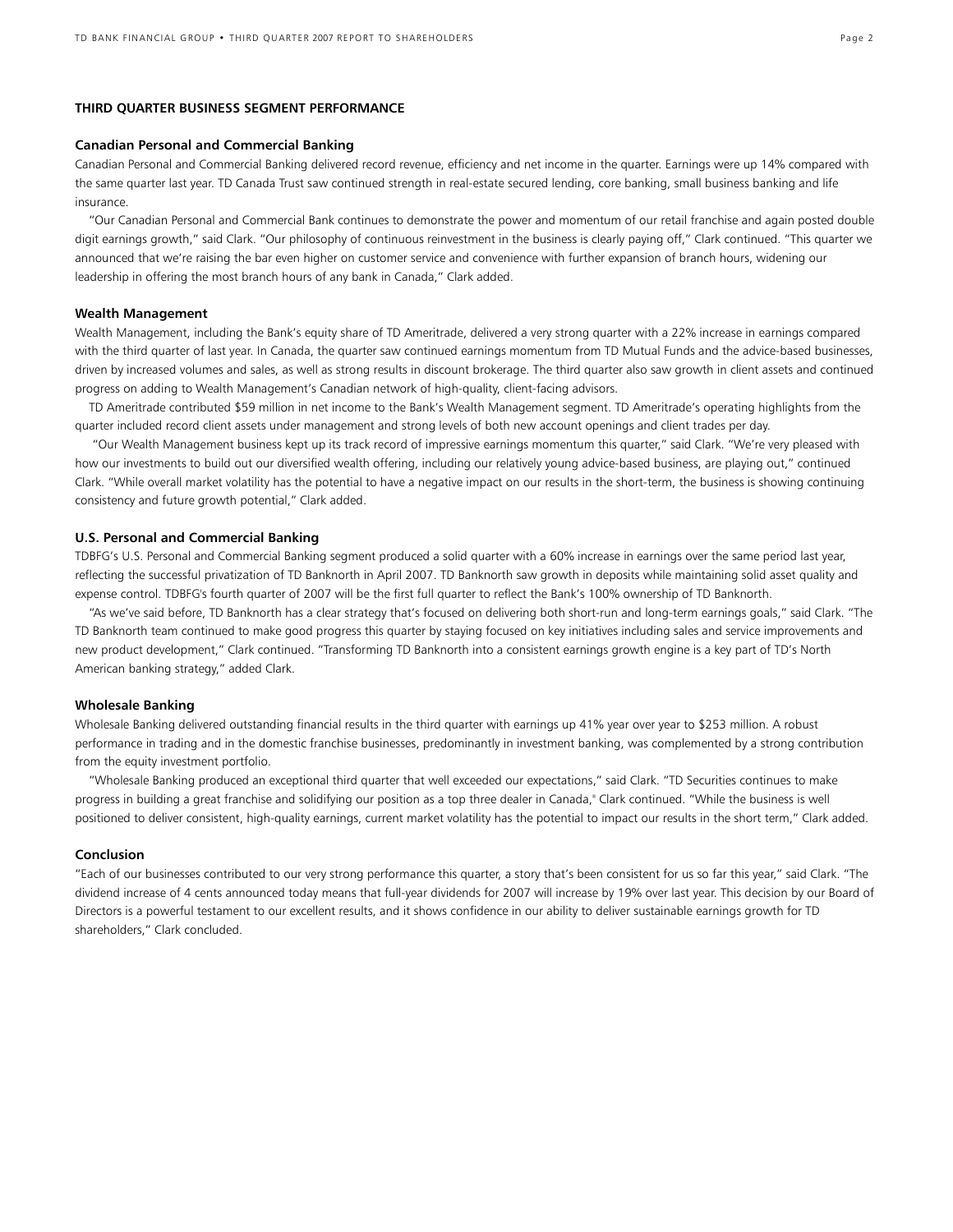### **CAUTION REGARDING FORWARD-LOOKING STATEMENTS**

From time to time, the Bank makes written and oral forward-looking statements, including in this report, in other filings with Canadian regulators or the U.S. Securities and Exchange Commission (SEC), and in other communications. All such statements are made pursuant to the "safe harbour" provisions of the U.S. Private Securities Litigation Reform Act of 1995 and applicable Canadian securities legislation. Forward-looking statements include, among others, statements regarding the Bank's objectives and targets for 2007 and beyond and strategies to achieve them, the outlook for the Bank's business lines, and the Bank's anticipated financial performance. The economic assumptions for 2007 for each of the business segments are set out in the 2006 Annual Report under the headings "Economic Outlook" and "Business Outlook and Focus for 2007". Forward-looking statements are typically identified by words such as "believe", "expect", "anticipate", "intend", "estimate", "plan", "may" and "could". By their very nature, these statements require the Bank to make assumptions and are subject to inherent risks and uncertainties, general and specific, which may cause actual results to differ materially from the expectations expressed in the forward-looking statements. Some of the factors that could cause such differences include: credit, market (including equity and commodity), liquidity, interest rate, operational, reputational, insurance, strategic, foreign exchange, regulatory, legal and other risks discussed in the management discussion and analysis section in regulatory filings made in Canada and with the SEC, including the Bank's 2006 Annual Report; general business and economic conditions in Canada, the U.S. and other countries in which the Bank conducts business, as well as the effect of changes in monetary policy in those jurisdictions and changes in the foreign exchange rates for the currencies of those jurisdictions; the degree of competition in the markets in which the Bank operates, both from established competitors and new entrants; the accuracy and completeness of information the Bank receives on customers and counterparties; the development and introduction of new products and services in markets; developing new distribution channels and realizing increased revenue from these channels; the Bank's ability to execute its integration, growth and acquisition strategies, including those of its subsidiaries, particularly in the U.S.; changes in accounting policies and methods the Bank uses to report its financial condition, including uncertainties associated with critical accounting assumptions and estimates; the effect of applying future accounting changes; global capital market activity; the Bank's ability to attract and retain key executives; reliance on third parties to provide components of the Bank's business infrastructure; the failure of third parties to comply with their obligations to the Bank or its affiliates as such obligations relate to the handling of personal information; technological changes; fraud by internal or external parties, including the use of new technologies in unprecedented ways to defraud the Bank or its customers; legislative and regulatory developments; change in tax laws; unexpected judicial or regulatory proceedings; continued negative impact of the U.S. securities litigation environment; unexpected changes in consumer spending and saving habits; the possible impact on the Bank's businesses of international conflicts and terrorism; acts of God, such as earthquakes; the effects of disease or illness on local, national or international economies; the effects of disruptions to public infrastructure, such as transportation, communication, power or water supply; and management's ability to anticipate and manage the risks associated with these factors and execute the Bank's strategies. A substantial amount of the Bank's business involves making loans or otherwise committing resources to specific companies, industries or countries. Unforeseen events affecting such borrowers, industries or countries could have a material adverse effect on the Bank's financial results, businesses, financial condition or liquidity. The preceding list is not exhaustive of all possible factors. Other factors could also adversely affect the Bank's results. For more information, see the discussion starting on page 56 of the Bank's 2006 Annual Report. All such factors should be considered carefully when making decisions with respect to the Bank, and undue reliance should not be placed on the Bank's forward-looking statements. The Bank does not undertake to update any forward-looking statements, whether written or oral, that may be made from time to time by or on its behalf.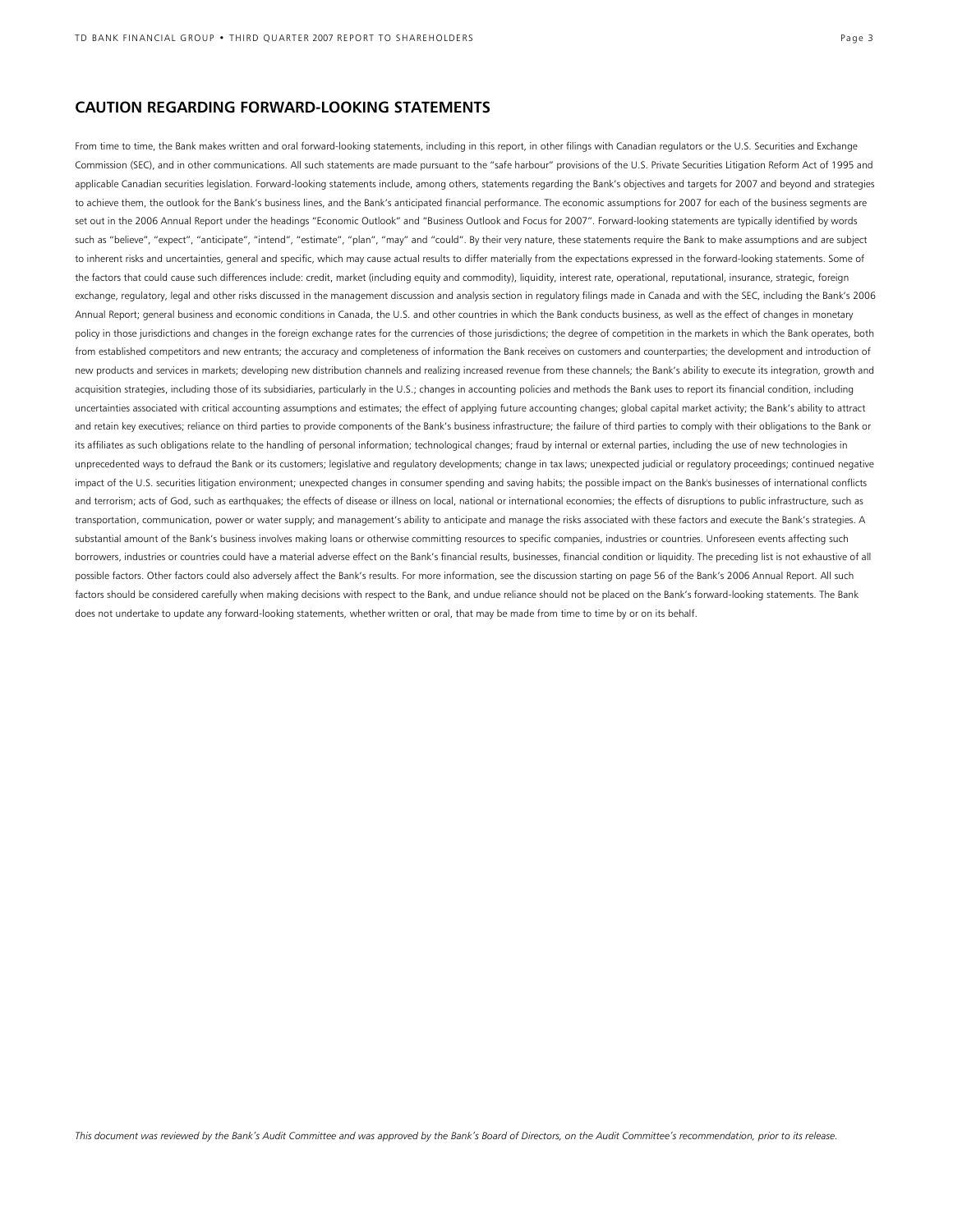### **MANAGEMENT'S DISCUSSION AND ANALYSIS OF OPERATING PERFORMANCE**

This Management's Discussion and Analysis (MD&A) is presented to enable readers to assess material changes in the financial condition and operational results of TD Bank Financial Group (the Bank) for the three and nine months ended July 31, 2007, compared with the corresponding periods. This MD&A should be read in conjunction with the Bank's unaudited Interim Consolidated Financial Statements and related Notes included in this Report to Shareholders and with our 2006 Annual Report. This MD&A is dated August 22, 2007. Unless otherwise indicated, all amounts are expressed in Canadian dollars and have been primarily derived from the Bank's Annual or Interim Consolidated Financial Statements prepared in accordance with Canadian generally accepted accounting principles (GAAP). Certain comparative amounts have been reclassified to conform to the presentation adopted in the current period. Additional information relating to the Bank is on the Bank's website www.td.com, as well as on SEDAR at www.sedar.com and on the U.S. Securities and Exchange Commission's website at www.sec.org (EDGAR filers section).

#### **FINANCIAL HIGHLIGHTS1** (unaudited)

|                                                         | For the three months ended |           |           | For the nine months ended |           |
|---------------------------------------------------------|----------------------------|-----------|-----------|---------------------------|-----------|
|                                                         | July 31                    | Apr. 30   | July 31   | July 31                   | July 31   |
| (millions of Canadian dollars, except as noted)         | 2007                       | 2007      | 2006      | 2007                      | 2006      |
| <b>Results of operations</b>                            |                            |           |           |                           |           |
| Total revenues                                          | \$3,651                    | \$3,516   | \$3,288   | \$10,645                  | \$9,810   |
| Dilution gain, net                                      |                            | $\sim$    |           |                           | 1,559     |
| Provision for credit losses                             | 171                        | 172       | 109       | 506                       | 239       |
| Non-interest expenses                                   | 2,185                      | 2,269     | 2,147     | 6,648                     | 6,540     |
| Net income – reported <sup>2</sup>                      | 1,103                      | 879       | 796       | 2,903                     | 3,841     |
| Net income $-$ adjusted <sup>2</sup>                    | 1,164                      | 995       | 886       | 3,168                     | 2,501     |
| Economic profit <sup>3</sup>                            | 578                        | 421       | 347       | 1,447                     | 981       |
| Return on common equity                                 | 21.0%                      | 17.1%     | 16.8%     | 18.9%                     | 29.0%     |
| Return on invested capital <sup>3</sup>                 | 18.7%                      | 16.4%     | 15.7%     | 17.4%                     | 15.7%     |
| <b>Financial position</b>                               |                            |           |           |                           |           |
| Total assets                                            | \$403,890                  | \$396,734 | \$385,845 | \$403,890                 | \$385,845 |
| Total risk-weighted assets                              | 150,783                    | 149,391   | 139,141   | 150,783                   | 139,141   |
| Total shareholders' equity                              | 21,003                     | 21,775    | 19,427    | 21,003                    | 19,427    |
| Financial ratios - reported                             |                            |           |           |                           |           |
| Efficiency ratio                                        | 59.8%                      | 64.5%     | 65.3%     | 62.5%                     | 57.5%     |
| Tier 1 capital to risk-weighted assets                  | 10.2%                      | 9.8%      | 12.1%     | 10.2%                     | 12.1%     |
| Tangible common equity as a % of risk-weighted assets   | 7.1%                       | 7.0%      | 9.1%      | 7.1%                      | 9.1%      |
| Provision for credit losses as a % of net average loans | 0.39                       | 0.41      | 0.26      | 0.39                      | 0.20      |
| Common share information - reported (Canadian dollars)  |                            |           |           |                           |           |
| Per share                                               |                            |           |           |                           |           |
| Basic earnings                                          | \$1.53                     | \$1.21    | \$1.10    | \$4.02                    | \$5.34    |
| Diluted earnings                                        | 1.51                       | 1.20      | 1.09      | 3.98                      | 5.30      |
| <b>Dividends</b>                                        | 0.53                       | 0.53      | 0.44      | 1.54                      | 1.30      |
| Book value                                              | 28.65                      | 29.66     | 26.36     | 28.65                     | 26.36     |
| Closing share price                                     | 68.26                      | 67.80     | 57.75     | 68.26                     | 57.75     |
| Shares outstanding (millions)                           |                            |           |           |                           |           |
| Average basic                                           | 719.5                      | 719.1     | 719.1     | 719.0                     | 715.8     |
| Average diluted                                         | 726.9                      | 725.9     | 724.7     | 725.9                     | 722.1     |
| End of period                                           | 718.3                      | 719.9     | 720.8     | 718.3                     | 720.8     |
| Market capitalization (billions of Canadian dollars)    | \$49.0                     | \$48.8    | \$41.6    | \$49.0                    | \$41.6    |
| Dividend yield                                          | 2.9%                       | 2.8%      | 2.9%      | 2.9%                      | 2.8%      |
| Dividend payout ratio                                   | 34.6%                      | 43.8%     | 40.0%     | 38.4%                     | 24.3%     |
| Price to earnings multiple                              | 13.6                       | 14.8      | 9.4       | 13.6                      | 9.4       |
| Common share information - adjusted (Canadian dollars)  |                            |           |           |                           |           |
| Per share                                               |                            |           |           |                           |           |
| Basic earnings                                          | \$1.61                     | \$1.37    | \$1.22    | \$4.39                    | \$3.49    |
| Diluted earnings                                        | 1.60                       | 1.36      | 1.21      | 4.34                      | 3.46      |
| Dividend payout ratio                                   | 32.8%                      | 38.7%     | 35.9%     | 35.1%                     | 37.5%     |
| Price to earnings multiple                              | 12.3                       | 13.2      | 12.8      | 12.3                      | 12.8      |

<sup>1</sup> Certain comparative amounts have been restated to conform to the presentation adopted in the current period<br><sup>2</sup> Reported and adjusted results are explained on page 5 under the "How the Bank Reports" section, which inc <sup>3</sup> Economic profit and return on invested capital are non-GAAP financial measures and are explained in detail on page 7 under the "Economic Profit and Return on Invested Capital" section.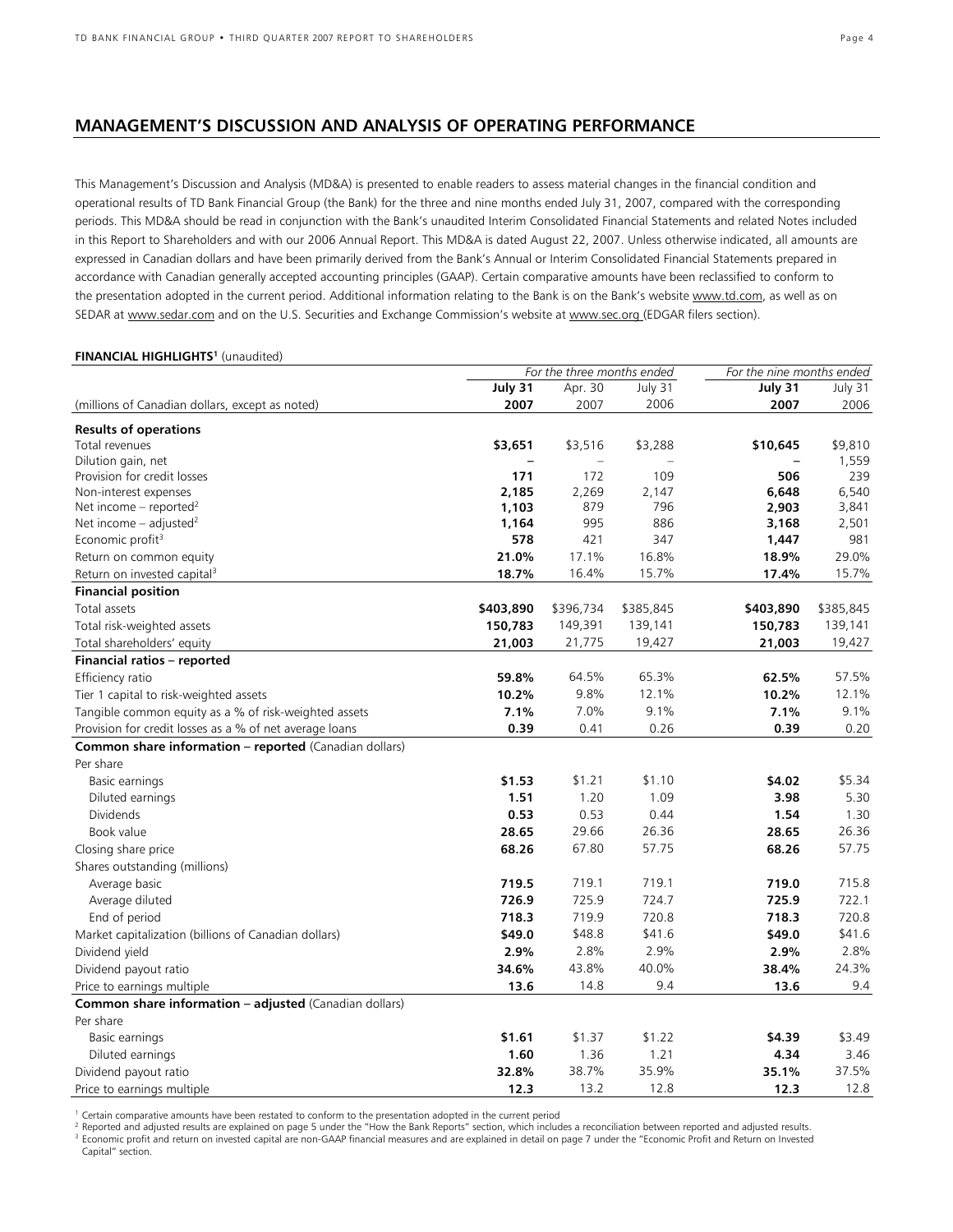### **HOW WE PERFORMED**

#### **Corporate Overview**

The Toronto-Dominion Bank and its subsidiaries are collectively known as TD Bank Financial Group. The Bank serves more than 14 million customers in four key businesses operating in a number of locations in key financial centres around the globe: Canadian Personal and Commercial Banking, including TD Canada Trust as well as the Bank's global insurance operations (excluding the U.S.); Wealth Management, including TD Waterhouse Canada, TD Waterhouse U.K. and the Bank's investment in TD Ameritrade; U.S. Personal and Commercial Banking through TD Banknorth; and Wholesale Banking, including TD Securities. The Bank also ranks among the world's leading on-line financial services firms, with more than 4.5 million on-line customers. The Bank had \$404 billion in assets as at July 31, 2007. The Bank is headquartered in Toronto, Canada. The Bank's common stock is listed on the Toronto Stock Exchange and the New York Stock Exchange under symbol: TD, as well as on the Tokyo Stock Exchange.

#### **How the Bank Reports**

The Bank's financial results, as presented on pages 22 to 37 of this Report to Shareholders, have been prepared in accordance with GAAP. The Bank refers to results prepared in accordance with GAAP as "reported" results. The Bank also utilizes non-GAAP financial measures referred to as "adjusted" results to assess each of its businesses and to measure overall Bank performance. To arrive at adjusted results, the Bank removes "items of note", net of income taxes, from reported results. The items of note are listed in the table on the following page. The items of note relate to items which management does not believe are indicative of underlying business performance. The items of note include the Bank's amortization of intangible assets which primarily relate to the Canada Trust acquisition in 2000, the TD Banknorth Inc. (TD Banknorth) acquisition in 2005, and the acquisitions by TD Banknorth of Hudson United Bancorp (Hudson) in 2006 and Interchange Financial Services Corporation (Interchange) in 2007, and the amortization of intangibles included in equity in net income of TD Ameritrade. The Bank believes that adjusted results provide the reader with a better understanding of how management views the Bank's performance. As explained, adjusted results are different from reported results determined in accordance with GAAP. Adjusted results and related terms used in this report are not defined terms under GAAP, and, therefore, may not be comparable to similar terms used by other issuers.

The tables below provide a reconciliation between the Bank's reported and adjusted results.

#### **Operating Results – Reported1** (unaudited)

|                                                                                                                                          | For the three months ended |          |          | For the nine months ended |          |  |
|------------------------------------------------------------------------------------------------------------------------------------------|----------------------------|----------|----------|---------------------------|----------|--|
|                                                                                                                                          | July 31                    | Apr. 30  | July 31  | July 31                   | July 31  |  |
| (millions of Canadian dollars)                                                                                                           | 2007                       | 2007     | 2006     | 2007                      | 2006     |  |
| Net interest income                                                                                                                      | \$1,783                    | \$1,662  | \$1,623  | \$5,116                   | \$4,657  |  |
| Other income                                                                                                                             | 1,868                      | 1,854    | 1,665    | 5,529                     | 5,153    |  |
| Total revenues                                                                                                                           | 3,651                      | 3,516    | 3,288    | 10,645                    | 9,810    |  |
| Provision for credit losses                                                                                                              | (171)                      | (172)    | (109)    | (506)                     | (239)    |  |
| Non-interest expenses                                                                                                                    | (2, 185)                   | (2, 269) | (2, 147) | (6, 648)                  | (6, 540) |  |
| Dilution gain, net                                                                                                                       |                            |          |          |                           | 1,559    |  |
| Income before provision for income taxes, non-controlling interests in<br>subsidiaries and equity in net income of an associated company | 1,295                      | 1,075    | 1,032    | 3,491                     | 4,590    |  |
| Provision for income taxes                                                                                                               | (248)                      | (234)    | (235)    | (700)                     | (699)    |  |
| Non-controlling interests in subsidiaries, net of income taxes                                                                           | (13)                       | (27)     | (52)     | (87)                      | (136)    |  |
| Equity in net income of an associated company, net of income taxes                                                                       | 69                         | 65       | 51       | 199                       | 86       |  |
| Net income – reported                                                                                                                    | 1,103                      | 879      | 796      | 2,903                     | 3,841    |  |
| Preferred dividends                                                                                                                      | (2)                        | (7)      | (6)      | (15)                      | (17)     |  |
| Net income available to common shareholders - reported                                                                                   | \$1,101                    | \$872    | \$790    | \$2,888                   | \$3,824  |  |

<sup>1</sup> Certain comparative amounts have been reclassified and restated to conform to the presentation adopted in the current period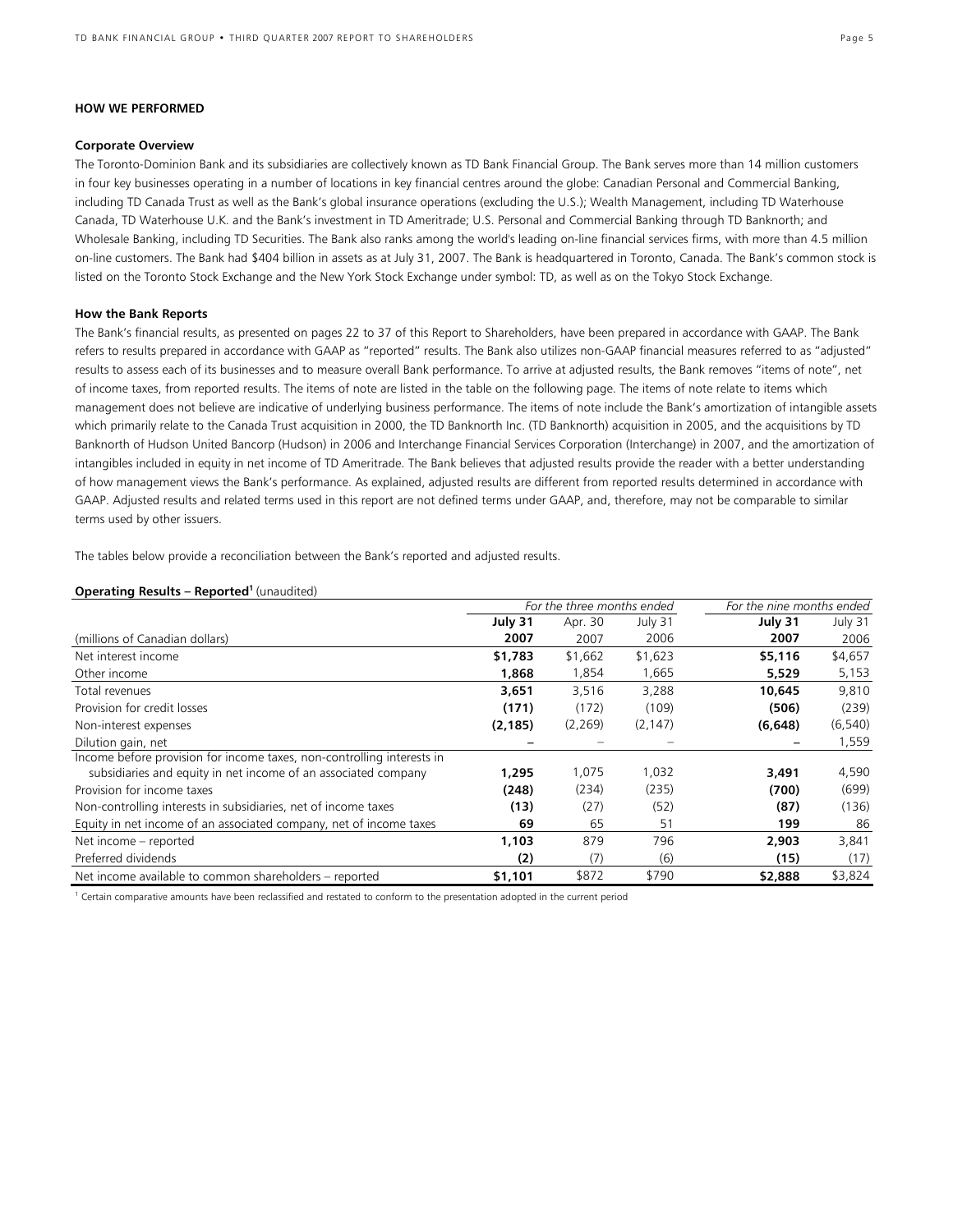#### **Reconciliation of Non-GAAP Financial Measures<sup>1</sup> (unaudited) Adjusted Net Income to Reported Results**

| Operating results - adjusted                                                      | For the three months ended |         |         | For the nine months ended |          |  |
|-----------------------------------------------------------------------------------|----------------------------|---------|---------|---------------------------|----------|--|
|                                                                                   | July 31                    | Apr. 30 | July 31 | July 31                   | July 31  |  |
| (millions of Canadian dollars)                                                    | 2007                       | 2007    | 2006    | 2007                      | 2006     |  |
| Net interest income                                                               | \$1,783                    | \$1.662 | \$1,623 | \$5,116                   | \$4,657  |  |
| Other income <sup>2</sup>                                                         | 1,822                      | 1,843   | 1,673   | 5,480                     | 5,182    |  |
| Total revenues                                                                    | 3,605                      | 3,505   | 3,296   | 10,596                    | 9,839    |  |
| Provision for credit losses <sup>3</sup>                                          | (171)                      | (172)   | (109)   | (506)                     | (299)    |  |
| Non-interest expenses <sup>4</sup>                                                | (2,054)                    | (2,071) | (2,021) | (6, 201)                  | (6, 111) |  |
| Income before provision for income taxes, non-controlling interests in            |                            |         |         |                           |          |  |
| subsidiaries and equity in net income of an associated company                    | 1,380                      | 1,262   | 1,166   | 3,889                     | 3,429    |  |
| Provision for income taxes <sup>5</sup>                                           | (282)                      | (298)   | (283)   | (844)                     | (871)    |  |
| Non-controlling interests in subsidiaries, net of income taxes <sup>6</sup>       | (14)                       | (46)    | (57)    | (111)                     | (159)    |  |
| Equity in net income of an associated company, net of income taxes <sup>7</sup>   | 80                         | 77      | 60      | 234                       | 102      |  |
| Net income - adjusted                                                             | 1,164                      | 995     | 886     | 3,168                     | 2,501    |  |
| Preferred dividends                                                               | (2)                        | (7)     | (6)     | (15)                      | (17)     |  |
| Net income available to common shareholders - adjusted                            | \$1,162                    | \$988   | \$880   | \$3,153                   | \$2,484  |  |
| Items of note affecting net income, net of income taxes:                          |                            |         |         |                           |          |  |
| Amortization of intangibles                                                       | (91)                       | (80)    | \$(61)  | (254)                     | \$(229)  |  |
| TD Banknorth restructuring, privatization and merger-related charges <sup>8</sup> |                            | (43)    |         | (43)                      |          |  |
| Dilution gain on Ameritrade transaction, net of costs                             |                            |         |         |                           | 1,665    |  |
| Dilution loss on the acquisition of Hudson by TD Banknorth                        |                            |         |         |                           | (72)     |  |
| Balance sheet restructuring charge in TD Banknorth                                |                            |         |         |                           | (19)     |  |
| Wholesale Banking restructuring charge                                            |                            |         |         |                           | (35)     |  |
| Change in fair value of credit default swaps hedging the corporate                |                            |         |         |                           |          |  |
| loan book <sup>9</sup>                                                            | 30                         | 7       | (5)     | 32                        | 15       |  |
| General allowance release                                                         |                            |         |         |                           | 39       |  |
| Other tax items                                                                   |                            | -       | (24)    |                           | (24)     |  |
| Total items of note                                                               | (61)                       | (116)   | (90)    | (265)                     | 1,340    |  |
| Net income available to common shareholders - reported                            | \$1,101                    | \$872   | \$790   | \$2,888                   | \$3,824  |  |

<sup>1</sup> Certain comparative amounts have been reclassified and restated to conform to the presentation adopted in the current period.

<sup>2</sup> Adjusted other income excludes the following items of note: *third quarter 2007* - \$46 million gain/loss due to change in fair value of credit default swaps (CDS) hedging the corporate loan book; *second quarter 2007 –* \$11 million gain due to change in fair value of CDS hedging the corporate loan book; *first quarter 2007 –* \$8 million loss due to change in fair value of CDS hedging the corporate loan book; *second quarter 2006 –* \$16 million gain due to change in fair value of CDS hedging the corporate loan book; *first quarter 2006 –* \$15 million gain due to the change in fair value of CDS hedging the corporate loan book; and \$52 million balance sheet restructuring charge at TD Banknorth.<br><sup>3</sup> Adjusted provision for credit losses excludes the following item of note:

intangibles; \$86 million due to TD Banknorth restructuring, privatization and merger-related charges; *first quarter 2007* – \$118 million amortization of intangibles; *second quarter 2006*  – \$125 million amortization of intangibles; *first quarter 2006* – \$128 million amortization of intangibles and \$50 million restructuring charge in connection with the decision to reposition the Bank's global structured products businesses.<br>For reconciliation between reported and adjusted provision for income taxes, please refer to the reconciliation table on page 12.

<sup>6</sup> Adjusted non-controlling interests excludes the following items of note: third quarter 2007 - \$16 million amortization of intangibles; second quarter 2007 - \$4 million amortization of intangibles; \$15 million due to TD Banknorth restructuring, privatization and merger-related charges; *first quarter 2007* – \$4 million amortization of intangibles; *second quarter 2006* –

\$3 million amortization of intangibles; *first quarter 2006* – \$15 million balance sheet restructuring charge at TD Banknorth.<br><sup>7</sup> Adjusted equity in net income of an associated company excludes the following items of note million amortization of intangibles; *first quarter 2007* – \$12 million amortization of intangibles; *second quarter 2006* – \$7 million amortization of intangibles.<br><sup>8</sup> The TD Banknorth restructuring, privatization and mer

costs of amending certain executive employment and award agreements and write-down of long-lived assets due to impairment, included in U.S. Personal and Commercial Banking; \$4 million restructuring charge related to the transfer of functions from TD Bank USA to TD Banknorth, included in the Corporate segment; \$5 million privatization charges, which primarily consisted of legal and investment banking fees, included in U.S. Personal and Commercial Banking; and \$3 million merger-related charges related to conversion and customer notices in connection with the integration of Hudson and Interchange with TD Banknorth, included in U.S. Personal and Commercial Banking. In the Interim Consolidated Statement of Income, the restructuring charges are included in othe

9 The Bank purchases CDS to hedge the credit risk in Wholesale Banking's corporate lending portfolio. These CDS do not qualify for hedge accounting treatment and they are measured at fair value with changes in fair value recognized in current period's earnings. The related loans are accounted for at amortized cost. Management believes that this asymmetry in the accounting treatment between CDS and loans would result in periodic profit and loss volatility which is not indicative of the economics of the corporate loan portfolio or the underlying business performance in Wholesale Banking. As a result, the CDS are accounted for on an accrual basis in the Wholesale Banking segment and the gains and losses on the CDS, in excess of the accrued cost, are reported in the Corporate segment. Adjusted earnings excludes the gains and losses on the CDS in excess of the accrued cost. Previously, this item was described as "Hedging impact due to AcG-13". As part of the adoption of the new financial instruments standards, the guidance under Accounting Guideline 13: Hedging Relationships (AcG-13) was replaced by Canadian Institute of Chartered Accountants (CICA) Handbook Section 3865, Hedges.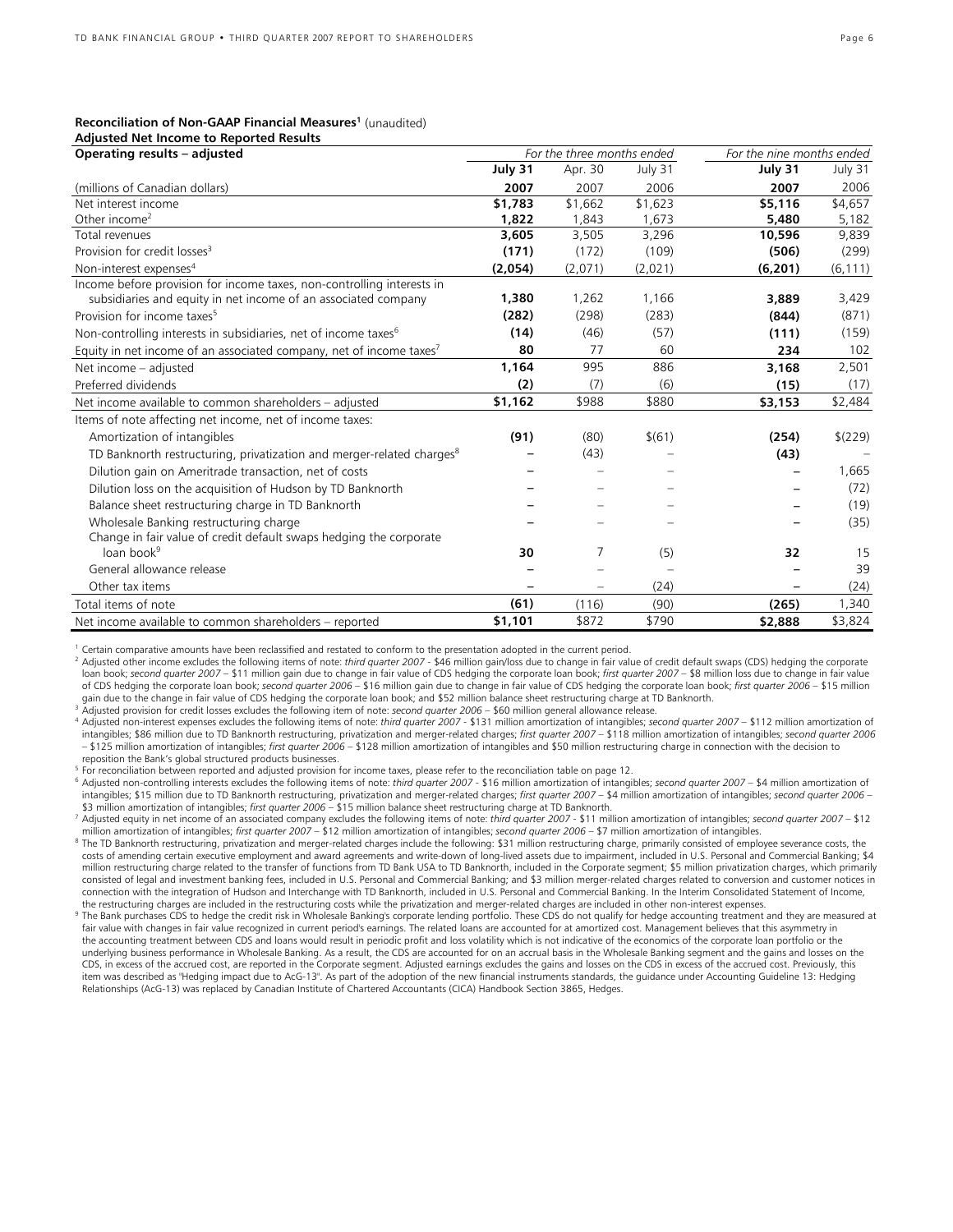#### **Reconciliation of Reported Earnings per Share (EPS) to Adjusted EPS<sup>1</sup> (unaudited)**

|                                               |         | For the three months ended |         | For the nine months ended |         |  |
|-----------------------------------------------|---------|----------------------------|---------|---------------------------|---------|--|
|                                               | July 31 | Apr. 30                    | July 31 | July 31                   | July 31 |  |
| (Canadian dollars)                            | 2007    | 2007                       | 2006    | 2007                      | 2006    |  |
| Diluted – reported                            | \$1.51  | \$1.20                     | \$1.09  | \$3.98                    | \$5.30  |  |
| Items of note affecting income (as above)     | 0.09    | 0.16                       | 0.12    | 0.36                      | (1.86)  |  |
| Items of note affecting EPS only <sup>2</sup> |         |                            |         | $\overline{\phantom{m}}$  | 0.02    |  |
| Diluted – adjusted                            | \$1.60  | \$1.36                     | \$1.21  | \$4.34                    | \$3.46  |  |
| Basic - reported                              | \$1.53  | \$1.21                     | \$1.10  | \$4.02                    | \$5.34  |  |

<sup>1</sup> EPS is computed by dividing income by the weighted-average number of shares outstanding during the period. As a result, the sum of the quarterly EPS figures may not equal year-to-date EPS.

<sup>2</sup> Second quarter 2006 – one-time adjustment for the impact of TD Ameritrade earnings, due to the one month lag between fiscal quarter ends. The results of the Bank include its equity share in TD Ameritrade from January 25, 2006 to March 31, 2006. As a result of the one month lag, the impact on earnings per share was approximately 2 cents per share.

#### **Amortization of Intangibles, Net of Income Taxes** (unaudited)

|                                                                           | For the three months ended |         |         | For the nine months ended |         |  |
|---------------------------------------------------------------------------|----------------------------|---------|---------|---------------------------|---------|--|
|                                                                           | July 31                    | Apr. 30 | July 31 | July 31                   | July 31 |  |
| (millions of Canadian dollars)                                            | 2007                       | 2007    | 2006    | 2007                      | 2006    |  |
| TD Canada Trust                                                           | \$41                       | \$45    | \$31    | \$135                     | \$155   |  |
| TD Banknorth: Reported amortization of intangibles                        | 32                         | 20      |         | 72                        | 52      |  |
| Less: non-controlling interest                                            |                            |         |         |                           | -8      |  |
| Net amortization of intangibles                                           | 31                         | 16      | 17      | 63                        | 44      |  |
| TD Ameritrade (included in equity in net income of an associated company) | 11                         | 2       | 9       | 35                        | 16      |  |
| Other                                                                     |                            |         |         | 21                        | 14      |  |
| Amortization of intangibles, net of income taxes <sup>1</sup>             | \$91                       | \$80    | \$61    | \$254                     | \$229   |  |

<sup>1</sup> Amortization of intangibles is included in the Corporate segment.

#### **Economic Profit and Return on Invested Capital**

The Bank utilizes economic profit as a tool to measure shareholder value creation. Economic profit is adjusted net income available to common shareholders less a charge for average invested capital. Average invested capital is equal to average common equity for the period plus the average cumulative after-tax goodwill and intangible assets amortized as of the reporting date. The rate used in the charge for capital is the equity cost of capital calculated using the capital asset pricing model. The charge represents an assumed minimum return required by common shareholders on the Bank's invested capital. The Bank's goal is to achieve positive and growing economic profit.

Return on invested capital (ROIC) is adjusted net income available to common shareholders divided by average invested capital. ROIC is a variation of the economic profit measure that is useful in comparison to the equity cost of capital. Both ROIC and the cost of capital are percentage rates, while economic profit is a dollar measure. When ROIC exceeds the equity cost of capital, economic profit is positive. The Bank's goal is to maximize economic profit by achieving ROIC that exceeds the equity cost of capital.

Economic profit and ROIC are non-GAAP financial measures as these are not defined terms under GAAP. Securities regulators require that companies caution readers that earnings and other measures adjusted to a basis other than GAAP do not have standardized meanings under GAAP and therefore, may not be comparable to similar terms used by other issuers.

The following table reconciles between the Bank's economic profit, return on invested capital and adjusted net income. Adjusted results and related terms are discussed in the"How the Bank Reports" section.

| Reconciliation of Economic Profit, Return on Invested Capital and Adjusted Net Income (unaudited) |  |
|---------------------------------------------------------------------------------------------------|--|
|---------------------------------------------------------------------------------------------------|--|

|                                                          | For the three months ended |          |          | For the nine months ended |           |  |
|----------------------------------------------------------|----------------------------|----------|----------|---------------------------|-----------|--|
|                                                          | July 31                    | Apr. 30  | July 31  | July 31                   | July 31   |  |
| (millions of Canadian dollars)                           | 2007                       | 2007     | 2006     | 2007                      | 2006      |  |
| Average common equity                                    | \$20,771                   | \$20,940 | \$18,692 | \$20,478                  | \$17,650  |  |
| Average cumulative goodwill/intangible assets amortized, |                            |          |          |                           |           |  |
| net of income taxes                                      | 3,857                      | 3,784    | 3,578    | 3,785                     | 3,506     |  |
| Average invested capital                                 | \$24,628                   | \$24,724 | \$22,270 | \$24,263                  | \$21,156  |  |
| Rate charged for invested capital                        | 9.4%                       | 9.4%     | 9.5%     | 9.4%                      | 9.5%      |  |
| Charge for invested capital                              | $$$ (584)                  | \$ (567) | \$ (533) | \$(1,706)                 | \$(1,503) |  |
| Net income available to common shareholders - reported   | 1,101                      | 872      | 790      | 2,888                     | 3,824     |  |
| Items of note impacting income, net of income taxes      | 61                         | 116      | 90       | 265                       | (1,340)   |  |
| Net income available to common shareholders – adjusted   | \$1,162                    | \$988    | \$880    | \$3,153                   | \$2,484   |  |
| Economic profit                                          | \$578                      | \$421    | \$347    | \$1,447                   | \$981     |  |
| Return on invested capital                               | 18.7%                      | 16.4%    | 15.7%    | 17.4%                     | 15.7%     |  |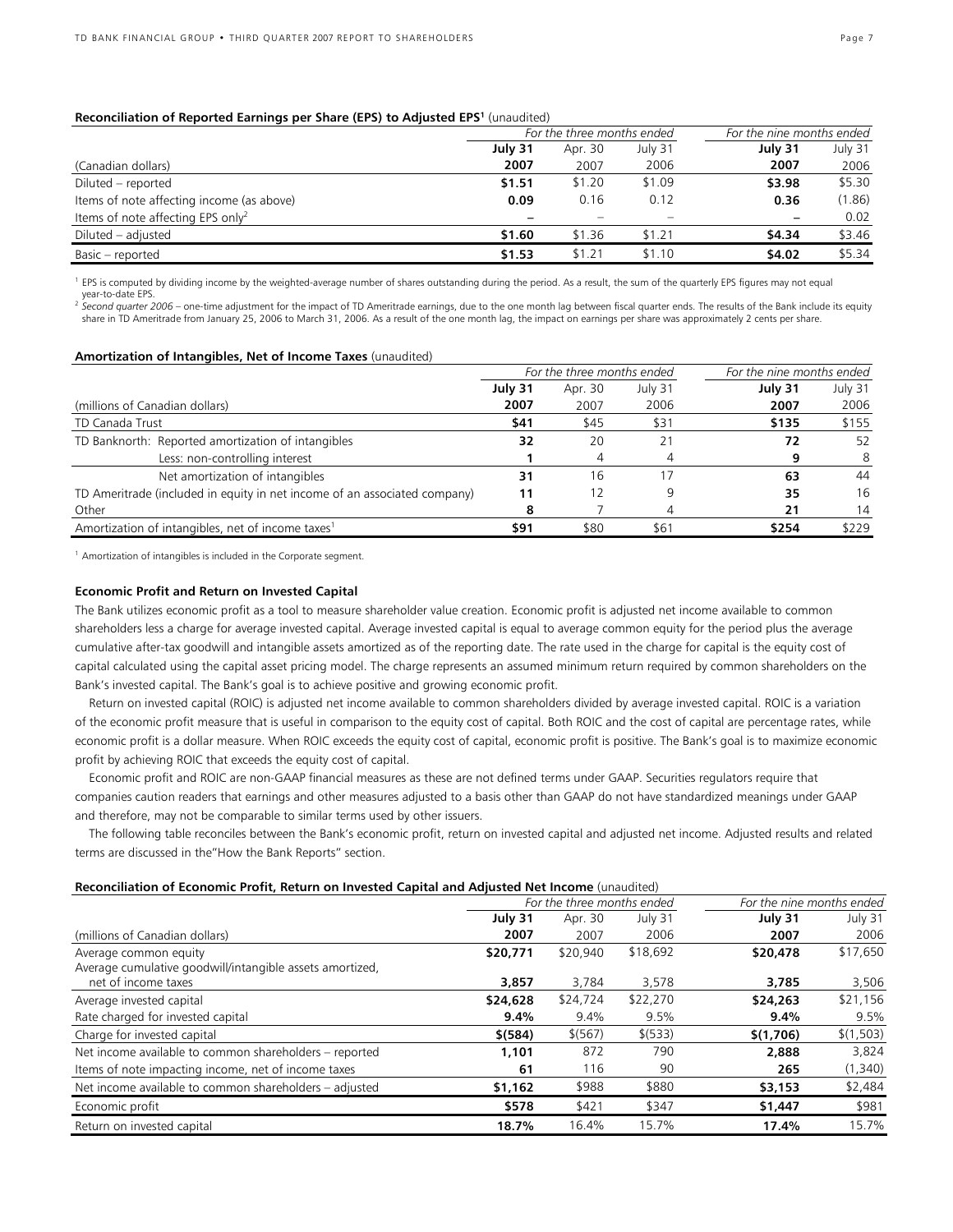#### **Significant Events in 2007**

#### **TD Banknorth**

#### Going-private transaction

On April 20, 2007, the Bank completed its privatization of TD Banknorth. Under this transaction, the Bank acquired all of the outstanding common shares of TD Banknorth that it did not already own for US\$32.33 per TD Banknorth share for a total cash consideration of \$3.7 billion (US\$3.3 billion). The acquisition was accounted for by the purchase method. On closing, TD Banknorth became a wholly-owned subsidiary of the Bank and TD Banknorth's shares were delisted from the New York Stock Exchange.

As a result of the transaction, there was a net increase in goodwill and intangibles on the Bank's Consolidated Balance Sheet at the completion of the transaction of approximately \$1.5 billion. The allocation of the purchase price is subject to finalization.

In the normal course of the Bank's financial reporting, TD Banknorth is consolidated on a one month lag basis. However, \$43 million before-tax restructuring, privatization and merger-related costs incurred in April 2007 were included in the Bank's results for the quarter ended April 30, 2007 because in aggregate they represent material TD Banknorth events for the quarter ended April 30, 2007.

As disclosed in the definitive proxy statement of TD Banknorth dated March 16, 2007 with respect to the transaction, the Bank and TD Banknorth had entered into a memorandum of understanding providing for the proposed settlement of the six lawsuits comprising the action *In re TD Banknorth Shareholders Litigation*, C.A. No. 2557-NC (Del. Ch., New Castle County). Among other things, the proposed settlement provided for the establishment by the Bank of a settlement fund in an aggregate amount of approximately \$2.95 million. The proposed settlement was subject to a number of conditions, including final approval by the Delaware Court of Chancery. On July 19, 2007, the Delaware Court of Chancery disapproved the proposed settlement. Accordingly, the settlement will not be completed and former stockholders of TD Banknorth will not receive the proposed settlement amount of approximately US\$0.03 per share. Completion of the transaction, which occurred on April 20, 2007, is not affected by the decision of the court. The Bank continues to believe that these lawsuits are without merit and will defend them vigorously.

#### Acquisition of Interchange Financial Services Corporation

TD Banknorth completed its acquisition of Interchange on January 1, 2007 for a total cash consideration of \$545 million (US\$468.1 million), financed primarily through TD Banknorth's sale of 13 million of its common shares to the Bank for \$472 million (US\$405 million). As a result, \$1.9 billion of assets and \$1.4 billion of liabilities were included in the Bank's Interim Consolidated Balance Sheet at the date of acquisition. TD Banknorth consolidates the financial results of Interchange. As the Bank consolidates TD Banknorth on a one month lag, Interchange's results for its quarter ended June 30, 2007 have been included in the Bank's results for the quarter ended July 31, 2007.

### **TD Ameritrade**

TD Ameritrade announced two common stock repurchase programs in 2006 for an aggregate of 32 million shares. As a result of TD Ameritrade's share repurchase activity, the Bank's direct ownership position in TD Ameritrade increased above the ownership cap of 39.9% under the Stockholders Agreement. In accordance with the Bank's previously announced intention, the Bank sold three million shares of TD Ameritrade during the current quarter to bring its direct ownership position as at July 31, 2007 to 39.9%, from 40.3% as at April 30, 2007. The Bank recognized a gain of \$6 million on this sale.

Moreover, as a result of consolidation of financial statements of Lillooet Limited (Lillooet) in the Interim Consolidated Financial Statements for the quarter ended July 31, 2007, TD Ameritrade shares held by Lillooet have been included in the Bank's reported investment in TD Ameritrade. The Bank has recognized income of TD Ameritrade related to the TD Ameritrade shares owned by Lillooet for the period ended June 30, 2007.

For more details, see Note 14 to the Interim Consolidated Financial Statements for the quarter ended July 31, 2007.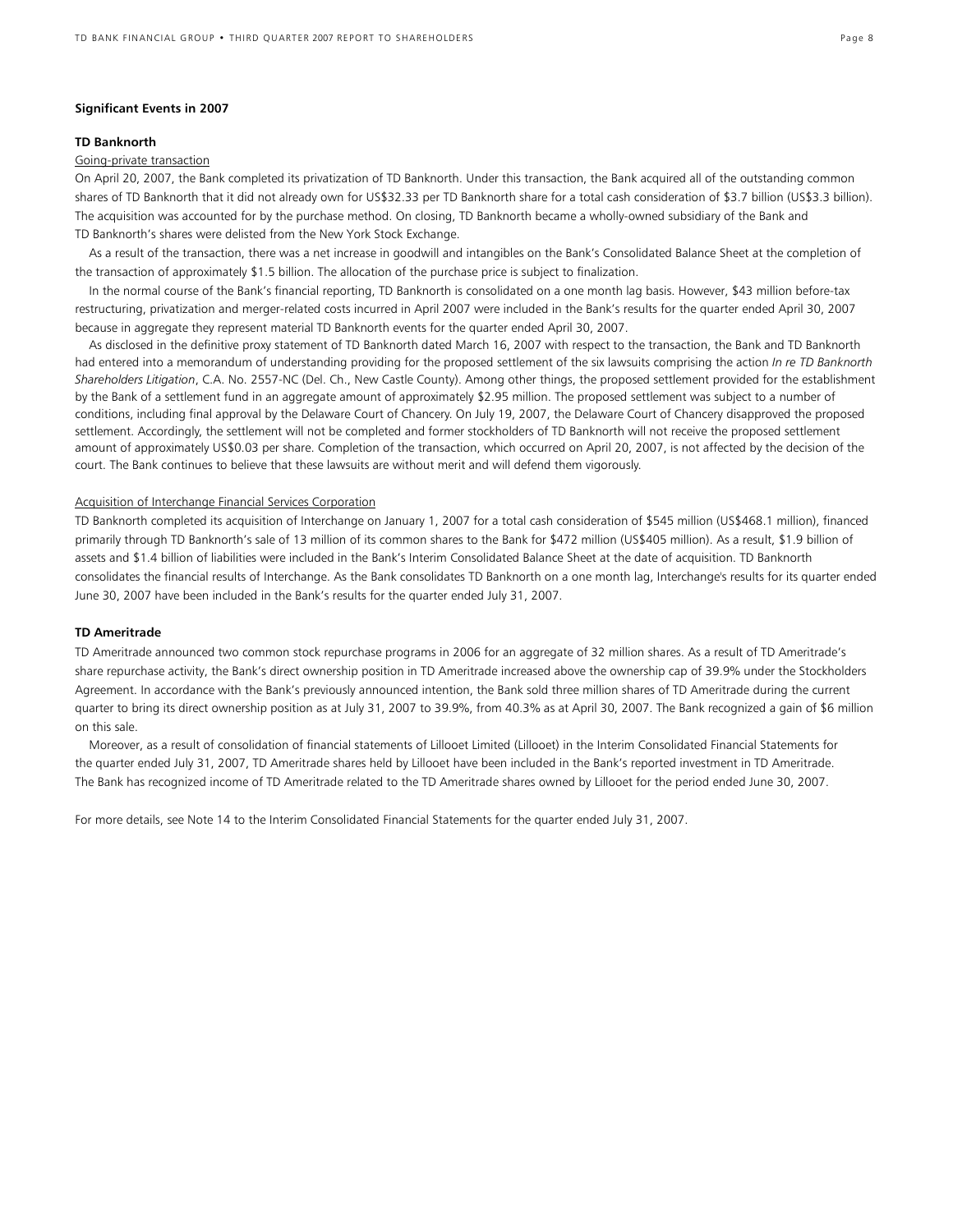## **FINANCIAL RESULTS OVERVIEW**

### **Performance Summary**

Outlined below is an overview of the Bank's performance on an adjusted basis for the third quarter of 2007 against the financial shareholder indicators included in the 2006 Annual Report. Shareholder performance indicators help guide and benchmark the Bank's accomplishments. For the purposes of this analysis, the Bank utilizes adjusted earnings, which exclude items of note from the reported results that are prepared in accordance with Canadian GAAP. Adjusted earnings and reported results are explained in detail on page 5 under the "How the Bank Reports" section.

- *Adjusted diluted earnings per share* for the first nine months of 2007 were \$4.34, up 25% from the same period last year. The Bank's goal is to grow adjusted earnings per share by 7% to 10% over the longer term.
- *Adjusted return on risk-weighted assets* for the first nine months of 2007 was 3.07%, up from 2.46% in the first nine months of 2006.
- *Total shareholder return* for the twelve months ended July 31, 2007 was 21.7%, above the peer average of 16.2%.

### **Net Income**

### Year-over-year comparison

Reported net income for the third quarter was \$1,103 million, up \$307 million, or 39%, compared with the third quarter last year. Adjusted net income increased \$278 million, or 31%, to \$1,164 million. The increase in adjusted net income was driven by higher U.S. Personal and Commercial Banking net income attributable to increased TD Banknorth ownership related to the privatization, an increase in Canadian Personal and Commercial Banking earnings supported by strong business volume growth, higher Wholesale Banking results on strong capital markets revenue growth and an increase in Corporate segment contribution, primarily due to lower corporate support costs and favourable tax items.

#### Prior quarter comparison

Reported net income increased \$224 million, or 25%, from the prior quarter while adjusted net income rose \$169 million or 17%. The increase in adjusted earnings was driven by double digit earnings growth in Canadian Personal and Commercial Banking and Wholesale Banking. U.S. Personal and Commercial Banking net income increased, primarily due to increased TD Banknorth ownership related to the privatization. Corporate net income also increased \$41 million from the prior quarter. The additional increase in reported net income was due to restructuring, privatization and mergerrelated charges for TD Banknorth and for the transfer of functions from TD Bank USA to TD Banknorth taken in the prior quarter, as well as higher gains related to the change in fair value of credit default swaps (CDS) hedging the corporate loan book.

#### Year-to-date comparison

On a year-to-date basis, reported net income of \$2,903 million, decreased \$938 million, or 24%, compared with the same period last year. The decrease in reported net income was mainly due to the \$1,665 million dilution gain on the sale of TD Waterhouse U.S.A. to Ameritrade in 2006, partially offset by higher operating earnings. Adjusted net income of \$3,168 million rose by \$667 million, or 27%, compared with the same period last year. The increase was attributable to strong year-over-year earnings growth in the Canadian Personal and Commercial Banking, Wealth Management, Wholesale Banking segments and a higher contribution from the Corporate segment.

#### **Net Interest Income**

#### Year-over-year comparison

Net interest income for the quarter was \$1,783 million, an increase of \$160 million, or 10%, compared with the same quarter last year. Canadian Personal and Commercial Banking contributed \$128 million of the increase, supported by strong volume growth across most business products. Wholesale Banking and Wealth Management also posted increases in net interest income over the prior year quarter.

#### Prior quarter comparison

Net interest income increased \$121 million, or 7%, compared with the previous quarter. The increase was primarily attributable to Canadian Personal and Commercial Banking which benefited from more interest earning days in the quarter as well as volume growth. Wholesale Banking and Corporate contributed most of the remaining increase.

#### Year-to-date comparison

On a year-to-date basis, net interest income of \$5,116 million increased \$459 million, or 10%, compared with the same period last year. Canadian Personal and Commercial Banking was the primary driver as net interest income increased \$409 million. The increase was due to strong volume growth across most business products and an increase in margin on average earning assets. U.S. Personal and Commercial Banking also contributed to the increase, mainly due to the Hudson and Interchange acquisitions. These increases were partially offset by lower net interest income in Wealth Management related to the sale of TD Waterhouse U.S.A. to Ameritrade.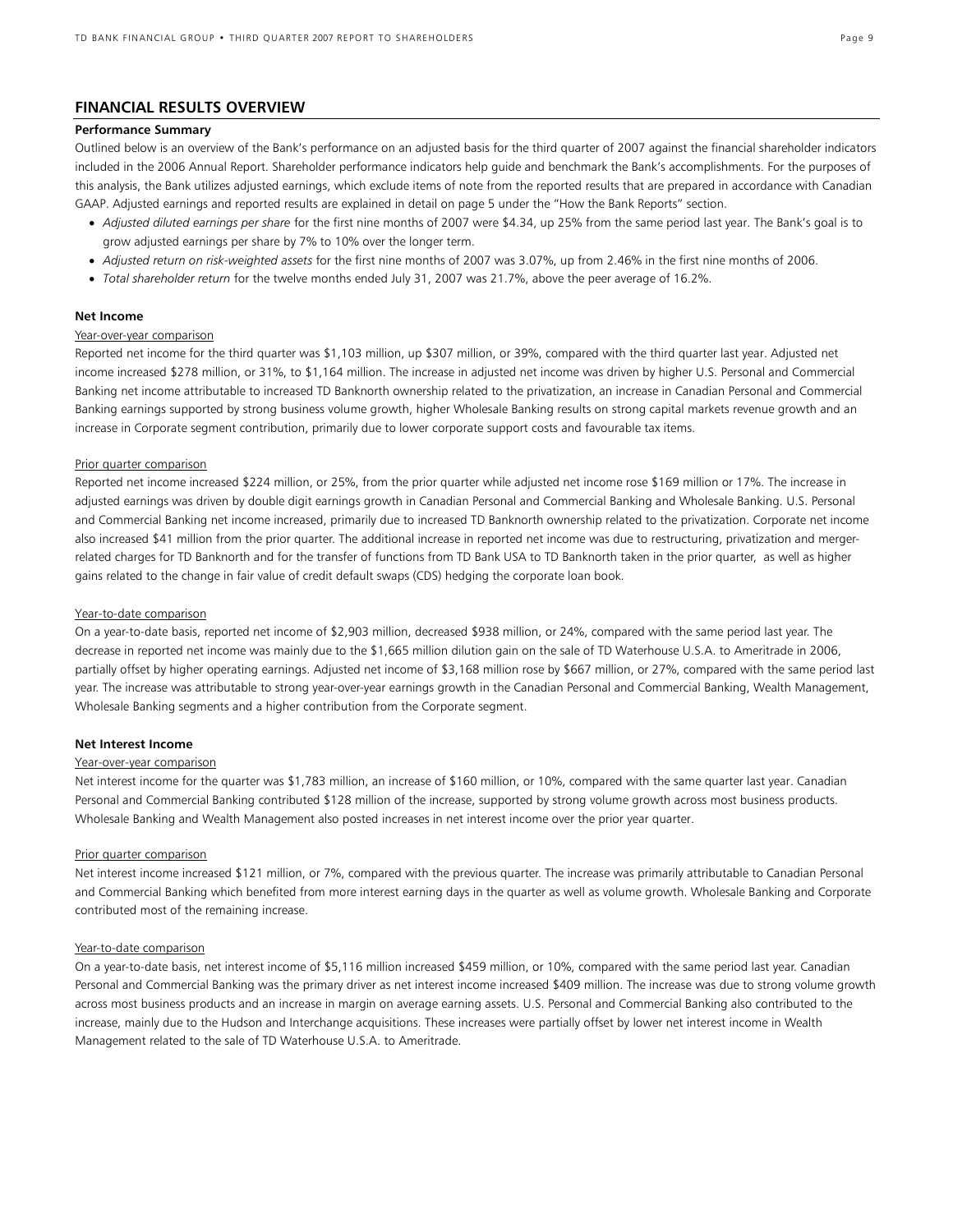#### **Other Income**

#### Year-over-year comparison

Reported other income was \$1,868 million, up \$203 million, or 12%, compared with the third quarter of last year. On an adjusted basis, other income increased \$149 million or 9%. The main difference between reported and adjusted other income is related to an increase in the fair value of CDS hedging the corporate loan book which rose as credit spreads widened. The increase on an adjusted basis is mainly attributable to higher other income from Canadian Personal and Commercial Banking and Wealth Management. Canadian Personal and Commercial Banking other income rose due to higher volumes and an increase in insurance revenue. Wealth Management other income increased due to an increase in assets under administration and assets under management. Wholesale Banking other income was also up on higher trading revenue and advisory fees.

#### Prior quarter comparison

Reported other income increased \$14 million, or 1%, compared with the prior quarter. Adjusted other income decreased \$21 million, or 1%, from the prior quarter. An increase in the fair value of CDS hedging the corporate loan book represents the main variance between reported and adjusted other income. Canadian Personal and Commercial Banking other income increased due to volume growth and more days in the quarter. This was offset by declines in Wholesale Banking due to lower total trading revenue and in Wealth Management due to lower revenue in discount brokerage.

#### Year-to-date comparison

Reported other income of \$5,529 million increased \$376 million, or 7%, compared with the same period last year. Year-to-date adjusted other income was up \$298 million, or 6%, from the previous year. Canadian Personal and Commercial Banking was the largest contributor fueled by strong volume growth, pricing initiatives and higher insurance revenue. Wealth Management other income increased, primarily due to higher assets under administration, an increase in trades per day and an increase in mutual fund assets under management which more than offset the impact of the sale of TD Waterhouse U.S.A. to Ameritrade. U.S. Personal and Commercial Banking other income rose largely due to the Hudson and Interchange acquisitions as well as fee initiatives. Wholesale Banking other income declined mainly due to lower trading income, partially offset by higher syndication, underwriting and M&A revenue. Corporate segment other income increased mainly due to higher securitization revenue. Reported other income also benefited from an increase in the fair value of CDS hedging the corporate loan book and the impact of a balance sheet restructuring charge of \$52 million in TD Banknorth in the first quarter of 2006

### **Provision for Credit Losses**

#### Year-over-year comparison

During the quarter, the Bank recorded a provision for credit losses of \$171 million, an increase of \$62 million compared with the third quarter last year, primarily due to higher specific provisions in the Canadian and U.S. Personal and Commercial Banking segments year over year, and an increase in the general allowance at U.S. Personal and Commercial Banking.

#### Prior quarter comparison

Provision for credit losses for the third quarter was down \$1 million from the prior quarter.

#### Year-to-date comparison

On a year-to-date basis, provision for credit losses increased \$267 million, from \$239 million in the same period last year. The increase was primarily due to higher specific provisions in Canadian and U.S. Personal and Commercial Banking in 2007 and the general loan loss provision release of \$60 million recorded in the second quarter of 2006.

#### **Provision for Credit Losses** (unaudited)

|                                         | For the three months ended | For the nine months ended |         |         |         |
|-----------------------------------------|----------------------------|---------------------------|---------|---------|---------|
|                                         | July 31                    | Apr. 30                   | July 31 | July 31 | July 31 |
| (millions of Canadian dollars)          | 2007                       | 2007                      | 2006    | 2007    | 2006    |
| Net new specifics (net of reversals)    | \$181                      | \$221                     | \$140   | \$586   | \$397   |
| Recoveries                              | (40)                       | (37)                      | (33)    | (108)   | (96)    |
| Provision for credit losses - specifics | 141                        | 184                       | 107     | 478     | 301     |
| Change in general allowance             |                            |                           |         |         |         |
| TD Bank                                 |                            |                           |         |         | (60)    |
| <b>VFC</b>                              | 12                         |                           | q       | 34      | 9       |
| TD Banknorth                            | 18                         | (23)                      | (7)     | (6)     | (11)    |
| Total                                   | \$171                      | \$172                     | \$109   | \$506   | \$239   |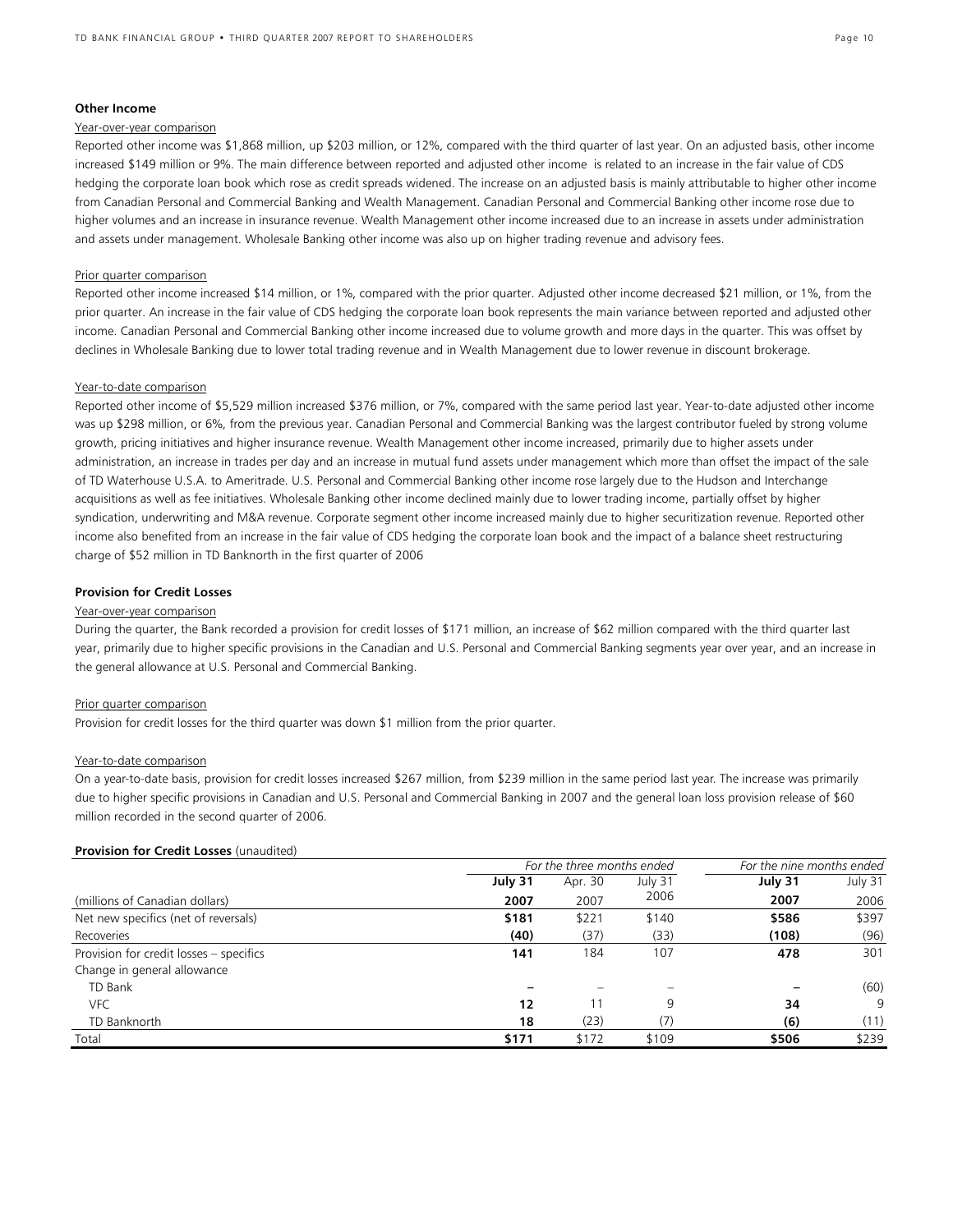### **Non-Interest Expenses and Efficiency Ratio**

### Year-over-year comparison

Reported non-interest expenses for the third quarter were \$2,185 million, up \$38 million, or 2%, compared with the third quarter last year, while adjusted non-interest expenses of \$2,054 million, were up \$33 million. The increase was driven by higher expenses in Wealth Management and Wholesale Banking, partially offset by lower Corporate segment expenses. Wealth Management expenses increased due to higher sales force compensation driven by increased revenue, impact from change in methodology for administering mutual fund management expenses and increased volume-related payments to sellers of the Bank's mutual funds. Wholesale Banking expenses increased due to higher performance-based incentive compensation, consistent with stronger financial performance.

The reported efficiency ratio improved to 59.8% from 65.3% in the third quarter last year. The Bank's adjusted efficiency ratio improved to 57.0% from 61.3% a year ago as revenue growth outpaced expense growth.

#### Prior quarter comparison

Reported non-interest expenses of \$2,185 million declined by \$84 million, or 4%, compared with the prior quarter, primarily due to an \$86 million charge related to TD Banknorth restructuring and transfer of functions from TD Bank USA to TD Banknorth in the prior quarter. Adjusted non-interest expenses were \$2,054 million, down \$17 million or 1%. The decline was attributable to lower U.S. Personal and Commercial Banking expenses, largely due to a stronger Canadian dollar. This was partially offset by an increase in Canadian Personal and Commercial Banking operating expenses, mainly due to more business days and higher business volumes.

The reported efficiency ratio improved to 59.8%, compared with 64.5% in the prior quarter. The Bank's adjusted efficiency ratio improved to 56.9% from 59.1% in the prior quarter.

#### Year-to-date comparison

On a year-to-date basis, reported non-interest expenses of \$6,648 million were up \$108 million, or 2%, compared with the same period last year. Total adjusted non-interest expenses were \$6,201 million, up \$90 million or 2%. Canadian Personal and Commercial Banking had the largest increase due to higher employee compensation, increased business volumes and the acquisition of VFC. U.S. Personal and Commercial Banking expenses increased, mainly due to the Hudson and Interchange acquisitions. Non-interest expenses for Wealth Management declined as the impact of the sale of TD Waterhouse U.S.A. to Ameritrade more than offset increases related to investments in advisors and higher volume-related compensation. Wholesale Banking expenses were down on a reported basis due to a restructuring charge of \$50 million in the first quarter of 2006. On an adjusted basis, noninterest expenses increased, mainly due to higher performance-based incentive compensation driven by stronger financial performance.

The reported efficiency ratio was 62.5%, compared with 57.5% in the same period last year. Last year's ratio included a net amount of \$1,559 million related to the dilution gain on the sale of TD Waterhouse U.S.A. to Ameritrade and the dilution loss related to the Hudson acquisition. The Bank's adjusted efficiency ratio improved to 58.5%, from 62.1% in the same period last year as revenue growth exceeded expense growth

#### **Taxes**

**Taxes**1 (unaudited)

As discussed in the "How the Bank Reports" section, the Bank adjusts its reported results to assess each of its businesses and to measure overall Bank performance. As such, the provision for income taxes is stated on a reported and an adjusted basis.

The Bank's effective tax rate was 19.2% for the quarter, compared with 22.8% in the third quarter last year, and 21.8% in the prior quarter. On a year-to-date basis, the Bank's effective tax rate was 20.1%, compared with 15.2% in the same period last year. The change was largely due to the favourable tax impact from the TD Ameritrade dilution gain in the first quarter of 2006.

|                                               | For the three months ended |         |       |         |       |         | For the nine months ended |         |         |         |
|-----------------------------------------------|----------------------------|---------|-------|---------|-------|---------|---------------------------|---------|---------|---------|
|                                               |                            | July 31 |       | Apr. 30 |       | July 31 |                           | July 31 |         | July 31 |
| (millions of Canadian dollars)                |                            | 2007    |       | 2007    |       | 2006    |                           | 2007    |         | 2006    |
| Income taxes at Canadian statutory income tax |                            |         |       |         |       |         |                           |         |         |         |
| rate                                          | \$452                      | 34.9%   | \$374 | 34.8%   | \$362 | 35.0%   | \$1,218                   | 34.9%   | \$1,605 | 35.0%   |
| Increase (decrease) resulting from:           |                            |         |       |         |       |         |                           |         |         |         |
| Dividends received                            | (92)                       | (7.1)   | (67)  | (6.2)   | (58)  | (5.6)   | (262)                     | (7.5)   | (172)   | (3.8)   |
| Rate differentials on international           |                            |         |       |         |       |         |                           |         |         |         |
| operations                                    | (103)                      | (8.0)   | (65)  | (6.0)   | (73)  | (7.0)   | (250)                     | (7.2)   | (171)   | (3.7)   |
| Items related to dilution gains and losses    |                            |         |       |         |       |         |                           |         | (582)   | (12.7)  |
| Other $-$ net                                 | (9)                        | (0.6)   | (8)   | (0.8)   | 4     | 0.4     | (6)                       | (0.1)   | 19      | 0.4     |
| Provision for income taxes and effective      |                            |         |       |         |       |         |                           |         |         |         |
| income tax rate – reported                    | \$248                      | 19.2%   | \$234 | 21.8%   | \$235 | 22.8%   | \$700                     | 20.1%   | \$699   | 15.2%   |

<sup>1</sup> Certain comparative amounts have been reclassified to conform to the presentation adopted in the current period.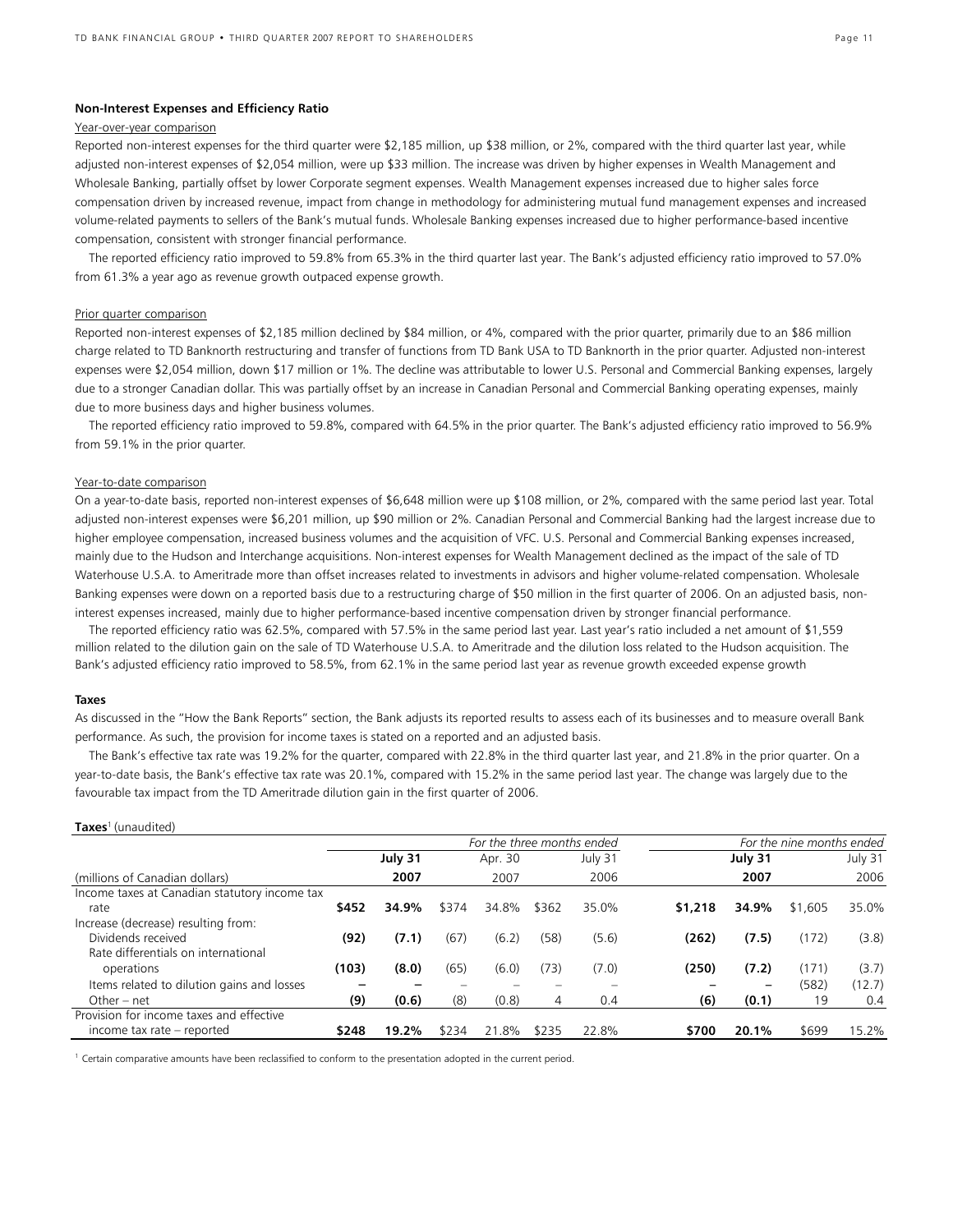### **Reconciliation of Non-GAAP Provision for Income Taxes<sup>1</sup> (unaudited)**

|                                                                      |         | For the three months ended |         | For the nine months ended |         |
|----------------------------------------------------------------------|---------|----------------------------|---------|---------------------------|---------|
|                                                                      | July 31 | Apr. 30                    | July 31 | July 31                   | July 31 |
| (millions of Canadian dollars)                                       | 2007    | 2007                       | 2006    | 2007                      | 2006    |
| Provision for income taxes - reported                                | \$248   | \$234                      | \$235   | \$700                     | \$699   |
| Increase (decrease) resulting from items of note:                    |         |                            |         |                           |         |
| Amortization of intangibles                                          | 50      | 40                         | 69      | 133                       | 158     |
| TD Banknorth restructuring, privatization and merger-related charges |         | 28                         |         | 28                        |         |
| Dilution gain on Ameritrade, net of costs                            |         |                            |         |                           | 34      |
| Balance sheet restructuring charge in TD Banknorth                   |         |                            |         |                           | 18      |
| Wholesale Banking restructuring charge                               |         |                            |         |                           | 15      |
| Change in fair value of credit default swaps hedging the corporate   |         |                            |         |                           |         |
| loan book                                                            | (16)    | (4)                        |         | (17)                      | (8)     |
| General allowance release                                            |         |                            |         |                           | (21)    |
| Other tax items                                                      |         |                            | (24)    |                           | (24)    |
| Tax effect – items of note                                           | 34      | 64                         | 48      | 144                       | 172     |
| Provision for income taxes - adjusted                                | \$282   | \$298                      | \$283   | \$844                     | \$871   |

 $<sup>1</sup>$  Certain comparative amounts have been reclassified to conform to the presentation adopted in the current period</sup>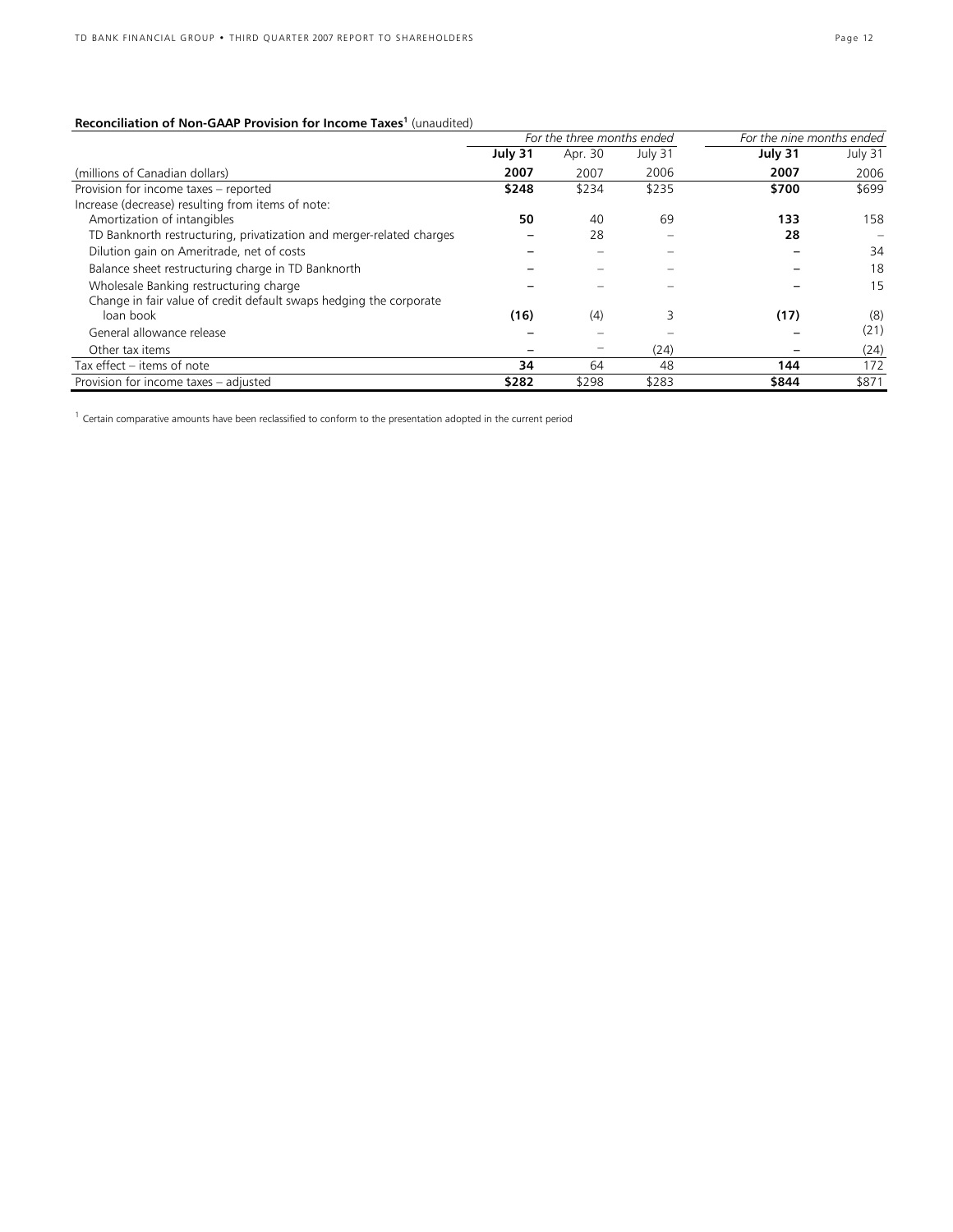### **HOW OUR BUSINESSES PERFORMED**

For management reporting purposes, the Bank's operations and activities are organized around the following operating business segments: Canadian Personal and Commercial Banking, Wealth Management, including TD Ameritrade, U.S. Personal and Commercial Banking, and Wholesale Banking. The Bank's other activities are grouped into the Corporate segment. Results of each business segment reflect revenues, expenses, assets and liabilities generated by the business in that segment. The Bank measures and evaluates the performance of each segment based on adjusted results where applicable, and for those segments the Bank notes that the measure is adjusted. Amortization of intangible expense is included in the Corporate segment. Accordingly, net income for the operating business segments is presented before amortization of intangibles, as well as any other items of note not attributed to the operating segments. For further details, see the "How the Bank Reports" section on page 5, the "Business Focus" section in the 2006 Annual Report and Note 24 to the 2006 audited Consolidated Financial Statements. For information concerning the Bank's measures of economic profit and return on invested capital, which are non-GAAP measures, see page 7. Segmented information also appears in Note 12 on page 35.

Net interest income within Wholesale Banking is calculated on a taxable equivalent basis (TEB), which means that the value of non-taxable or taxexempt income, including dividends, is adjusted to its equivalent before-tax value. Using TEB allows the Bank to measure income from all securities and loans consistently and makes for a more meaningful comparison of net interest income with similar institutions. The TEB adjustment reflected in the Wholesale Banking segment is eliminated in the Corporate segment. The TEB adjustment for the quarter was \$161 million, compared with \$89 million in the third quarter last year, and \$99 million in the prior quarter. On a year-to-date basis, the TEB adjustment was \$417 million, compared with \$251 million in the same period last year.

#### **Canadian Personal and Commercial Banking**

Canadian Personal and Commercial Banking net income for the quarter was \$597 million, an increase of \$73 million, or 14%, compared with the third quarter last year, and an increase of \$57 million, or 11%, compared with the prior quarter. The annualized return on invested capital increased to 28%, compared with 26% in the third quarter last year and 27% in the prior quarter.

Net income for the nine months ended July 31, 2007 was \$1,681 million, an increase of \$216 million, or 15%, compared with the same period last year. On a year-to-date basis, the return on invested capital was 27%, up from 25% in same period last year.

Revenue grew by \$172 million, or 9%, compared with the third quarter last year, primarily due to volume growth across most banking products, particularly in real-estate secured lending, credit cards and deposits. Revenue increased by \$115 million, or 6%, compared with the prior quarter, due mainly to more calendar days in the current quarter and volume growth in real-estate secured lending and credit cards. On a year-to-date basis, total revenue increased by \$593 million, or 11%, compared with the same period last year, primarily due to volume growth in real-estate secured lending, credit cards and deposits. The acquisition of VFC and sales and service fee income also contributed to revenue growth. Margin on average earning assets decreased by 1 bp from 3.08% to 3.07%, compared with the third quarter last year, and increased 2 bps compared with the prior quarter. On a year-to-date basis, margin on average earning assets increased by 3 bps from 3.02% to 3.05%, compared with the same period last year.

Compared with the third quarter last year, real-estate secured lending volume (including securitizations) grew by \$13.8 billion or 11%, personal deposit volume grew by \$4.5 billion or 4.6%, and consumer loans volume grew by \$1.8 billion or 9%. Business deposits volume and business loans and acceptances volume both grew by 9%. Gross originated insurance premiums grew by \$46 million or 7%. As at May 31, 2007, personal deposit market share was 21.1%, down 24 bps compared with last year and down 11 bps compared with the prior quarter, as a result of share decrease in term deposits. Personal lending market share was 20.0%, up 6 bps compared with last year and down 9 bps compared with the prior quarter. Small business lending (credit limits of less than \$250,000) market share as at March 31, 2007 was 18.2%, up 59 bps compared with last year, and up 10 bps compared with the prior quarter. Credit card market share, for the month of May 2007, measured by the average outstanding balance, was 8.4%, up 68 bps compared with last year and up 24 bps compared with the prior quarter.

Provision for credit losses for the quarter increased by \$47 million, or 45%, compared with the third quarter last year. Personal banking provision for credit losses of \$147 million was \$48 million higher than the third quarter last year, primarily due to unsecured lending volume growth coupled with higher loss rates on new accounts. Business banking provision for credit losses was \$4 million for the quarter, compared with \$5 million in the third quarter last year. Annualized provision for credit losses as a percentage of credit volume was 0.33%, an increase of 8 bps, compared with the third quarter last year, primarily due to higher personal lending and credit card volumes and an associated change in proportions of product volumes. Provision for credit losses increased by \$8 million, or 6%, compared with the prior quarter. Personal banking provisions increased \$8 million, or 6%, compared with the prior quarter, primarily due to higher personal lending and credit card volumes, while business banking provisions remained stable quarter over quarter. On a year-to-date basis, provision for credit losses increased by \$151 million, or 54%, compared with the same period last year. Personal provisions increased \$135 million, or 48%, compared with the same period last year, primarily due to the inclusion of VFC and higher personal lending and credit card volumes, while business banking provisions amounted to \$18 million, compared with \$2 million in the same period last year, driven by reversals and recoveries.

Non-interest expenses increased by \$11 million, or 1%, compared with the third quarter last year, primarily due to higher employee compensation and investments in new branches. Increases in business volume-related expenses have been offset by lower discretionary spending. Non-interest expenses increased by \$17 million, or 2%, compared with the prior quarter, mainly due to more calendar days in the current quarter and business volume growth. On a year-to-date basis, non-interest expenses increased by \$124 million, or 4%, compared with the same period last year, mainly due to the inclusion of VFC, higher employee compensation and business volume-related expenses along with continued investment in infrastructure and marketing. The full time equivalent (FTE) staffing levels increased by 934, or 3%, compared with the third quarter last year, primarily due to addition of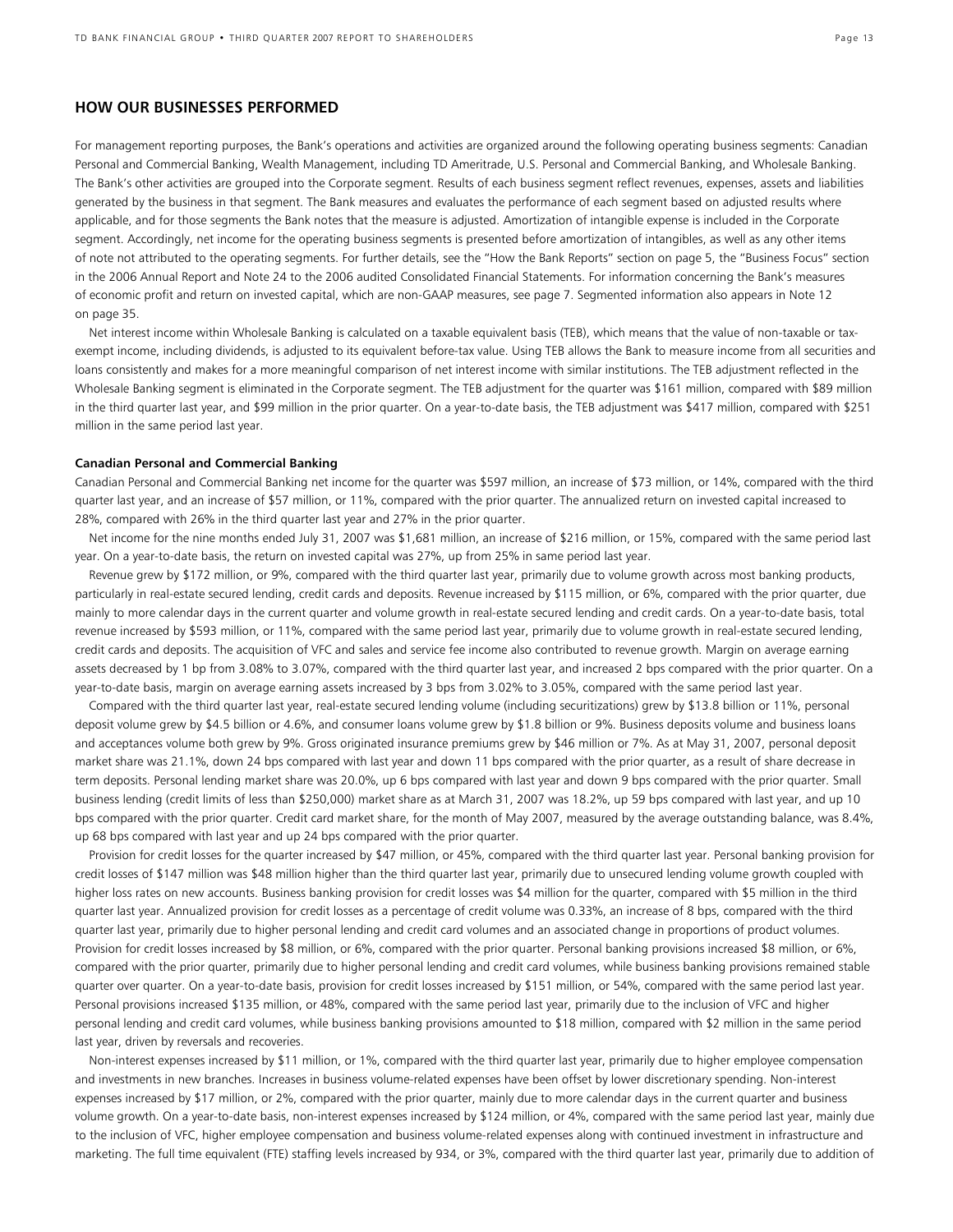sales and service personnel in branches and call centres, as well as continued growth in the insurance business. FTE staffing levels increased by 482, or 2%, compared with the prior quarter, primarily due to addition of sales and service personnel in branches and call centres. On a year-to-date basis, FTE staffing levels increased by 856, or 3%, compared with the same period last year, due to the inclusion of VFC, the internal transfer of technology personnel, addition of sales and service personnel in branches and call centres, as well as continued growth in the insurance business. The efficiency ratio for the current quarter improved to a record low of 50.0%, compared with 53.9% in the third quarter last year and 52.0% in the prior quarter. On a year-to-date basis, the efficiency ratio improved to 51.5%, compared with 54.8% in the same period last year.

The outlook for year-over-year revenue growth remains solid for the final quarter of the year. Provisions for credit losses on personal and business banking loans, in aggregate, are expected to grow modestly from current levels and in line with underlying volume growth. Expense growth is expected to increase, due mainly to personnel costs and investments in new branches and extended branch hours. The medium-term outlook is influenced by conditions in the Canadian economy. Canadian housing markets and employment levels influence business volumes and the quality of personal loans. Slower growth in the Canadian economy would be expected to lead to lower growth in net income.

#### **Wealth Management**

Wealth Management's net income for the quarter was \$185 million, an increase of \$33 million, or 22%, compared with the third quarter last year, and a decrease of \$12 million, or 6%, compared with the prior quarter. The Bank's investment in TD Ameritrade generated net income of \$59 million, an increase of \$4 million, or 7%, compared with the third quarter last year, and a decrease of \$4 million, or 6% compared with the prior quarter. The annualized return on invested capital increased to 19%, compared with 18% in the third quarter last year and decreased by 3% from the prior quarter.

Net income for the nine months ended July 31, 2007 was \$568 million, an increase of \$126 million, or 29%, compared with the same period last year. The year-to-date increase in net income included results from the Bank's reported investment in TD Ameritrade, which generated \$186 million of net income, compared with \$127 million in the same period last year from the combined earnings of the Bank's investment in TD Ameritrade for five months and TD Waterhouse U.S.A.'s net income for three months. On a year-to-date basis, the return on invested capital was 20%, down from 21% in the same period last year.

Revenue grew by \$95 million, or 19%, compared with the third quarter last year, primarily due to a combination of higher transaction volumes in discount and full service brokerage, higher net interest and fee-based income, strong mutual fund sales and strong growth in client assets. Commissions in the discount brokerage business were negatively impacted by a decline in commission per trade as a result of price reductions in the active trader and affluent household segments, though this was substantially offset by increased trade volumes. Revenue decreased by \$7 million, or 1%, compared with the prior quarter, primarily due to lower trading revenue in discount brokerage as a result of a seasonally slower market. On a year-to-date basis, total revenue decreased \$24 million, or 1%, compared with the same period last year, primarily due to the sale of TD Waterhouse U.S.A. to Ameritrade. The decline in revenue was partially offset by stronger results in Canadian Wealth businesses. Revenue was positively impacted by a new fixed administration fee in TD Asset Management (TDAM) for certain funds. Effective January 1, 2007, TDAM began absorbing the operating expenses of certain funds in return for a fixed administration fee. Previously, the operating costs were borne by the individual funds. This had the impact of increasing both revenue and expenses.

Non-interest expenses increased by \$51 million, or 15%, compared with the third quarter last year, primarily due to higher volume-related payments to sellers of the Bank's mutual funds, higher sales force compensation in advice-based businesses driven by increased revenues, and continued investment in client-facing advisors and related support staff. Non-interest expenses increased slightly by \$2 million compared with the prior quarter, mainly due to higher payments to sellers of the Bank's mutual funds. On a year-to-date basis, non-interest expenses decreased by \$66 million, or 5%, compared with the same period last year, mainly due to the sale of TD Waterhouse U.S.A. to Ameritrade, partially offset by higher expenses, primarily due to TDAM absorbing operating expenses and higher sales force compensation. The efficiency ratio for the current quarter was 67.3%, compared with 69.9% in the third quarter last year and 66.2% in the prior quarter. On a year-to-date basis, the efficiency ratio improved to 66.5%, compared with 69.4% in the same period last year.

Assets under management of \$160 billion at July 31, 2007 increased \$9 billion, or 6%, from October 31, 2006, due to market appreciation and the addition of net new client assets. Assets under administration totalled \$177 billion at the end of the quarter, increasing \$16 billion, or 10%, from October 31, 2006 due to market appreciation and the addition of net new client assets.

Wealth Management should continue to grow its client base, client-facing advisors and mutual fund sales in the coming months, though earnings and assets under management and administration may be negatively impacted in the short term by the recent volatility in capital markets.

#### **Wealth Management** (unaudited)

|                                    | For the three months ended |         |         | For the nine months ended |         |  |
|------------------------------------|----------------------------|---------|---------|---------------------------|---------|--|
|                                    | July 31                    | Apr. 30 | July 31 | July 31                   | July 31 |  |
| (millions of Canadian dollars)     | 2007                       | 2007    | 2006    | 2007                      | 2006    |  |
| Canadian Wealth                    | \$126                      | \$134   | \$97    | \$382                     | \$315   |  |
| TD Ameritrade/TD Waterhouse U.S.A. | 59                         | 63      | 55      | 186                       | 127     |  |
| Net income                         | \$185                      | \$197   | \$152   | \$568                     | \$442   |  |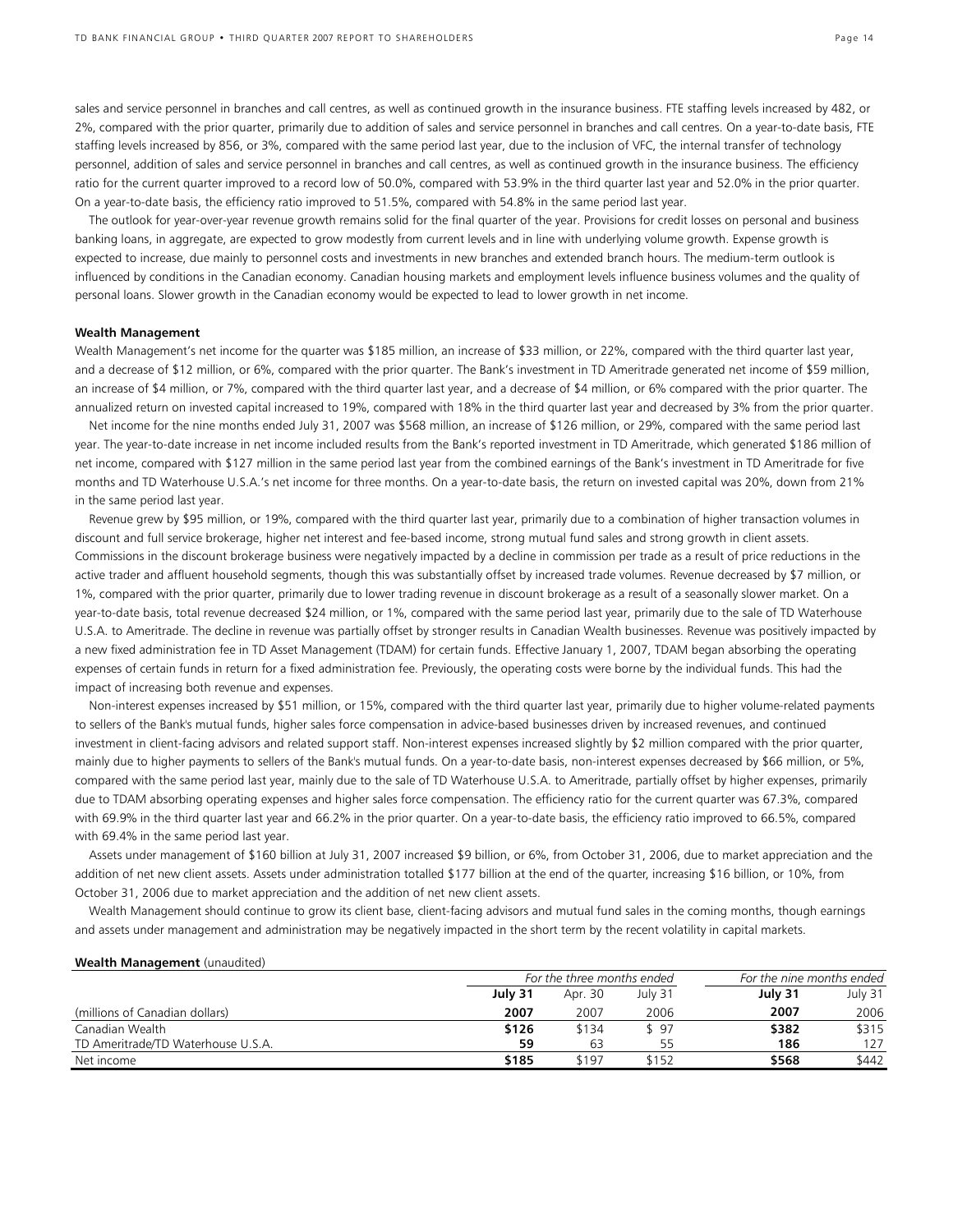#### **U.S. Personal and Commercial Banking**

U.S. Personal and Commercial Banking's reported net income for the quarter was \$109 million, compared with \$68 million in the third quarter last year, and \$23 million in the prior quarter. Adjusted net income for the prior quarter was \$62 million, which excluded a \$39 million after-tax charge, being the Bank's share of TD Banknorth's restructuring, privatization and merger-related charges. There were no items of note affecting earnings in the current quarter or the third quarter last year. The annualized return on invested capital was 4.7%, compared with 4.6% in the third quarter last year, and 3.8% in the prior quarter.

Reported net income for the nine months ended July 31, 2007 was \$196 million, compared with \$173 million in the same period last year. On a year-to-date basis, adjusted net income was \$235 million, compared with adjusted net income of \$192 million in the same period last year. On a yearto-date basis, the return on invested capital was 4.3% compared to 4.8% in the same period last year.

The third quarter increase in net income related to increased ownership in TD Banknorth from the privatization transaction that was completed in April 2007, when the Bank acquired 100% ownership interest in TD Banknorth. The average ownership percentage increased from 56% in the third quarter of last year and 59% in the prior quarter to 91% in the current quarter. In addition, the segment now includes the banking operations from TD Bank USA which provides banking services to customers of TD Ameritrade. Prior periods have not been restated to include the results from TD Bank USA as they were not significant.

Revenue was at the same level as the third quarter last year, and declined by \$21 million, or 4%, compared with the prior quarter, primarily due to a stronger Canadian dollar. On a year-to-date basis, revenue increased \$171 million, or 13%, compared with the same period last year, primarily due to the acquisition of Interchange and Hudson. Margin on average earning assets decreased by 21 bps from 4.07% to 3.86%, compared with the third quarter last year, and decreased 3 bps compared with the prior quarter. On a year-to-date basis, the margin on average earning assets declined by 5 bps from 3.95% to 3.90%, compared with the same period last year. Net interest income remains under pressure from a flat yield curve and continued strong competition for deposits and high-quality loans.

Provision for credit losses for the quarter increased by \$23 million, compared with the third quarter last year, and declined by \$2 million from the prior quarter. The increase in provision for credit losses compared with the third quarter last year was due to higher levels of impaired loans and increased net write-offs. Net impaired loans increased by \$123 million, or 134%, compared with the third quarter last year, primarily due to a slowdown in the residential real-estate construction market. Net impaired loans were essentially flat compared with the prior quarter. On a year-todate basis, provision for credit losses increased by \$60 million, compared with the same period last year, due to higher levels of impaired loans and increased net write-offs. Net impaired loans as a percentage of total loans and leases was 0.76%, compared with 0.32% as at the end of the third quarter last year, and 0.72% as at the end of the prior quarter.

Non-interest expenses declined by \$9 million, or 3%, compared with the third quarter last year, primarily due to cost control initiatives and a stronger Canadian dollar. Excluding the \$78 million before-tax charge related to TD Banknorth's restructuring, privatization and merger-related charges recorded in the prior quarter, non-interest expenses declined \$31 million, or 10%, compared with the prior quarter, primarily due to cost control initiatives and a stronger Canadian dollar. On a year-to-date basis, non-interest expenses, excluding TD Banknorth's restructuring, privatization and merger-related charges, increased by \$87 million, or 11%, largely due to the acquisition of Interchange and Hudson**,** which was mitigated by cost control initiatives and a stronger Canadian dollar. The average FTE staffing levels declined by 848 compared with the third quarter last year and by 420 from the prior quarter, primarily due to staff reductions related to improved business processes. Reported efficiency ratio was 56.9%, compared with 58.7%, in the third quarter last year, and 76.2% in the prior quarter. On an adjusted basis, the efficiency ratio for the prior quarter was 60.5%. On a year-to-date basis, reported efficiency ratio was 65.0%, compared with 60.9% in the same period last year and the adjusted efficiency ratio was 59.7%, compared with 58.6%, in the same period last year.

While the banking environment in the U.S. is expected to remain challenging, we expect that the contribution of U.S. Personal and Commercial Banking should continue to increase. Net interest income is expected to grow modestly for the balance of the year due to deposit and commercial loan growth, as well as seasonality. Asset quality appears to have stabilized, although this could reverse if markets deteriorate. We expect revenue growth to exceed expense growth for the remainder of the year due to expense reduction initiatives.

#### **Wholesale Banking**

Wholesale Banking reported net income for the quarter of \$253 million, an increase of \$74 million, or 41%, compared with the third quarter last year, and an increase of \$36 million, or 17%, compared with the prior quarter. The annualized return on invested capital was 37% in the current quarter, compared with 29% in the third quarter last year, and 34% in the prior quarter.

Reported and adjusted net income for the nine months ended July 31, 2007 was \$667 million, up \$184 million, or 38%, and up \$149 million, or 29%, respectively. Adjusted net income in the prior year excluded the impact of a \$35 million after-tax restructuring charge (\$50 million before tax) in connection with the repositioning of the global structured products businesses. There were no items of note affecting earnings during the nine months ended July 31, 2007. On a year-to-date basis, the return on invested capital was 34%, compared with 30% in the same period last year.

Wholesale Banking revenue was derived primarily from capital markets, investing and corporate lending activities. Revenue for the quarter was \$692 million, compared with \$583 million in the third quarter last year and \$642 million in the previous quarter. The capital markets businesses generate revenue from advisory, underwriting, trading, facilitation and execution services. Capital markets revenue increased from the third quarter last year, primarily due to strong equity and credit trading and advisory. Capital markets revenue increased from the prior quarter, primarily due to increased equity and foreign exchange trading and advisory, partially offset by lower equity underwriting and interest rate and credit trading. The equity investment portfolio delivered lower security gains compared with the third quarter last year and the prior quarter. Corporate lending revenue was up from the third quarter last year due to an increase in loans and commitments related primarily to mergers and acquisitions activity, but was flat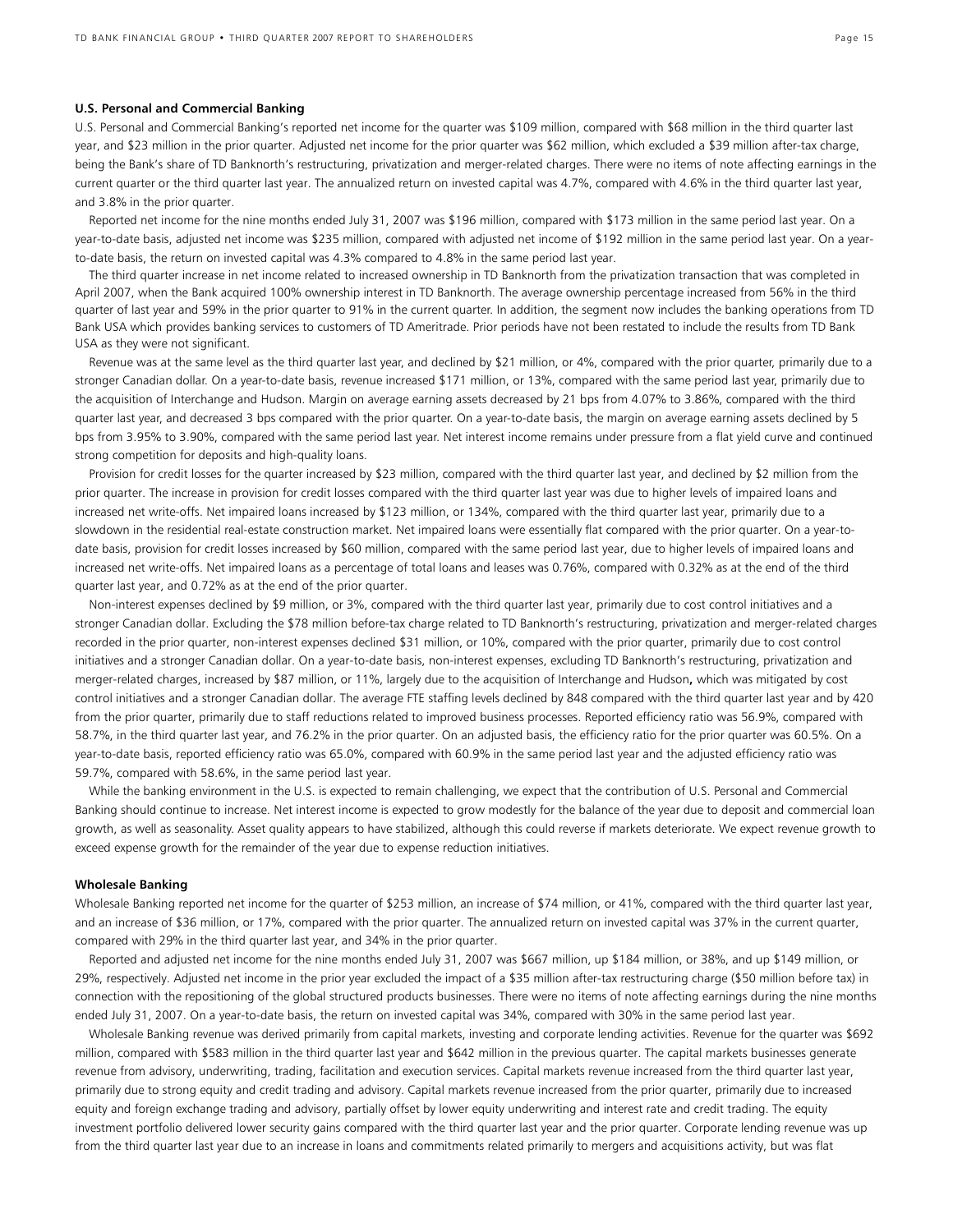compared with the prior quarter. On a year-to-date basis, revenue was \$1,969 million, an increase of \$191 million, or 11%, compared with the same period last year, primarily due to higher security gains, improved equity underwriting, advisory and increased equity trading, partially offset by lower foreign exchange trading.

Provision for credit losses is comprised of allowances for credit losses and accrual costs for credit protection. Provision for credit losses was \$8 million in the quarter, compared with \$15 million in the third quarter last year and \$12 million in the prior quarter. The provision for the quarter includes the cost of credit protection and a \$3 million recovery of a specific allowance related to a single credit exposure in the Merchant Banking portfolio. On a year-to-date basis, provision for credit losses was \$44 million, a reduction of \$11 million, or 20%, compared with the same period last year.

Wholesale Banking continues to proactively manage its credit risk and currently holds \$2.8 billion in notional credit default swap protection, unchanged compared with the third quarter last year and the prior quarter.

Expenses were \$326 million, an increase of \$23 million compared with the third quarter last year, due primarily to higher variable compensation. Expenses decreased \$3 million from the last quarter. On a year-to-date basis, expenses were \$987 million, a decrease of \$32 million, or 3%, compared with the same period last year as prior year expenses included restructuring costs of \$50 million. The efficiency ratio for the current quarter improved to 47.1%, compared with 52.0% in the third quarter last year and 51.2% in the prior quarter. On a year-to-date basis, the efficiency ratio improved to 50.1%, compared with 57.3% in the same period last year.

Overall, Wholesale Banking had an excellent quarter driven by very strong domestic franchise and trading revenues, and a strong contribution from the equity investment portfolio. Wholesale Banking's performance is very strong year-to-date, however, recent market volatility has the potential to impact our results in the short term. Key priorities remain: working to solidify our position as a top three dealer in Canada, seek opportunities to grow proprietary trading in scalable and liquid markets, maintain a superior rate of return on invested capital, and enhance the efficiency ratio through improved cost control.

#### **Corporate**

Corporate segment reported a net loss of \$41 million for the quarter, compared with a net loss of \$127 million in the third quarter last year, and a reported net loss of \$98 million in the prior quarter. On an adjusted basis, the current quarter results reflected net income of \$20 million, compared with a net loss of \$37 million in the third quarter last year and a net loss of \$21 million in the prior quarter.

The current quarter results included net favourable tax items relating to tax audits, legislative activity and other items (totalling \$29 million after tax), as well as a gain of \$6 million on the sale of TD Ameritrade shares, which more than offset the loss on earnings on excess capital due to privatization of TD Banknorth. On a year-over-year basis, Corporate segment also benefited from lower unallocated corporate costs, as underlying support, regulatory and compliance costs were in a stable to declining pattern.

Adjusted net income in the current quarter excluded amortization of intangibles of \$91 million after tax and a \$30 million after-tax gain in excess of accrued cost for the period in credit default swaps (CDS) hedging the corporate loan book. Adjusted net income in the third quarter last year excluded amortization of intangibles of \$61 million after tax, \$5 million after-tax loss on the CDS in excess of accrued cost for the period in CDS hedging the corporate loan book, and the negative impact of \$24 million related to a decrease in future tax assets following scheduled reductions in the income tax rate. Adjusted net income in the prior quarter excluded amortization of intangibles of \$80 million after tax, a \$4 million after-tax restructuring charge related to the transfer of functions from TD Bank USA to TD Banknorth and a \$7 million after-tax gain in excess of accrued cost for the period in CDS hedging the corporate loan book.

The Corporate segment reported a net loss of \$209 million for the nine months ended July 31, 2007. On an adjusted basis, Corporate reported yearto-date net income was \$17 million, an improvement of \$133 million over the same period in the prior year, mainly driven by lower unallocated corporate expenses, securitization gains, and an improvement in the non-core lending portfolio and certain favourable tax items. Adjusted net loss for the current year-to-date period excluded amortization of intangibles of \$254 million after tax, a \$4 million after-tax restructuring charge related to the transfer of functions from TD Bank USA to TD Banknorth, and \$32 million after-tax gains in excess of accrued cost for the period in CDS hedging the corporate loan book. Adjusted net loss for the year-to-date last year, excluded a \$1,665 million after-tax dilution gain on the sale of TD Waterhouse U.S.A. to Ameritrade and a \$72 million after-tax dilution loss related to the acquisition of Hudson by TD Banknorth. Also excluded was a general allowance release of \$39 million after tax, amortization of intangibles of \$229 million after tax, \$24 million loss relating to tax items and gains of \$15 million in excess of the accrued cost for the period in CDS hedging the corporate loan book.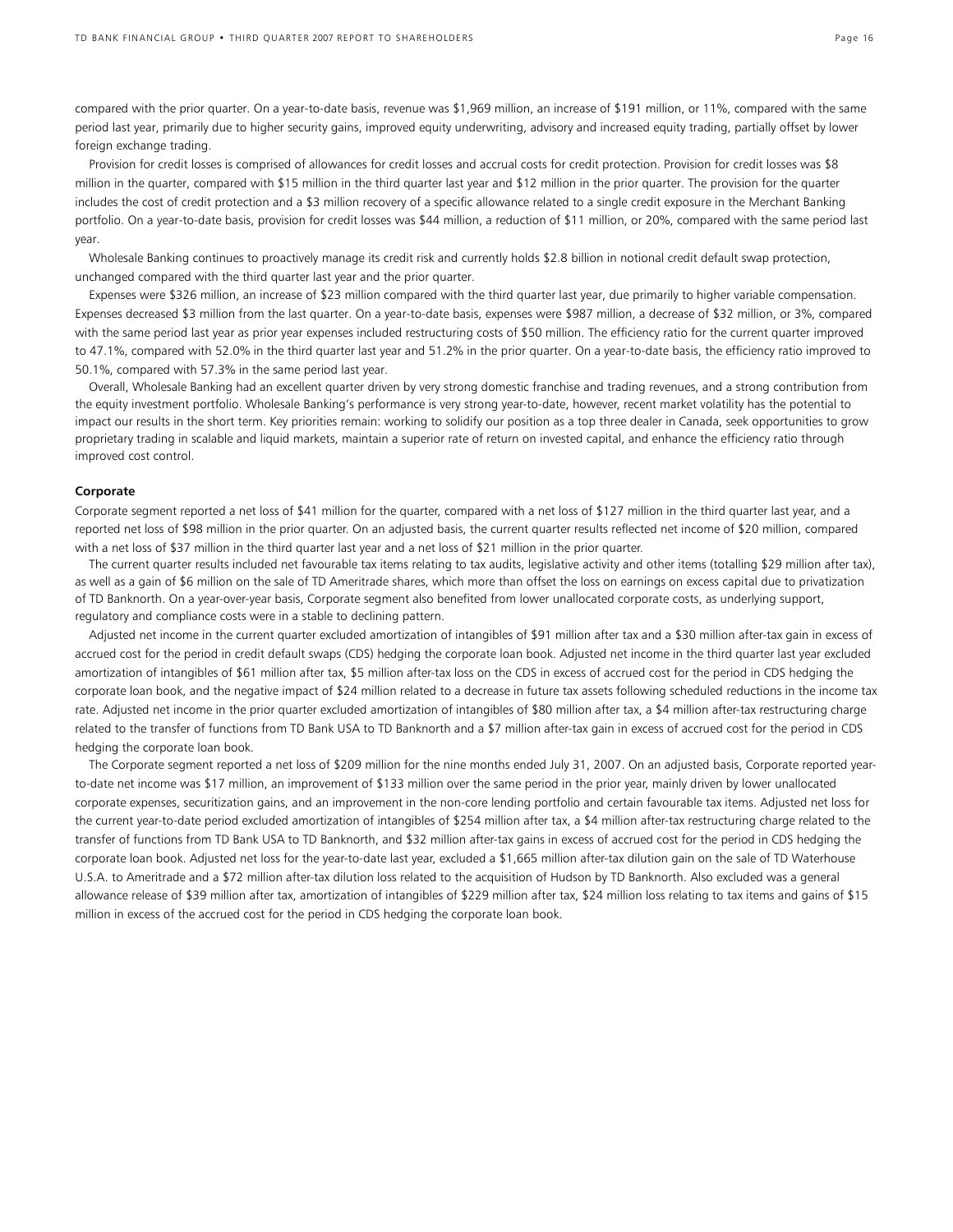### **BALANCE SHEET REVIEW**

Total assets were \$403.9 billion as at July 31, 2007, \$11 billion higher than at October 31, 2006. The net increase was composed primarily of an increase of \$11.4 billion in loans, \$7.2 billion in other assets and \$2.6 billion in interest bearing deposits with other banks. This was partially offset by decreases of \$5 billion in securities and \$5.1 billion in securities purchased under resale agreements. The increase in total loans was attributable to Canadian Personal and Commercial Banking stemming mostly from higher mortgage, credit card and personal loan balances, Wholesale Banking business and government loans and growth in Wealth Management margin loans. The increase in other assets is attributable to the gross-up of nontrading derivatives as required by the new financial instruments standards, increase in goodwill and intangibles primarily related to the privatization of TD Banknorth, as well as the acquisition of Interchange by TD Banknorth. The decrease in securities was due to lower trading securities which are influenced by market movements, client flows and proprietary trading strategies. The decrease in securities purchased under reverse repurchase agreements reflected reduced balances in this product within Wholesale Banking.Total deposits were \$267.7 billion at the end of the quarter, an increase of \$6.8 billion from October 31, 2006. Personal deposits increased \$2.9 billion, primarily due to increased volumes in Canadian Personal and Commercial Banking and the acquisition of Interchange by TD Banknorth. Other deposits increased \$3.9 billion, largely due to growth in the U.S. Wholesale business. Total other liabilities increased by \$1.6 billion from October 31, 2006. The net increase was composed of higher other liabilities which was partially offset by declines in obligations related to securities sold short and obligations related to securities sold under repurchase agreements. Other liabilities increased \$4.3 billion, largely due to higher non-trading derivatives related to the new financial instrument standards. Obligations related to securities sold under repurchase agreements decreased by \$2.5 billion consistent with the movement in reverse repurchase agreements noted above. Obligations related to securities sold short decreased by \$0.5 billion, reflecting market movements and trading activities. Subordinated notes and debentures increased \$3.1 billion, primarily as a result of new issuances in December 2006 and July 2007. The Bank's noncontrolling interests in subsidiaries as at July 31, 2007 declined \$1.9 billion from October 31, 2006 due to the privatization of TD Banknorth in the prior quarter.

### **CREDIT PORTFOLIO QUALITY**

Gross impaired loans were \$590 million at July 31, 2007, \$144 million higher than at October 31, 2006, largely due to the addition of impaired loans in the Canadian and U.S. Personal and Commercial Banking segments. Net impaired loans as at July 31, 2007, after deducting specific and general allowances, totalled \$(767) million, compared with \$(871) million as at October 31, 2006.

The total allowance for credit losses of \$1,357 million as at July 31, 2007 comprised total specific allowances of \$211 million and a general allowance of \$1,146 million. Specific allowances increased by \$35 million from \$176 million as at October 31, 2006, mainly due to higher specific provisions in the Canadian and U.S. Personal and Commercial Banking segments. The general allowance for credit losses as at July 31, 2007 was up by \$5 million, compared with October 31, 2006, mainly due to the inclusion of general allowance related to VFC and TD Banknorth, and the consolidation of Interchange. The Bank establishes general allowances to recognize losses that management estimates to have occurred in the portfolio at the balance sheet date for loans or credits not yet specifically identified as impaired.

#### **Changes in Gross Impaired Loans and Acceptances1**

|                                             | For the three months ended | For the nine months ended |         |         |         |
|---------------------------------------------|----------------------------|---------------------------|---------|---------|---------|
|                                             | July 31                    | Oct. 31                   | July 31 | July 31 | July 31 |
| (millions of Canadian dollars)              | 2007                       | 2006                      | 2006    | 2007    | 2006    |
| Balance at beginning of period              | \$603                      | \$390                     | \$382   | \$446   | \$372   |
| Additions                                   | 375                        | 326                       | 234     | 1,205   | 756     |
| Return to performing status, repaid or sold | (166)                      | (93)                      | (74)    | (450)   | (279)   |
| Write-offs                                  | (200)                      | (177)                     | (148)   | (591)   | (452)   |
| Foreign exchange and other adjustments      | (22)                       |                           | (4)     | (20)    | (7)     |
| Balance at end of period                    | \$590                      | \$446                     | \$390   | \$590   | \$390   |

1 Under U.S. GAAP, non-performing homogeneous loans that are evaluated for impairment at the portfolio level are not considered impaired, and are classified as non-accrual loans. These loans are considered impaired for Canadian GAAP purposes but were not previously reported as being impaired. During the quarter, the disclosure for impaired loans was retroactively restated to include non-performing homogeneous loans that are evaluated for impairment at the portfolio level. Accordingly, the impact as at October 31, 2006 and July 31, 2006 was \$35 million and \$33 million increase to gross impaired loans, respectively. This restatement affected disclosure as noted, but had no impact on net income.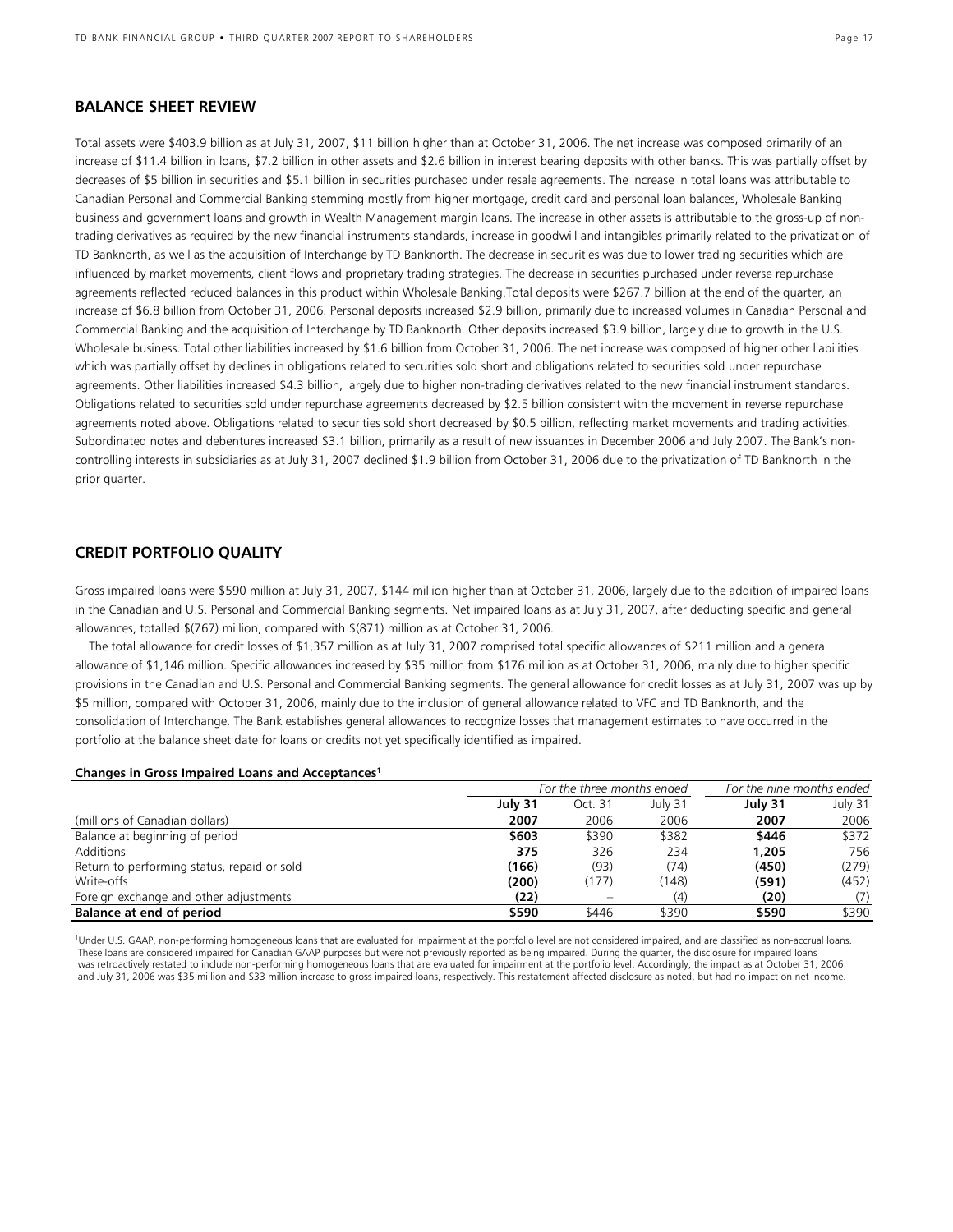#### Allowance for Credit Losses<sup>1</sup> (unaudited)

|                                                                  |         |             | As at       |
|------------------------------------------------------------------|---------|-------------|-------------|
|                                                                  | July 31 | Oct. 31     | July 31     |
| (millions of Canadian dollars)                                   | 2007    | 2006        | 2006        |
| Specific allowance                                               | \$211   | \$176       | \$145       |
| General allowance                                                | 1.146   | 1.141       | 1.134       |
| Total allowance for credit losses                                | \$1,357 | \$1,317     | \$1,279     |
| <b>Total net impaired loans</b>                                  | \$(767) | $$^{(871)}$ | $$^{(889)}$ |
| Net impaired loans as a percentage of net loans                  | (0.4)%  | (0.5)%      | (0.5)%      |
| Provision for credit losses as a percentage of net average loans | 0.39%   | 0.40%       | 0.26%       |

<sup>1</sup> Certain comparative amounts have been restated to conform to the presentation adopted in the current period

### **CAPITAL POSITION**

The Bank's capital ratios are calculated using the guidelines of the Office of the Superintendent of Financial Institutions (OSFI). As at July 31, 2007, the Bank's Tier 1 capital ratio was 10.2%, compared with 12.0% at October 31, 2006, and the total capital ratio was 13.3%, compared with 13.1% at October 31, 2006. The Bank's overall Tier 1 capital was down \$1.7 billion from October 31, 2006. The decrease in the Tier 1 capital ratio from October 31, 2006 was largely due to the privatization of TD Banknorth which reduced Tier 1 capital by \$3.4 billion due to the exclusion of non-controlling interests and an increase in goodwill and intangibles, partially offset by a US\$500 million REIT preferred stock issue by a subsidiary and strong earnings throughout fiscal 2007. Total capital was up \$1.5 billion, compared with October 31, 2006, due to \$4.1 billion Tier 2A subordinated debentures issued during the fiscal year, partially offset by the privatization of TD Banknorth and the redemption of Tier 2B subordinated debentures. Riskweighted assets were up \$8.9 billion from October 31, 2006, primarily due to TD Banknorth's acquisition of Interchange and the overall growth in assets within the Bank, including those resulting from changes in foreign exchange rates and the implementation of the new financial instruments accounting standards.

The Bank continues to hold sufficient capital levels to ensure that flexibility is maintained to grow operations, both organically and through strategic acquisitions. The strong capital ratios are the result of the Bank's internal capital generation, management of the balance sheet and periodic issuance of capital securities.

During the quarter, the Bank issued \$1.8 billion of medium-term notes constituting subordinated indebtedness which qualify as Tier 2A regulatory capital and a subsidiary of the Bank issued US\$500 million of REIT preferred stock which qualify as Tier 1 regulatory capital of the Bank. Also during the quarter, the Bank redeemed all of its outstanding \$500 million 6.55% subordinated debentures due July 31, 2012, announced its intention to redeem on September 4, 2007, all of its outstanding \$550 million 5.20% subordinated debentures due September 4, 2012 and a subsidiary of the Bank redeemed US\$342 million of junior subordinated debentures, all of which qualify as Tier 2B regulatory capital of the Bank. During the first quarter ended January 31, 2007, the Bank issued \$2.25 billion of medium-term notes constituting subordinated indebtedness which qualify as Tier 2A regulatory capital.

During the three and nine months ended July 31, 2007, the Bank purchased 3.2 million of its common shares at a cost of \$236.1 million under the Bank's normal course issuer bid, which commenced on December 20, 2006 to repurchase for cancellation, up to five million common shares.

#### **Capital Structure and Ratios** (unaudited)

|                                                                |         |         | As at   |
|----------------------------------------------------------------|---------|---------|---------|
|                                                                | July 31 | Oct. 31 | July 31 |
| (billions of Canadian dollars)                                 | 2007    | 2006    | 2006    |
| Tier 1 capital                                                 | \$15.4  | \$17.1  | \$16.8  |
| Tier 1 capital ratio                                           | 10.2%   | 12.0%   | 12.1%   |
| Total capital                                                  | \$20.1  | \$18.6  | \$18.3  |
| Total capital ratio                                            | 13.3%   | 13.1%   | 13.2%   |
| Risk-weighted assets                                           | \$150.8 | \$141.9 | \$139.1 |
| Tangible common equity                                         | \$10.7  | \$12.9  | \$12.7  |
| Tangible common equity as a percentage of risk-weighted assets | 7.1%    | 9.1%    | 9.1%    |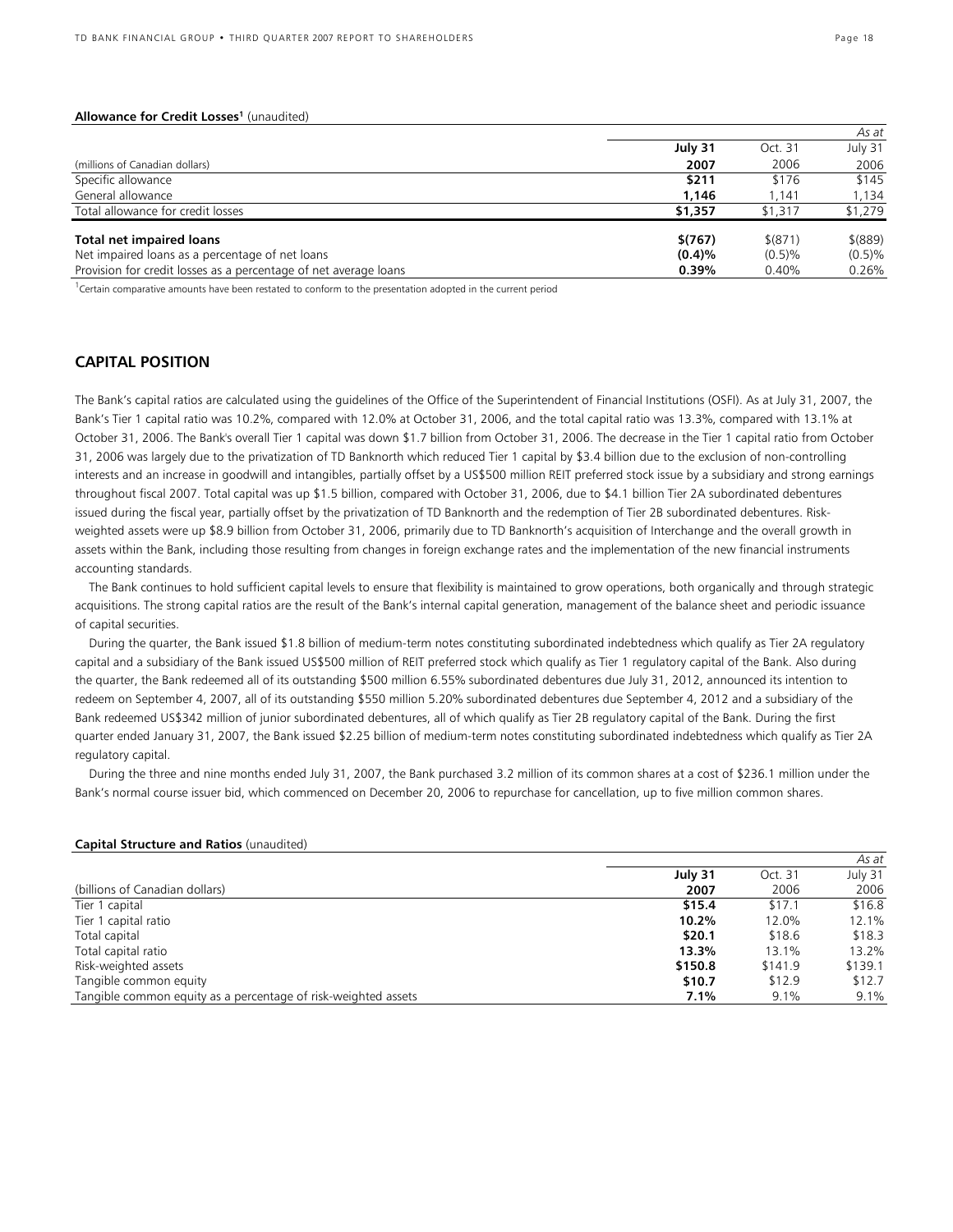### **MANAGING RISK**

At the end of the third quarter, there was significant volatility in the capital markets related to credit and liquidity issues. The Bank does not have exposures to U.S. subprime mortgages and non-Bank sponsored Asset-Backed Commercial Paper (ABCP) issued by the trusts named in the August 16, 2007 press release by a group of financial institutions referencing a solution to the liquidity problem affecting third-party structured finance ABCP in Canada. In addition, the Bank-sponsored ABCP conduits continue to perform satisfactorily with reasonable liquidity. We will continue to proactively monitor market events and manage our risk profile accordingly.

#### **Interest Rate Risk**

The objective of interest rate risk management for the non-trading portfolio is to ensure that stable and predictable earnings are realized over time. In this context, the Bank has adopted a disciplined hedging approach to profitably manage its asset and liability positions, including a modeled maturity profile for non-rate sensitive assets, liabilities and equity. Key aspects of this approach are:

- minimizing the impact of interest rate risk on net interest income and economic value within Canadian Personal and Commercial Banking; and
- measuring the contribution of each product on a risk adjusted, fully-hedged basis, including the impact of financial options granted to customers.

The Bank uses derivative financial instruments, wholesale instruments and other capital market alternatives and, less frequently, product pricing strategies to manage interest rate risk. As at July 31, 2007, an immediate and sustained 100 bps increase in rates would have increased the economic value of shareholders' equity by \$20 million after tax or 0.09%. An immediate and sustained 100 bps decrease in rates would have decreased the economic value of shareholders' equity by \$43 million after tax or 0.19%.

#### **Liquidity Risk**

The Bank holds a sufficient amount of liquidity to fund its obligations as they become due under normal operating conditions as well as under a base case stress scenario that defines the minimum amount of liquidity that must be held at all times. The surplus liquid asset position is defined as total available liquid assets, less the Bank's total maturing wholesale funding, potential non-wholesale deposit run-off and contingent liabilities, measured at a number of points in time up to and including 90 days forward. As at July 31, 2007, the Bank's consolidated surplus liquid asset position, on a cumulative basis*,* up to 90 days forward, was \$4.2 billion, compared with a consolidated surplus liquid asset position of \$18.8 billion as at October 31, 2006. The Bank ensures that funding obligations are fulfilled by managing its cash flows and holding highly liquid assets that can be readily converted into cash. The Bank manages liquidity on a global basis, ensuring prudent management of liquidity risk in all its operations. In addition to a large base of stable retail and commercial deposits, the Bank has an active wholesale funding program, including asset securitization. This funding is highly diversified as to source, type, currency and geographical location.

#### **Market Risk**

The Bank manages market risk in its trading books by using several key controls. The Bank's market risk policy sets out detailed limits for each trading business, including Value-at-Risk (VaR), stress test, stop loss, and sensitivity to various market risk factors. Policy controls are augmented through active oversight by independent market risk staff and frequent management reporting. VaR is a statistical loss threshold, which should not be exceeded, on average, more than once in 100 days. It is also the basis for regulatory capital for market risk. The following table presents average and end-of-quarter general market risk VaR usage for the three and nine months ended July 31, 2007, as well as average VaR for the three and nine months ended July 31, 2006. For the three and nine months ended July 31, 2007, net daily capital markets revenues were positive for 92.2% and 93.2% of the trading days respectively. Losses in the third quarter did not exceed the Bank's statistically predicted VaR for the total of the Bank's trading-related businesses.

#### **Value-at-Risk Usage** (unaudited)

|                                |         |         |         | For the three months ended | For the nine months ended |               |  |
|--------------------------------|---------|---------|---------|----------------------------|---------------------------|---------------|--|
|                                | As at   | Average | Average | Average                    | Average                   | Average       |  |
|                                | July 31 | July 31 | Apr. 30 | July 31                    | July 31                   | July 31       |  |
| (millions of Canadian dollars) | 2007    | 2007    | 2007    | 2006                       | 2007                      | 2006          |  |
| Interest rate risk             | \$6.4   | \$7.2   | \$7.0   | \$8.5                      | \$7.2                     | \$9.1         |  |
| Equity risk                    | 4.6     | 6.0     | 10.3    | 6.1                        | 7.8                       | 5.4           |  |
| Foreign exchange risk          | 2.6     | 1.9     | 2.0     | 2.2                        | 2.0                       | $2.2^{\circ}$ |  |
| Commodity risk                 | 1.0     | 1.5     | 1.6     | 2.0                        | 1.5                       | 1.4           |  |
| Diversification effect         | (8.0)   | (7.3)   | (10.8)  | (8.7)                      | (8.6)                     | (7.8)         |  |
| General market Value-at-Risk   | \$6.6   | \$9.3   | \$10.1  | \$10.1                     | \$9.9                     | \$10.3        |  |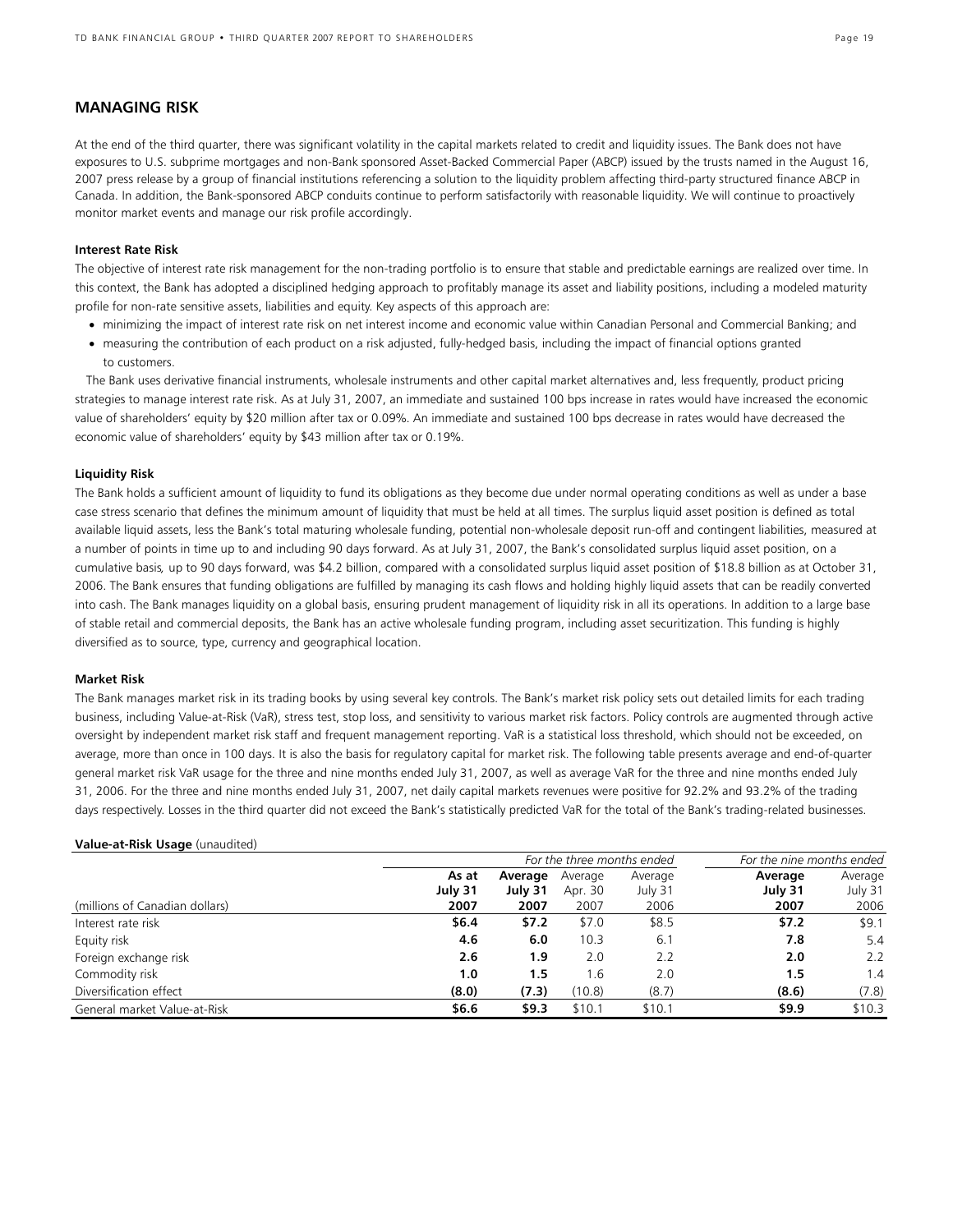# **QUARTERLY RESULTS**

The following table provides summary information related to the Bank's eight most recently completed quarters.

### **Quarterly Results** (unaudited)

|                                                                           | For the three months ended |                          |                   |                          |                          |          |          |                |
|---------------------------------------------------------------------------|----------------------------|--------------------------|-------------------|--------------------------|--------------------------|----------|----------|----------------|
|                                                                           |                            |                          | 2007              |                          |                          |          | 2006     | 2005           |
| (millions of Canadian dollars)                                            | July 31                    | Apr. 30                  | Jan. 31           | Oct. 31                  | July 31                  | Apr. 30  | Jan. 31  | Oct. 31        |
| Net interest income                                                       | \$1,783                    | \$1,662                  | \$1,671           | \$1,714                  | \$1,623                  | \$1,427  | \$1,607  | \$1,641        |
| Other income                                                              | 1,868                      | 1,854                    | 1,807             | 1,580                    | 1,665                    | 1,691    | 1,797    | 1,442          |
| Total revenues                                                            | 3,651                      | 3,516                    | 3,478             | 3,294                    | 3,288                    | 3,118    | 3,404    | 3,083          |
| Provision for (reversal of) credit losses                                 | (171)                      | (172)                    | (163)             | (170)                    | (109)                    | (16)     | (114)    | 15             |
| Non-interest expenses                                                     | (2, 185)                   | (2, 269)                 | (2, 194)          | (2, 187)                 | (2, 147)                 | (2, 103) | (2, 290) | (2, 203)       |
| Dilution gain, net                                                        |                            | $\overline{\phantom{0}}$ | $\qquad \qquad -$ | $\overline{\phantom{m}}$ | $\overline{\phantom{a}}$ | (5)      | 1,564    |                |
| Income before provision for income<br>taxes, non-controlling interests in |                            |                          |                   |                          |                          |          |          |                |
|                                                                           |                            |                          |                   |                          |                          |          |          |                |
| subsidiaries and equity in net income                                     |                            | 1,075                    |                   | 937                      | 1,032                    | 994      |          | 895            |
| of an associated company<br>Provision for income taxes                    | 1,295                      |                          | 1,121             |                          |                          |          | 2,564    |                |
|                                                                           | (248)                      | (234)                    | (218)             | (175)                    | (235)                    | (244)    | (220)    | (253)          |
| Non-controlling interests in subsidiaries,                                |                            |                          |                   |                          |                          |          |          |                |
| net of income taxes                                                       | (13)                       | (27)                     | (47)              | (48)                     | (52)                     | (47)     | (37)     | (53)           |
| Equity in net income of an associated                                     |                            |                          |                   |                          |                          |          |          |                |
| company, net of income taxes                                              | 69                         | 65                       | 65                | 48                       | 51                       | 35       |          |                |
| Net income - reported                                                     | 1,103                      | 879                      | 921               | 762                      | 796                      | 738      | 2,307    | 589            |
| Items of note affecting net income,                                       |                            |                          |                   |                          |                          |          |          |                |
| net of income taxes:                                                      |                            |                          |                   |                          |                          |          |          |                |
| Amortization of intangibles                                               | 91                         | 80                       | 83                | 87                       | 61                       | 86       | 82       | 86             |
| Dilution gain on Ameritrade                                               |                            |                          |                   |                          |                          |          |          |                |
| transaction, net of costs                                                 |                            |                          |                   |                          |                          | 5        | (1,670)  |                |
| Dilution loss on the acquisition of                                       |                            |                          |                   |                          |                          |          |          |                |
| Hudson by TD Banknorth                                                    |                            |                          |                   |                          |                          |          | 72       |                |
| Balance sheet restructuring charge in                                     |                            |                          |                   |                          |                          |          |          |                |
| TD Banknorth                                                              |                            |                          |                   |                          |                          |          | 19       |                |
| Wholesale Banking restructuring                                           |                            |                          |                   |                          |                          |          |          |                |
| charge                                                                    |                            |                          |                   |                          |                          |          | 35       | $\overline{4}$ |
| TD Banknorth restructuring,                                               |                            |                          |                   |                          |                          |          |          |                |
| privatization and merger-related                                          |                            |                          |                   |                          |                          |          |          |                |
| charges                                                                   |                            | 43                       |                   |                          |                          |          |          |                |
| Change in fair value of credit default                                    |                            |                          |                   |                          |                          |          |          |                |
| swaps hedging the corporate loan                                          |                            |                          |                   |                          |                          |          |          |                |
| book                                                                      | (30)                       | (7)                      | 5                 | 8                        | 5                        | (10)     | (10)     | (7)            |
| Non-core portfolio loan loss recoveries                                   |                            |                          |                   |                          |                          |          |          |                |
| (sectoral related)                                                        |                            | $\overline{\phantom{a}}$ |                   |                          | $\equiv$                 |          |          | (60)           |
|                                                                           |                            |                          |                   |                          | $\sim$                   |          |          |                |
| Tax charge related to reorganizations                                     |                            |                          |                   |                          |                          |          |          | 138            |
| Other tax items                                                           |                            |                          |                   |                          | 24                       |          |          | (68)           |
| Loss on structured derivative portfolios                                  |                            |                          |                   |                          | $\equiv$                 |          |          | 70             |
| Preferred share redemption                                                |                            |                          |                   |                          | $\sim$                   |          |          | 13             |
| Initial set up of specific allowance for                                  |                            |                          |                   |                          |                          |          |          |                |
| credit card and overdraft loans                                           |                            |                          |                   | 18                       | $\qquad \qquad -$        |          |          |                |
| General allowance release                                                 |                            |                          |                   |                          |                          | (39)     |          |                |
| Total items of note                                                       | 61                         | 116                      | 88                | 113                      | 90                       | 42       | (1, 472) | 176            |
| Net income - adjusted                                                     | 1,164                      | 995                      | 1,009             | 875                      | 886                      | 780      | 835      | 765            |
| Preferred dividends                                                       | (2)                        | (7)                      | (6)               | (5)                      | (6)                      | (6)      | (5)      | $\pm$          |
| Net income available to common                                            |                            |                          |                   |                          |                          |          |          |                |
| shareholders - adjusted                                                   | \$1,162                    | \$988                    | \$1,003           | \$870                    | \$880                    | \$774    | \$830    | \$765          |
|                                                                           |                            |                          |                   |                          |                          |          |          |                |
|                                                                           |                            |                          |                   |                          |                          |          |          |                |
| (Canadian dollars)                                                        |                            |                          |                   |                          |                          |          |          |                |
| Basic earnings per share                                                  |                            |                          |                   |                          |                          |          |          |                |
| - reported                                                                | \$1.53                     | \$1.21                   | \$1.27            | \$1.05                   | \$1.10                   | \$1.02   | \$3.23   | \$0.83         |
| - adjusted                                                                | 1.61                       | 1.37                     | 1.40              | 1.21                     | 1.22                     | 1.10     | 1.16     | 1.08           |
| Diluted earnings per share                                                |                            |                          |                   |                          |                          |          |          |                |
| - reported                                                                | 1.51                       | 1.20                     | 1.26              | 1.04                     | 1.09                     | 1.01     | 3.20     | 0.82           |
| - adjusted                                                                | 1.60                       | 1.36                     | 1.38              | 1.20                     | 1.21                     | 1.09     | 1.15     | 1.06           |
| Return on common shareholders' equity                                     | 21.0%                      | 17.1%                    | 18.2%             | 15.7%                    | 16.8%                    | 16.5%    | 55.4%    | 14.8%          |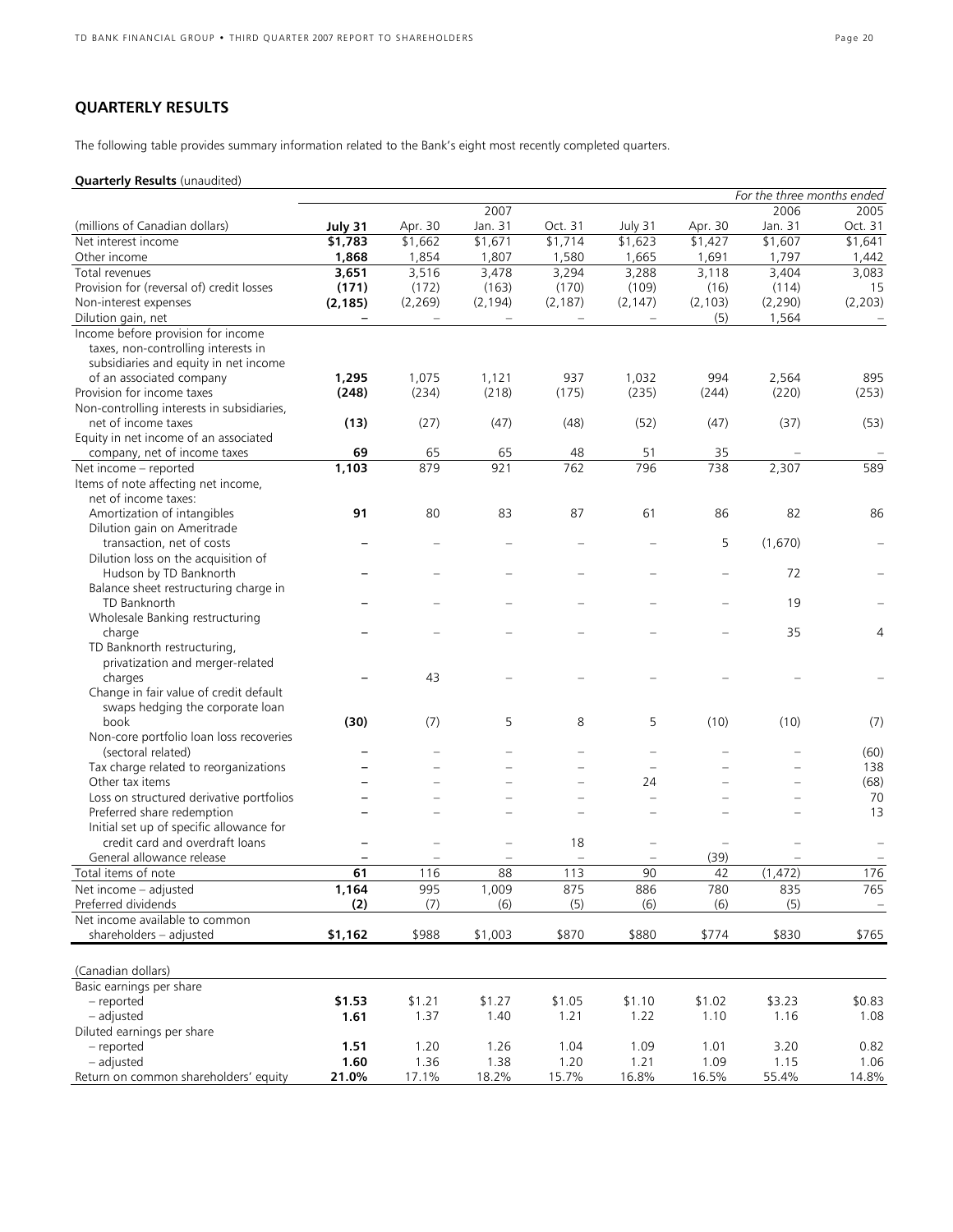### **ACCOUNTING POLICIES AND ESTIMATES**

The Bank's unaudited Interim Consolidated Financial Statements, as presented on pages 22 to 37 of this Report to Shareholders, have been prepared in accordance with GAAP. These Consolidated Financial Statements should be read in conjunction with the Bank's audited Consolidated Financial Statements for the year ended October 31, 2006. The accounting policies used in the preparation of these Consolidated Financial Statements are consistent with those used in the Bank's October 31, 2006 audited Consolidated Financial Statements, except as described below.

#### **Changes in Significant Accounting Policies**

#### *Financial Instruments, Hedges and Comprehensive Income*

The Bank adopted the Canadian Institute of Chartered Accountants (CICA) Handbook Section 3855, *Financial Instruments – Recognition and Measurement*; Section 3865, *Hedges*; Section 1530, *Comprehensive Income* and Section 3861, *Financial Instruments – Disclosure and Presentation* on November 1, 2006. The adoption of these new Financial Instruments standards resulted in changes in the accounting for financial instruments and hedges as well as the recognition of certain transition adjustments that have been recorded in opening retained earnings or opening accumulated other comprehensive income. The comparative Interim Consolidated Financial Statements have not been restated. With the adoption of these standards, the Bank's accounting for financial instruments is now largely harmonized with U.S. GAAP for this area. For a description of the principal changes in the accounting for financial instruments and hedges due to the adoption of these accounting standards and for further details on changes in significant accounting policies, see Note 2 to the Interim Consolidated Financial Statements for the quarter ended July 31, 2007.

#### *Determining Variable Interest Entities*

In September 2006, the Emerging Issues Committee of the CICA issued EIC-163, *Determining the Variability to be Considered in Applying AcG-15*, which provides additional guidance on how to analyze and consolidate variable interest entities. The guidance became effective February 1, 2007 for the Bank. The new guidance does not have a material effect on the financial position or earnings of the Bank.

There were no other changes in the Bank's accounting policies during the nine months ended July 31, 2007.

#### **Critical Accounting Estimates**

The critical accounting estimates remain unchanged from those disclosed in the Bank's 2006 Annual Report.

#### **Future Changes in Accounting Policies**

#### *Capital Disclosures*

The CICA issued a new accounting standard, Section 1535, *Capital Disclosures*, which requires the disclosure of both qualitative and quantitative information that enables users of financial statements to evaluate the entity's objectives, policies and processes for managing capital. This new standard is effective for the Bank beginning November 1, 2007.

#### *Financial Instruments*

The CICA issued two new accounting standards, Section 3862, *Financial Instruments – Disclosures*, and Section 3863, *Financial Instruments – Presentation,* which apply to interim and annual financial statements relating to fiscal years beginning on or after October 1, 2007. The Bank intends to adopt these new standards effective November 1, 2007.

#### *Accounting for Transaction Costs of Financial Instruments Classified Other Than as Held For Trading*

On June 1, 2007, the EIC issued EIC-166, *Accounting Policy Choice for Transaction Costs*, which allows an entity the accounting policy choice of recognizing all transaction costs in net income or adding to the initial carrying cost those transaction costs that are directly attributable to the acquisition or issue of the financial instrument for all similar financial instruments other than those classified as held for trading. The guidance is effective beginning November 1, 2007. The new guidance is not expected to have a material effect on the financial position or earnings of the Bank.

### **CHANGES IN INTERNAL CONTROL OVER FINANCIAL REPORTING**

During the most recent interim period, there have been no changes in the Bank's policies and procedures and other processes that comprise its internal control over financial reporting, that have materially affected, or are reasonably likely to materially affect, the Bank's internal control over financial reporting.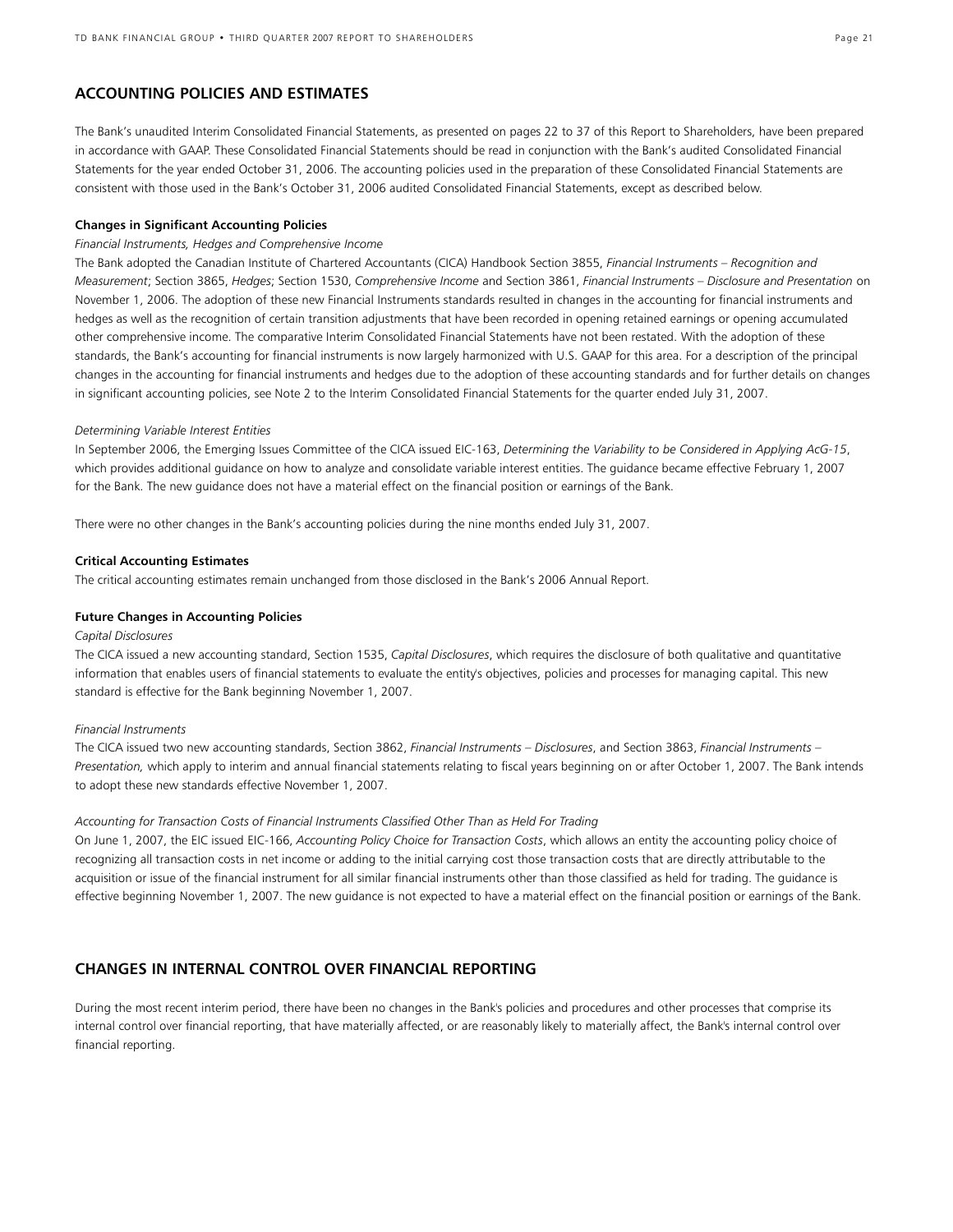### **INTERIM CONSOLIDATED FINANCIAL STATEMENTS** (unaudited)

### **INTERIM CONSOLIDATED BALANCE SHEET** (unaudited)

|                                                                                                         |           | As at     |
|---------------------------------------------------------------------------------------------------------|-----------|-----------|
|                                                                                                         | July 31   | Oct. 31   |
| (millions of Canadian dollars)                                                                          | 2007      | 2006      |
| <b>ASSETS</b>                                                                                           |           |           |
| Cash and due from banks                                                                                 | \$1,986   | \$2,019   |
| Interest-bearing deposits with banks                                                                    | 11,343    | 8,763     |
|                                                                                                         | 13,329    | 10,782    |
| <b>Securities</b>                                                                                       |           |           |
| Trading                                                                                                 | 72,756    | 77,482    |
| Designated as trading under the fair value option                                                       | 1,935     |           |
| Available-for-sale                                                                                      |           |           |
|                                                                                                         | 36,209    |           |
| Held-to-maturity                                                                                        | 8,528     |           |
| Investment                                                                                              |           | 46,976    |
|                                                                                                         | 119,428   | 124,458   |
| Securities purchased under reverse repurchase agreements                                                | 25,905    | 30,961    |
| Loans                                                                                                   |           |           |
| Residential mortgages                                                                                   | 56,096    | 53,425    |
| Consumer instalment and other personal                                                                  | 66,574    | 63,130    |
| Credit card                                                                                             | 5,574     | 4,856     |
| Business and government                                                                                 | 43,447    | 40,514    |
| Business and government designated as trading under the fair value option                               | 1,619     |           |
|                                                                                                         | 173,310   | 161,925   |
| Allowance for credit losses (Note 4)                                                                    | (1, 357)  | (1,317)   |
| Loans, net of allowance for credit losses                                                               | 171,953   | 160,608   |
|                                                                                                         |           |           |
| Other                                                                                                   |           |           |
| Customers' liability under acceptances                                                                  | 9,192     | 8,676     |
| Investment in TD Ameritrade (Note 14)                                                                   | 4,749     | 4,379     |
| Trading derivatives                                                                                     | 29,520    | 27,845    |
| Goodwill                                                                                                | 8,407     | 7,396     |
| Other intangibles                                                                                       | 2,264     | 1,946     |
| Land, buildings and equipment                                                                           | 1,824     | 1,862     |
| Other assets                                                                                            | 17,319    | 14,001    |
|                                                                                                         | 73,275    | 66,105    |
| <b>Total assets</b>                                                                                     | \$403,890 | \$392,914 |
|                                                                                                         |           |           |
| <b>LIABILITIES</b>                                                                                      |           |           |
|                                                                                                         |           |           |
| <b>Deposits</b>                                                                                         |           |           |
| Personal                                                                                                | \$149,522 | \$146,636 |
| <b>Banks</b>                                                                                            | 12,214    | 14,186    |
| Business and government                                                                                 | 70,579    | 100,085   |
| Trading                                                                                                 | 35,421    |           |
|                                                                                                         | 267,736   | 260,907   |
| Other                                                                                                   |           |           |
| Acceptances                                                                                             | 9,192     | 8,676     |
| Obligations related to securities sold short                                                            | 26,624    | 27,113    |
| Obligations related to securities sold under repurchase agreements                                      | 16,158    | 18,655    |
| Trading derivatives                                                                                     | 29,059    | 29,337    |
| Other liabilities                                                                                       | 21,777    | 17,461    |
|                                                                                                         | 102,810   | 101,242   |
|                                                                                                         |           |           |
| Subordinated notes and debentures (Note 6)                                                              | 10,005    | 6,900     |
| Liabilities for preferred shares and capital trust securities (Note 7)                                  | 1,798     | 1,794     |
| Non-controlling interests in subsidiaries (Note 6)                                                      | 538       | 2,439     |
|                                                                                                         |           |           |
| <b>SHAREHOLDERS' EQUITY</b>                                                                             |           |           |
| Common shares (millions of shares issued and outstanding: July 31, 2007- 718.3; Oct. 31, 2006 - 717.4)  |           |           |
| (Note 8)                                                                                                | 6,525     | 6,334     |
| Preferred shares (millions of shares issued and outstanding: July 31, 2007- 17.0; Oct. 31, 2006 - 17.0) |           |           |
| (Note 8)                                                                                                | 425       | 425       |
| Contributed surplus                                                                                     | 118       | 66        |
| Retained earnings                                                                                       | 15,378    | 13,725    |
| Accumulated other comprehensive income                                                                  | (1, 443)  | (918)     |
|                                                                                                         |           |           |
|                                                                                                         | 21,003    | 19,632    |
| Total liabilities and shareholders' equity                                                              | \$403,890 | \$392,914 |

Certain comparative amounts have been reclassified to conform to the current period's presentation. The accompanying notes are an integral part of these Interim Consolidated Financial Statements.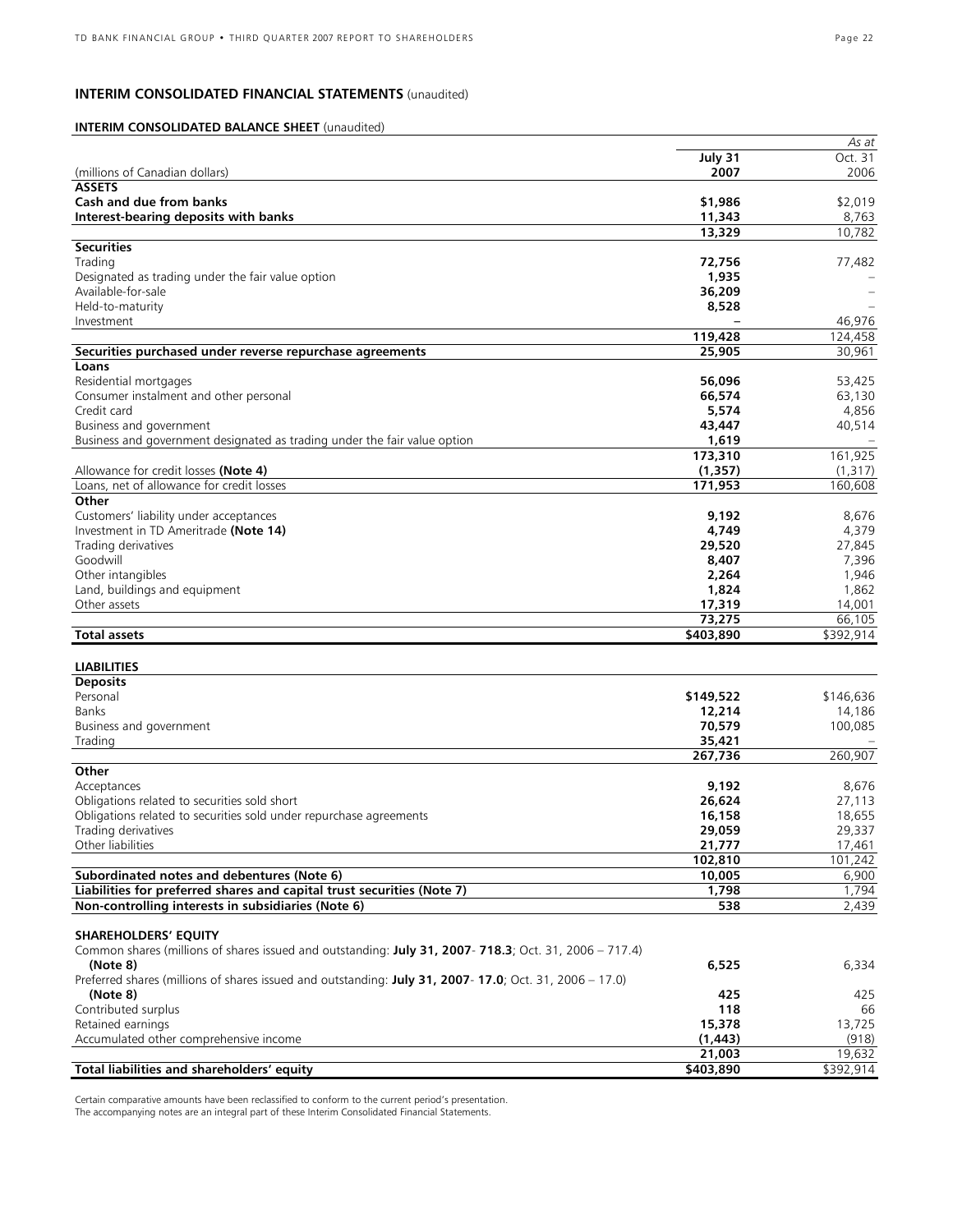### **INTERIM CONSOLIDATED STATEMENT OF INCOME** (unaudited)

|                                                                                   | For the three months ended |         | For the nine months ended |            |
|-----------------------------------------------------------------------------------|----------------------------|---------|---------------------------|------------|
|                                                                                   | July 31                    | July 31 | July 31                   | July 31    |
| (millions of Canadian dollars)                                                    | 2007                       | 2006    | 2007                      | 2006       |
| Interest income                                                                   |                            |         |                           |            |
| Loans                                                                             | \$3,228                    | \$2,862 | \$9,419                   | \$7,828    |
| Securities                                                                        |                            |         |                           |            |
| <b>Dividends</b>                                                                  | 210                        | 193     | 672                       | 605        |
| Interest                                                                          | 950                        | 865     | 2,855                     | 2,678      |
|                                                                                   |                            |         |                           |            |
| Deposits with banks                                                               | 47                         | 70      | 205                       | 228        |
|                                                                                   | 4,435                      | 3,990   | 13,151                    | 11,339     |
| Interest expense                                                                  |                            |         |                           |            |
| Deposits                                                                          | 1,987                      | 1,836   | 6,024                     | 5,124      |
| Subordinated notes and debentures                                                 | 125                        | 107     | 357                       | 292        |
| Preferred shares and capital trust securities                                     | 19                         | 28      | 81                        | 95         |
| Other liabilities                                                                 | 521                        | 396     | 1,573                     | 1,171      |
|                                                                                   | 2,652                      |         | 8,035                     |            |
|                                                                                   |                            | 2,367   |                           | 6,682      |
| Net interest income                                                               | 1,783                      | 1,623   | 5,116                     | 4,657      |
| Other income                                                                      |                            |         |                           |            |
| Investment and securities services                                                | 596                        | 500     | 1,740                     | 1,674      |
| Credit fees                                                                       | 109                        | 93      | 308                       | 261        |
| Net securities gains                                                              | 94                         | 113     | 266                       | 218        |
| Trading income                                                                    | 235                        | 160     | 643                       | 699        |
| Loss from financial instruments designated as trading under the fair value option | (87)                       |         | (91)                      |            |
|                                                                                   |                            |         |                           |            |
| Service charges                                                                   | 263                        | 250     | 756                       | 691        |
| Loan securitizations (Note 5)                                                     | 86                         | 85      | 317                       | 249        |
| Card services                                                                     | 119                        | 103     | 337                       | 270        |
| Insurance, net of claims                                                          | 257                        | 230     | 762                       | 682        |
| Trust fees                                                                        | 33                         | 33      | 102                       | 99         |
| Other                                                                             | 163                        | 98      | 389                       | 310        |
|                                                                                   | 1,868                      | 1,665   | 5,529                     | 5,153      |
| <b>Total revenues</b>                                                             | 3,651                      | 3,288   | 10,645                    | 9,810      |
|                                                                                   |                            |         |                           |            |
| Provision for credit losses (Note 4)                                              | 171                        | 109     | 506                       | 239        |
| Non-interest expenses                                                             |                            |         |                           |            |
| Salaries and employee benefits                                                    | 1,161                      | 1,102   | 3,487                     | 3,369      |
| Occupancy, including depreciation                                                 | 188                        | 176     | 548                       | 514        |
| Equipment, including depreciation                                                 | 150                        | 150     | 447                       | 435        |
| Amortization of other intangibles                                                 | 131                        | 126     | 361                       | 379        |
| Restructuring costs                                                               |                            |         | 67                        | 50         |
| Marketing and business development                                                | 106                        | 127     | 330                       | 356        |
|                                                                                   | 40                         | 37      |                           |            |
| Brokerage-related fees                                                            | 109                        | 138     | 115<br>324                | 129<br>369 |
| Professional and advisory services                                                |                            |         |                           |            |
| Communications                                                                    | 46                         | 50      | 144                       | 147        |
| Other                                                                             | 254                        | 241     | 825                       | 792        |
|                                                                                   | 2,185                      | 2,147   | 6,648                     | 6,540      |
| Dilution gain, net                                                                |                            |         |                           | 1,559      |
| Income before provision for income taxes, non-controlling interests in            |                            |         |                           |            |
| subsidiaries and equity in net income of an associated company                    | 1,295                      | 1,032   | 3,491                     | 4,590      |
| <b>Provision for income taxes</b>                                                 | 248                        | 235     | 700                       | 699        |
|                                                                                   |                            |         |                           |            |
| Non-controlling interests in subsidiaries, net of income taxes                    | 13                         | 52      | 87                        | 136        |
| Equity in net income of an associated company, net of income taxes                | 69                         | 51      | 199                       | 86         |
| Net income                                                                        | 1,103                      | 796     | 2,903                     | 3,841      |
| <b>Preferred dividends</b>                                                        |                            | 6       | 15                        | 17         |
| Net income available to common shareholders                                       | \$1,101                    | \$790   | \$2,888                   | \$3,824    |
| Average number of common shares outstanding (millions)                            |                            |         |                           |            |
| Basic                                                                             |                            |         |                           |            |
|                                                                                   | 719.5                      | 719.1   | 719.0                     | 715.8      |
| Diluted                                                                           | 726.9                      | 724.7   | 725.9                     | 722.1      |
| Earnings per share (in dollars)                                                   |                            |         |                           |            |
| <b>Basic</b>                                                                      | \$1.53                     | \$1.10  | \$4.02                    | \$5.34     |
| Diluted                                                                           | 1.51                       | 1.09    | 3.98                      | 5.30       |
| <b>Dividends per share</b> (in dollars)                                           | 0.53                       | 0.44    | 1.54                      | 1.30       |
|                                                                                   |                            |         |                           |            |

Certain comparative amounts have been reclassified to conform to the current period's presentation.

The accompanying notes are an integral part of these Interim Consolidated Financial Statements.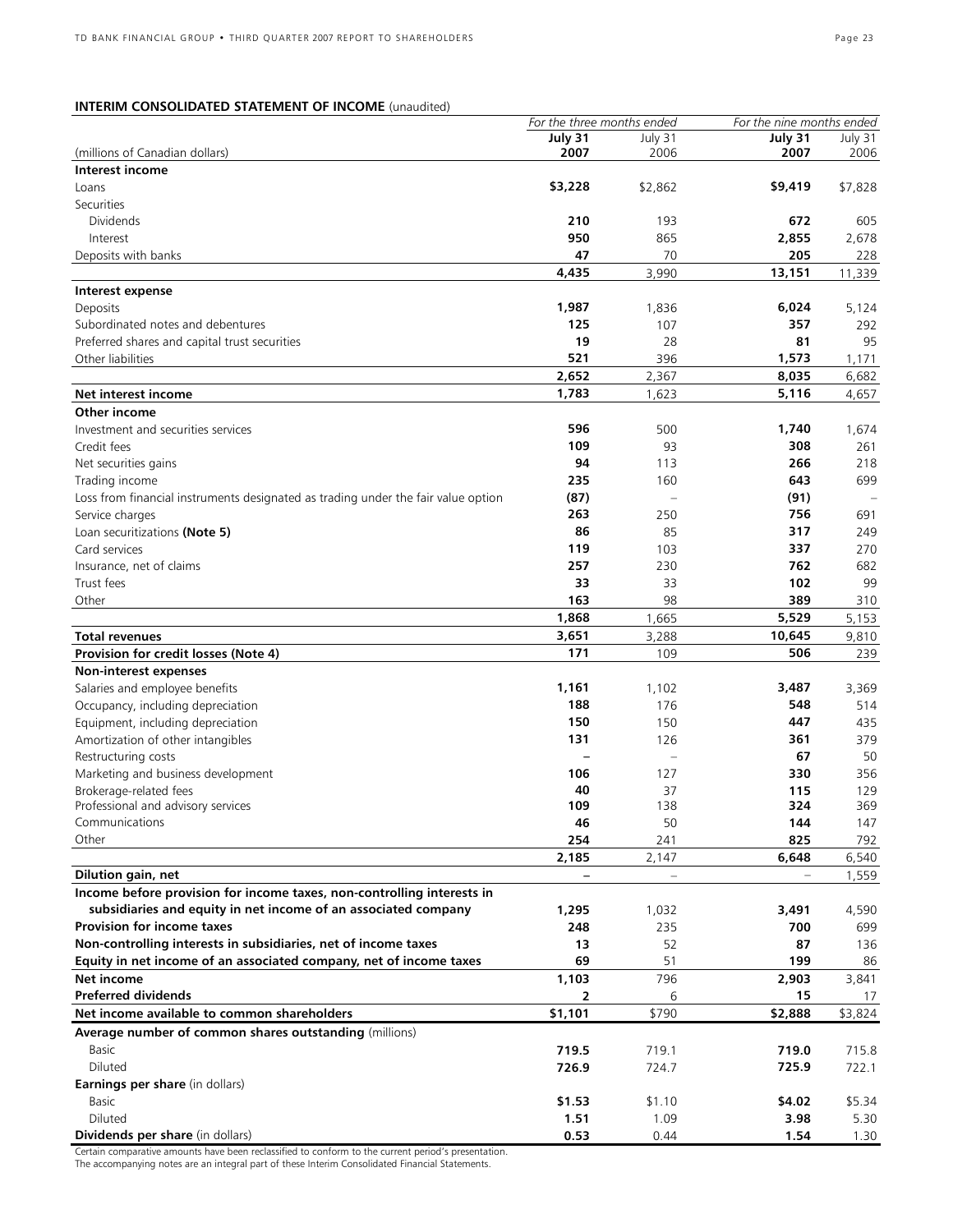### **INTERIM CONSOLIDATED STATEMENT OF CHANGES IN SHAREHOLDERS' EQUITY** (unaudited)

|                                                                               | For the nine months ended |              |  |  |
|-------------------------------------------------------------------------------|---------------------------|--------------|--|--|
|                                                                               | July 31                   | July 31      |  |  |
| (millions of Canadian dollars)                                                | 2007                      | 2006         |  |  |
| <b>Common shares</b>                                                          |                           |              |  |  |
| Balance at beginning of period                                                | \$6,334                   | \$5,872      |  |  |
| Proceeds from shares issued on exercise of options                            | 132                       | 93           |  |  |
| Shares issued as a result of dividend reinvestment plan                       | 62                        | 302          |  |  |
| Repurchase of common shares                                                   | (29)                      |              |  |  |
| Impact of shares sold (acquired) in Wholesale Banking                         | 26                        | 16           |  |  |
| Issued on acquisition of VFC                                                  |                           | 70           |  |  |
| Balance at end of period                                                      | 6,525                     | 6,353        |  |  |
| <b>Preferred shares</b>                                                       |                           |              |  |  |
| Balance at beginning of period                                                | 425                       |              |  |  |
| Share issues                                                                  |                           | 425          |  |  |
| Balance at end of period                                                      | 425                       | 425          |  |  |
| <b>Contributed surplus</b>                                                    |                           |              |  |  |
| Balance at beginning of period                                                | 66                        | 40           |  |  |
| Stock options                                                                 |                           | 16           |  |  |
| Conversion of TD Banknorth options on privatization (Note 9)                  | 52                        |              |  |  |
| Balance at end of period                                                      | 118                       | 56           |  |  |
| <b>Retained earnings</b>                                                      |                           |              |  |  |
| Balance at beginning of period                                                | 13,725                    | 10,650       |  |  |
| Transition adjustment on adoption of Financial Instruments standards (Note 2) | 80                        |              |  |  |
| Net income                                                                    | 2,903                     | 3,841        |  |  |
| Common dividends                                                              | (1, 108)                  | (931)        |  |  |
| Preferred dividends                                                           | (15)                      | (17)         |  |  |
| Premium paid on repurchase of common shares                                   | (207)                     |              |  |  |
| Other                                                                         |                           | $\mathbf{1}$ |  |  |
| Balance at end of period                                                      | 15,378                    | 13,544       |  |  |
| Accumulated other comprehensive income, net of income taxes                   |                           |              |  |  |
| Balance at beginning of period                                                | (918)                     | (696)        |  |  |
| Transition adjustment on adoption of Financial Instrument standards (Note 2)  | 426                       |              |  |  |
| Other comprehensive income for the period                                     | (951)                     | (255)        |  |  |
| Balance at end of period (Note 17)                                            | (1, 443)                  | (951)        |  |  |
| Total shareholders' equity at end of period                                   | \$21,003                  | \$19,427     |  |  |

#### **INTERIM CONSOLIDATED STATEMENT OF COMPREHENSIVE INCOME** (unaudited)

|                                                                                       | For the three months ended |         | For the nine months ended |         |  |
|---------------------------------------------------------------------------------------|----------------------------|---------|---------------------------|---------|--|
|                                                                                       | July 31                    | July 31 | July 31                   | July 31 |  |
| (millions of Canadian dollars)                                                        | 2007                       | 2006    | 2007                      | 2006    |  |
| Net income                                                                            | \$1,103                    | \$796   | \$2,903                   | \$3,841 |  |
| Other comprehensive income (loss), net of income taxes                                |                            |         |                           |         |  |
| Change in unrealized gains and (losses) on available-for-sale securities,             |                            |         |                           |         |  |
| net of cash flow hedges <sup>a</sup>                                                  | (184)                      |         | (44)                      |         |  |
| Reclassification to earnings in respect of available-for-sale securities <sup>b</sup> | (13)                       |         | (68)                      |         |  |
| Change in foreign currency translation gains and (losses) on investments              |                            |         |                           |         |  |
| in subsidiaries, net of hedging activities <sup>c, d</sup>                            | (971)                      | (444)   | (551)                     | (255)   |  |
| Change in gains and (losses) on derivative instruments designated as                  |                            |         |                           |         |  |
| cash flow hedges <sup>e</sup>                                                         | (196)                      |         | (310)                     |         |  |
| Reclassification to earnings of gains and (losses) on cash flow hedges <sup>t</sup>   | 15                         |         | 22                        |         |  |
| Other comprehensive income for the period                                             | (1.349)                    | (444)   | (951)                     | (255)   |  |
| Comprehensive income for the period                                                   | \$(246)                    | \$352   | \$1,952                   | \$3,586 |  |

a Net of income tax benefit of \$79 million and \$17 million for the three and nine months ended July 31, 2007 respectively.

b Net of income tax benefit of \$22 million and \$42 million for the three and nine months ended July 31, 2007 respectively.

Met of income tax expense of \$217 million for the three months ended July 31, 2007 (three months ended July 31, 2006 – tax benefit of \$78 million). Net of income tax expense of \$28 million tor the nine months ended July 31

d Includes \$448 million of after-tax gains for the three months ended July 31, 2007 (three months ended July 31, 2006 – \$152 million of after-tax losses) arising from hedges of the<br>Bank's investment in foreign operations. gains) arising from hedges of the Bank's investment in foreign operations.

e Net of income tax benefit of \$85 million and \$155 million for the three and nine months ended July 31, 2007 respectively.

f Net of income tax expense of \$7 million and \$11 million for the three and nine months ended July 31, 2007 respectively.

Certain comparative amounts have been reclassified to conform to the current period's presentation. The accompanying notes are an integral part of these Interim Consolidated Financial Statements.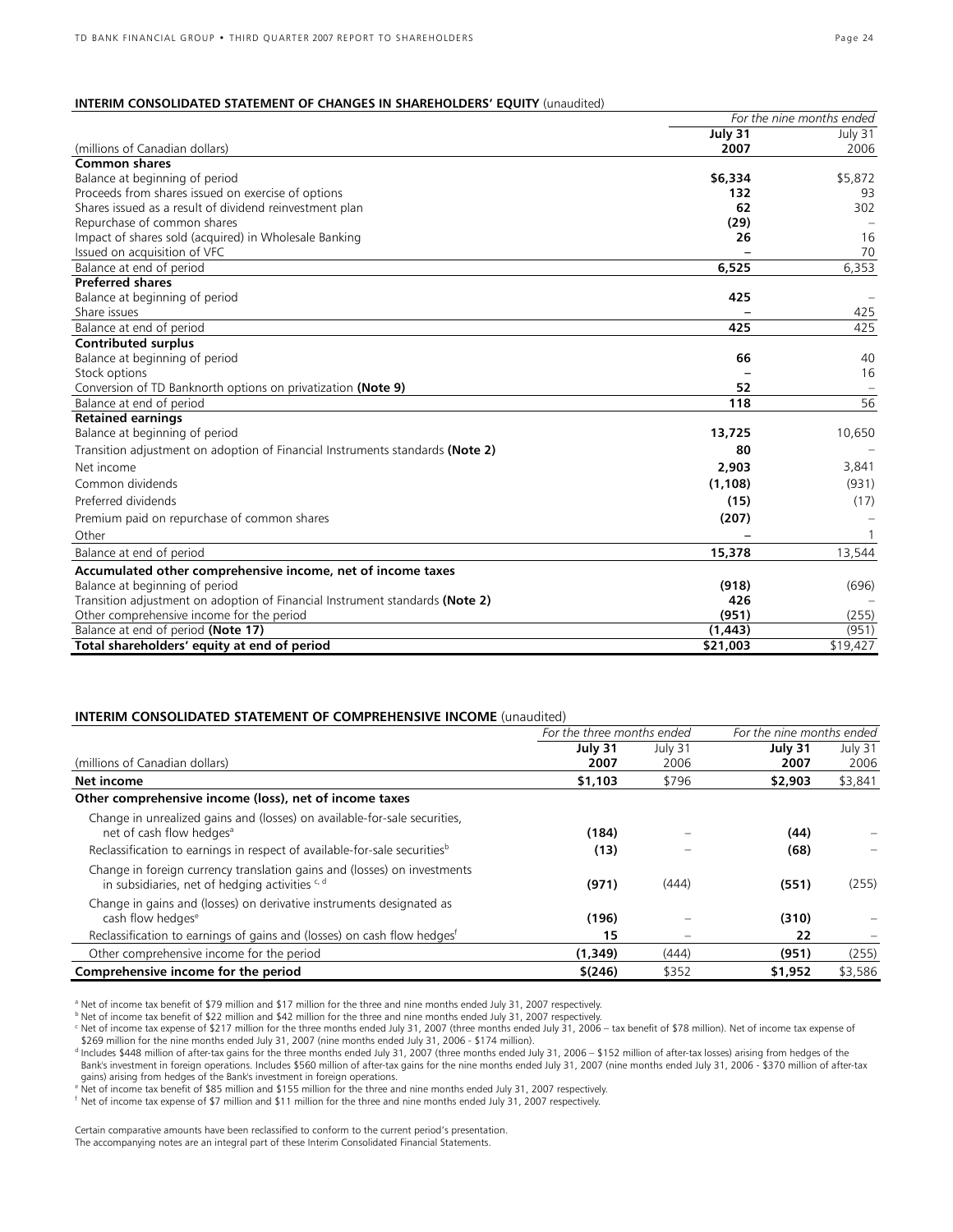### **INTERIM CONSOLIDATED STATEMENT OF CASH FLOWS** (unaudited)

|                                                                                                                                       | For the three months ended |                          | For the nine months ended |              |
|---------------------------------------------------------------------------------------------------------------------------------------|----------------------------|--------------------------|---------------------------|--------------|
|                                                                                                                                       | July 31                    | July 31                  | July 31                   | July 31      |
| (millions of Canadian dollars)<br>Cash flows from (used in) operating activities                                                      | 2007                       | 2006                     | 2007                      | 2006         |
| Net income                                                                                                                            | \$1,103                    | \$796                    | \$2,903                   | \$3,841      |
|                                                                                                                                       |                            |                          |                           |              |
| Adjustments to determine net cash flows from (used in) operating activities:<br>Provision for credit losses                           | 171                        | 109                      | 506                       | 239          |
| Restructuring costs                                                                                                                   | $\qquad \qquad -$          | $\qquad \qquad -$        | 67                        | 50           |
| Depreciation                                                                                                                          | 87                         | 83                       | 262                       | 245          |
| Amortization of other intangibles                                                                                                     | 131                        | 126                      | 361                       | 379          |
| Stock options                                                                                                                         | (6)                        | 5                        | 52                        | 16           |
| Dilution gain, net                                                                                                                    |                            | $\overline{\phantom{0}}$ | $\overline{\phantom{0}}$  | (1, 559)     |
| Net securities gains                                                                                                                  | (94)                       | (113)                    | (266)                     | (218)        |
| Net loss (gain) on securitizations (Note 5)                                                                                           | (29)                       | (19)                     | (113)                     | (70)         |
| Equity in net income of an associated company                                                                                         | (69)                       | (51)                     | (199)                     | (86)         |
| Non-controlling interests                                                                                                             | 13                         | 52                       | 87                        | 136          |
| Future income taxes                                                                                                                   | (263)                      | (46)                     | 96                        | 59           |
| Changes in operating assets and liabilities:                                                                                          |                            |                          |                           |              |
| Current income taxes payable<br>Interest receivable and payable                                                                       | 288<br>(534)               | 110<br>(165)             | 182<br>(397)              | 102<br>(200) |
| Trading securities                                                                                                                    | (3,736)                    | (3,924)                  | 2,791                     | (7, 958)     |
| Unrealized (gains) losses and amounts receivable on derivative contracts                                                              | (1,951)                    | 3,122                    | (1,675)                   | 1,343        |
| Unrealized losses and amounts payable on derivative contracts                                                                         | (84)                       | (2, 915)                 | (278)                     | (118)        |
| Other                                                                                                                                 | 2,121                      | 452                      | (1, 120)                  | (3,086)      |
| Net cash from (used in) operating activities                                                                                          | (2,852)                    | (2,378)                  | 3,259                     | (6,885)      |
| Cash flows from (used in) financing activities                                                                                        |                            |                          |                           |              |
| Change in deposits                                                                                                                    | (2, 426)                   | 2,796                    | 5,497                     | 4,126        |
| Securities sold under repurchase agreements                                                                                           | 4,836                      | 2,448                    | (2, 497)                  | 7,441        |
| Securities sold short                                                                                                                 | 1,481                      | (2,884)                  | (489)                     | (253)        |
| Issue of subordinated notes and debentures                                                                                            | 1,798                      |                          | 4,072                     | 2,341        |
| Repayment of subordinated notes and debentures                                                                                        | (874)                      | (800)                    | (874)                     | (950)        |
| Subordinated notes and debentures (acquired) sold in Wholesale Banking<br>Liability for preferred shares and capital trust securities | (43)<br>1                  | 21<br>8                  | (36)<br>4                 | 1<br>(1)     |
| Translation adjustment on subordinated notes and debentures issued in a foreign currency                                              | (86)                       | (54)                     | (57)                      | (51)         |
| Common shares issued on exercise of options                                                                                           | 79                         | 13                       | 132                       | 93           |
| Common shares (acquired) sold in Wholesale Banking                                                                                    | (2)                        | $\overline{\phantom{0}}$ | 26                        | 16           |
| Repurchase of common shares                                                                                                           | (29)                       | $\equiv$                 | (29)                      |              |
| Dividends paid in cash on common shares                                                                                               | (359)                      | (221)                    | (1,046)                   | (629)        |
| Premium paid on common shares repurchased                                                                                             | (207)                      |                          | (207)                     |              |
| Issuance of preferred shares                                                                                                          |                            | $\equiv$                 |                           | 425          |
| Dividends paid on preferred shares                                                                                                    | (2)                        | (6)                      | (15)                      | (17)         |
| Net cash from financing activities                                                                                                    | 4,167                      | 1,321                    | 4,481                     | 12,542       |
| Cash flows from (used in) investing activities<br>Interest-bearing deposits with banks                                                | (1, 547)                   | 59                       | (2,580)                   | 1,509        |
| Activity in available-for-sale, held-to-maturity and investment securities:                                                           |                            |                          |                           |              |
| Purchases                                                                                                                             | (19, 809)                  | (27,093)                 | (90, 371)                 | (92, 457)    |
| Proceeds from maturities                                                                                                              | 21,710                     | 23,123                   | 85,618                    | 78,859       |
| Proceeds from sales                                                                                                                   | 1,099                      | 3,388                    | 8,108                     | 15,603       |
| Activity in lending activities:                                                                                                       |                            |                          |                           |              |
| Origination and acquisitions                                                                                                          | (32, 598)                  | (35, 834)                | (105, 259)                | (93, 506)    |
| Proceeds from maturities                                                                                                              | 24,964                     | 30,424                   | 82,577                    | 81,740       |
| Proceeds from sales                                                                                                                   | 2,993                      |                          |                           |              |
| Proceeds from loan securitizations (Note 5)                                                                                           |                            | 1,977                    | 4,781                     | 2,575        |
|                                                                                                                                       | 2,383                      | 1,149                    | 8,714                     | 4,466        |
| Land, buildings and equipment                                                                                                         | (6)                        | (91)                     | (224)                     | (399)        |
| Securities purchased under reverse repurchase agreements                                                                              | (471)                      | 4,490                    | 5,056                     | (1, 471)     |
| TD Banknorth share repurchase program                                                                                                 |                            |                          |                           | (290)        |
| Acquisitions and dispositions less cash and cash equivalents acquired (Note 14)                                                       |                            | (632)                    | (4, 139)                  | (1, 967)     |
| Net cash from (used in) investing activities                                                                                          | (1, 282)                   | 960                      | (7, 719)                  | (5,338)      |
| Effect of exchange rate changes on cash and cash equivalents                                                                          | (41)                       | 9                        | (54)                      | (34)         |
| Net (decrease) increase in cash and cash equivalents                                                                                  | (8)                        | (88)                     | (33)                      | 285          |
| Cash and cash equivalents at beginning of period                                                                                      | 1,994                      | 2,046                    | 2,019                     | 1,673        |
| Cash and cash equivalents at end of period, represented by cash                                                                       |                            |                          |                           |              |
| and due from banks                                                                                                                    | \$1,986                    | \$1,958                  | \$1,986                   | \$1,958      |
| Supplementary disclosure of cash flow information                                                                                     |                            |                          |                           |              |
| Amount of interest paid during the period                                                                                             | \$3,064                    | \$2,512                  | \$8,329                   | \$6,813      |
| Amount of income taxes paid during the period                                                                                         | 101                        | 75                       | 774                       | 678          |
|                                                                                                                                       |                            |                          |                           |              |

Certain comparative amounts have been reclassified to conform to the current period's presentation. The accompanying notes are an integral part of these Interim Consolidated Financial Statements.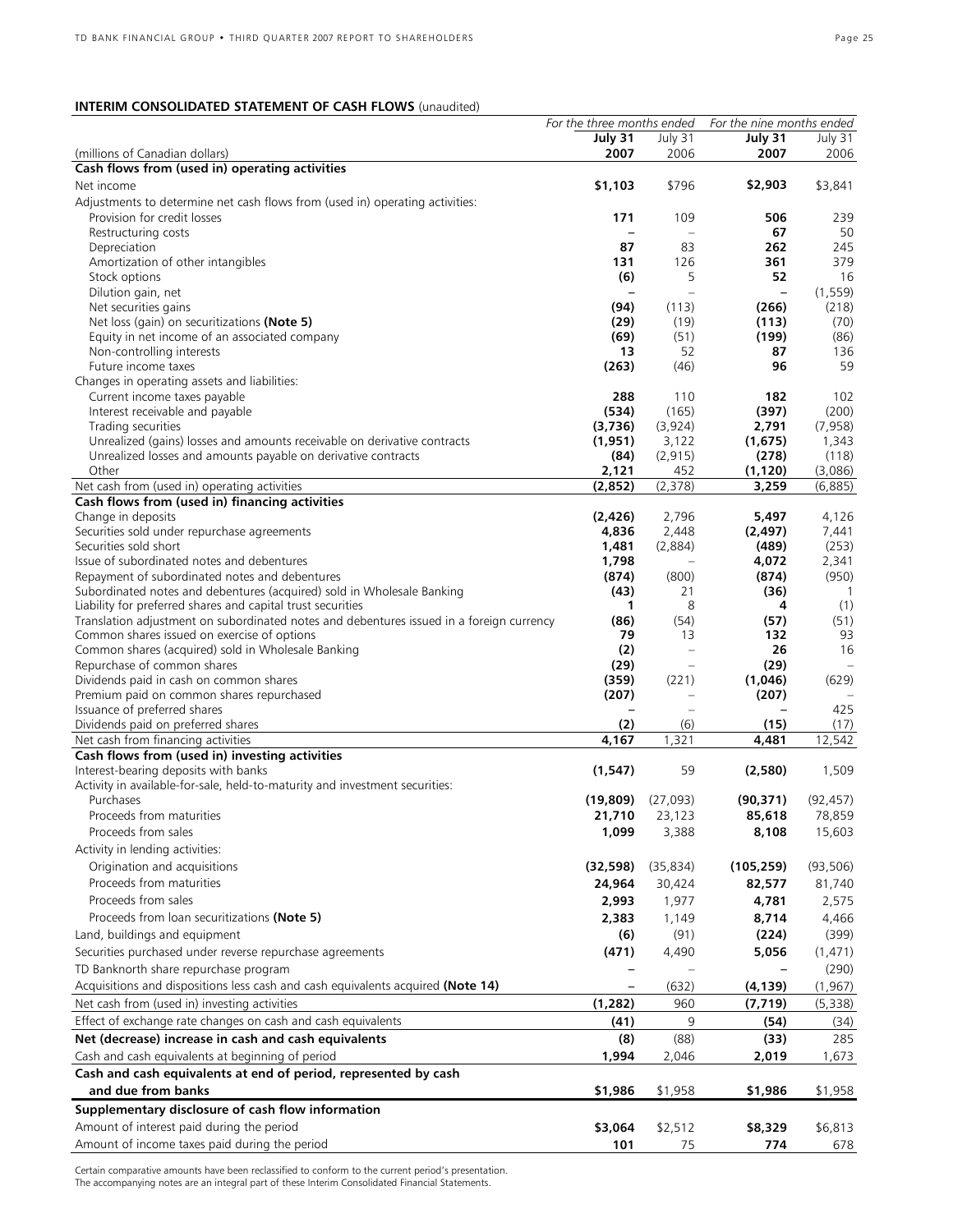### **NOTES TO INTERIM CONSOLIDATED FINANCIAL STATEMENTS** (unaudited)

#### **Note 1: BASIS OF PRESENTATION**

These Interim Consolidated Financial Statements have been prepared in accordance with Canadian generally accepted accounting principles (GAAP) and follow the same accounting policies and methods of application as the Bank's Consolidated Financial Statements for the year ended October 31, 2006, except as described in Note 2 below. Under GAAP, additional disclosures are required in the annual financial statements and accordingly, these Interim Consolidated Financial Statements should be read in conjunction with the audited Consolidated Financial Statements for the year ended October 31, 2006 and the accompanying notes included on pages 71 to 113 of the Bank's 2006 Annual Report. The Interim Consolidated Financial Statements include all adjustments which are, in the opinion of management, necessary for a fair presentation of the results for the periods presented.

#### **Note 2: CHANGES IN ACCOUNTING POLICIES**

#### **FINANCIAL INSTRUMENTS**

The Bank adopted the Canadian Institute of Chartered Accountants (CICA) Handbook Section 3855, *Financial Instruments – Recognition and Measurement*; Section 3865, *Hedges*; Section 1530, *Comprehensive Income* and Section 3861, *Financial Instruments – Disclosure and Presentation* on November 1, 2006. The adoption of these new Financial Instruments standards resulted in changes in the accounting for financial instruments and hedges as well as the recognition of certain transition adjustments that have been recorded in opening retained earnings or opening accumulated other comprehensive income as described below. The comparative Interim Consolidated Financial Statements have not been restated. With the adoption of these standards, the Bank's accounting for financial instruments is now largely harmonized with U.S. generally accepted accounting principles for this area. The principal changes in the accounting for financial instruments and hedges due to the adoption of these accounting standards are described below.

#### **(a) Financial Assets and Financial Liabilities**

Prior to the adoption of the new standards, the Bank classified all of its financial assets as trading securities, investment securities or loans and receivables. Trading securities were accounted for at fair value. Investment securities were accounted for at cost or amortized cost, net of any adjustment for other-than-temporary impairment. Loans and receivables were accounted for at amortized cost using the effective interest rate method. All of the Bank's financial liabilities, except those classified as trading and short positions in securities, were accounted for on an accrual basis.

Under the new standards, financial assets and financial liabilities are initially recognized at fair value and are subsequently accounted for based on their classification as described below. The classification depends on the purpose for which the financial instruments were acquired and their characteristics. Except in very limited circumstances, the classification is not changed subsequent to initial recognition. Financial assets purchased and sold, where the contract requires the asset to be delivered within an established time frame, are recognized on a trade-date basis. Transaction costs are recognized immediately in income or are capitalized, depending upon the nature of the transaction and the associated product.

#### Trading

Financial assets and financial liabilities that are purchased and incurred with the intention of generating profits in the near term are classified as trading. These instruments are accounted for at fair value with the change in the fair value recognized in trading income. Investments totalling \$76.4 billion, previously disclosed as trading in the audited Consolidated Financial Statements for the year ended October 31, 2006, were classified as trading on November 1, 2006.

On transition, retained interests with a carrying value of \$216 million, previously accounted for at amortized cost, were reclassified to trading securities. Deposit liabilities totaling \$35.5 billion were classified as trading on November 1, 2006.

#### Available-for-sale

Financial assets classified as available-for-sale are carried at fair value with the changes in fair value recorded in other comprehensive income. Securities that are classified as available-for-sale and do not have a readily available market value are recorded at cost. Available-for-sale securities are written down to fair value through income whenever it is necessary to reflect other-than-temporary impairment. Previously, such write-downs were to net realizable value. Gains and losses realized on disposal of available-for-sale securities, which are calculated on an average cost basis, are recognized in net securities gains in other income. Investments totalling \$34.8 billion, previously disclosed as "Investment Securities" in the audited Consolidated Financial Statements for the year ended October 31, 2006, were designated as available-for-sale on November 1, 2006. The change in accounting policy related to other-than-temporary impairment was not material.

#### Held-to-maturity

Securities that have a fixed maturity date, where the Bank intends and has the ability to hold to maturity, are classified as held-to-maturity and accounted for at amortized cost using the effective interest rate method. Investments totalling \$10.1 billion were reclassified from investment securities to held-to-maturity securities on November 1, 2006. Bonds totalling \$1.1 billion were reclassified from trading securities to held-to-maturity securities on November 1, 2006.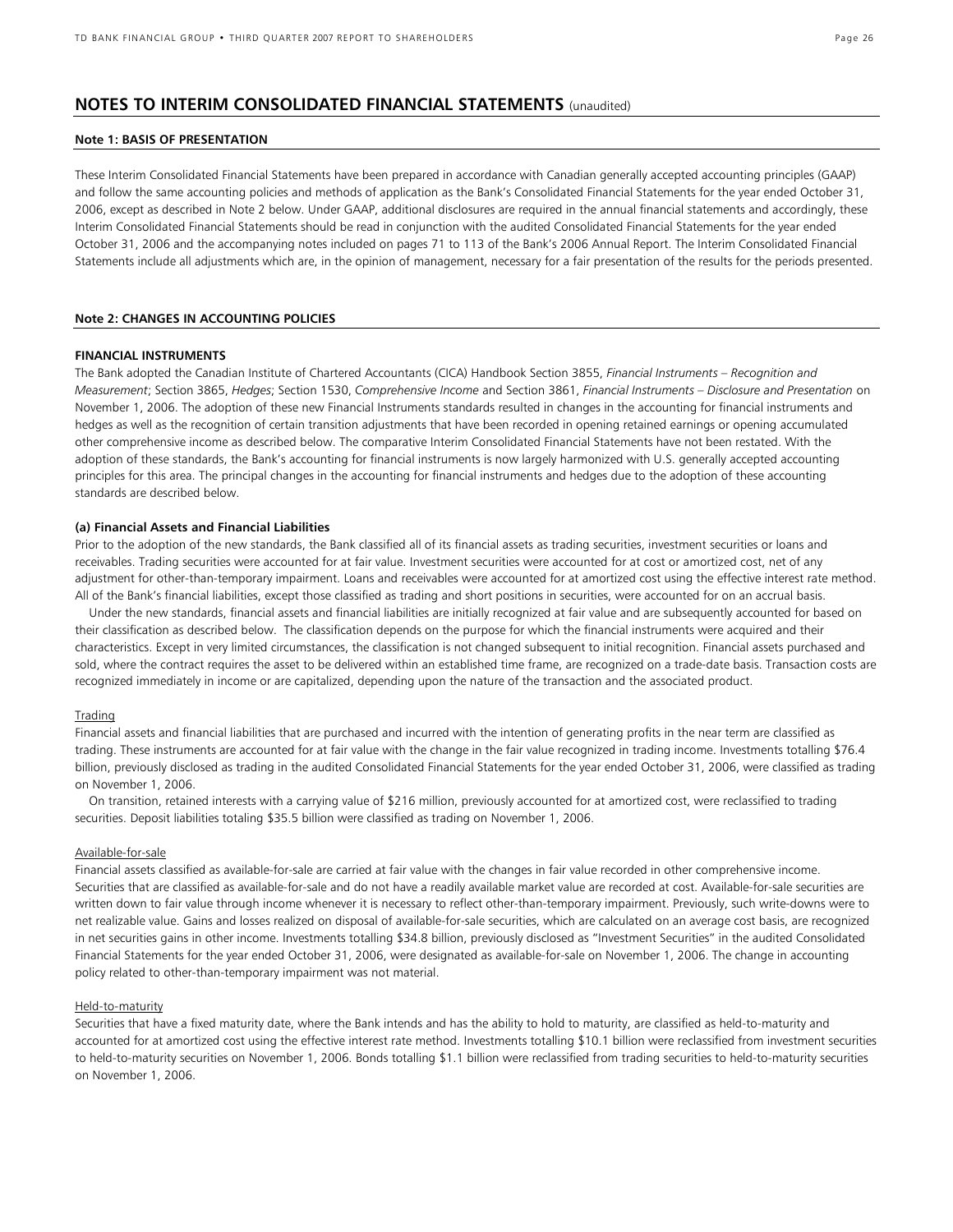#### Loans

Loans are accounted for at amortized cost using the effective interest rate method. This classification is consistent with the classification under the prior accounting standards.

#### Financial assets and financial liabilities designated as trading under the fair value option

Financial assets and financial liabilities, other than those classified as trading, are designated as trading under the fair value option if they are reliably measurable, meet one or more of the criteria set out below, and are so designated by the Bank. The Bank may designate financial assets and financial liabilities as trading when the designation:

- (i) eliminates or significantly reduces valuation or recognition inconsistencies that would otherwise arise from measuring financial assets or financial liabilities, or recognizing gains and losses on them, on different bases; or
- (ii) applies to groups of financial assets, financial liabilities or combinations thereof that are managed, and their performance evaluated, on a fair value basis in accordance with a documented risk management or investment strategy, and where information about the groups of financial instruments is reported to management on that basis.

Financial instruments designated as trading under the fair value option are accounted for at fair value with the change in the fair value recognized in income from financial instruments designated as trading under the fair value option. Any interest or dividends earned from these financial instruments is recognized accordingly in interest income.

On November 1, 2006 the Bank designated \$2 billion of financial assets as trading under the fair value option.

#### Determination of fair value

The fair value of a financial instrument on initial recognition is normally the transaction price, i.e., the fair value of the consideration given or received. In certain circumstances, however, the initial fair value may be based on other observable current market transactions in the same instrument, without modification or repackaging, or on a valuation technique whose variables include only data from observable markets.

Subsequent to initial recognition, the fair values of financial instruments measured at fair value that are quoted in active markets are based on bid prices for financial assets held and offer prices for financial liabilities. When independent prices are not available, fair values are determined by using valuation techniques which refer to observable market data. These include comparisons with similar instruments where market observable prices exist, discounted cash flow analysis, option pricing models and other valuation techniques commonly used by market participants.

For certain derivatives, fair values may be determined in whole or in part from valuation techniques using non-observable market data or transaction prices.

A number of factors such as bid-offer spread, credit profile and model uncertainty are taken into account, as appropriate, when values are calculated using valuation techniques.

If the fair value of a financial asset measured at fair value becomes negative, it is recorded as a financial liability until its fair value becomes positive, at which time it is recorded as a financial asset, or it is extinguished.

#### **(b) Derivatives and Hedge Accounting**

#### Embedded derivatives

Derivatives may be embedded in other financial instruments (the "host instrument"). Prior to the adoption of the new standards, such embedded derivatives were not accounted for separately from the host instrument except in the case of derivatives embedded in equity-linked deposit contracts within the scope of Accounting Guideline 17. Under the new standards, embedded derivatives are treated as separate derivatives when their economic characteristics and risks are not clearly and closely related to those of the host instrument, the terms of the embedded derivative are the same as those of a stand-alone derivative, and the combined contract is not held for trading or designated at fair value. These embedded derivatives are measured at fair value with subsequent changes recognized in trading income. The change in accounting policy related to embedded derivatives was not material.

#### Hedge accounting

At the inception of a hedging relationship, the Bank documents the relationship between the hedging instrument and the hedged item, its risk management objective and its strategy for undertaking the hedge. The Bank also requires a documented assessment, both at hedge inception and on an ongoing basis, of whether or not the derivatives that are used in hedging transactions are highly effective in offsetting the changes attributable to the hedged risks in the fair values or cash flows of the hedged items.

Under the previous standards, derivatives that met the requirements for hedge accounting were generally accounted for on an accrual basis. Under the new standards, all derivatives are recorded at fair value. Non-trading derivatives are recorded in other assets or other liabilities. The method of recognizing fair value gains and losses depends on whether derivatives are held for trading or are designated as hedging instruments, and, if the latter, the nature of the risks being hedged.

All gains and losses from changes in the fair value of derivatives held for trading are recognized in the statement of income. These gains and losses are reported in trading income.

When derivatives are designated as hedges, the Bank classifies them either as: (i) hedges of the change in fair value of recognized assets or liabilities or firm commitments (fair value hedges); (ii) hedges of the variability in highly probable future cash flows attributable to a recognized asset or liability, or a forecasted transaction (cash flow hedges); or (iii) hedges of net investments in a foreign operation (net investment hedges).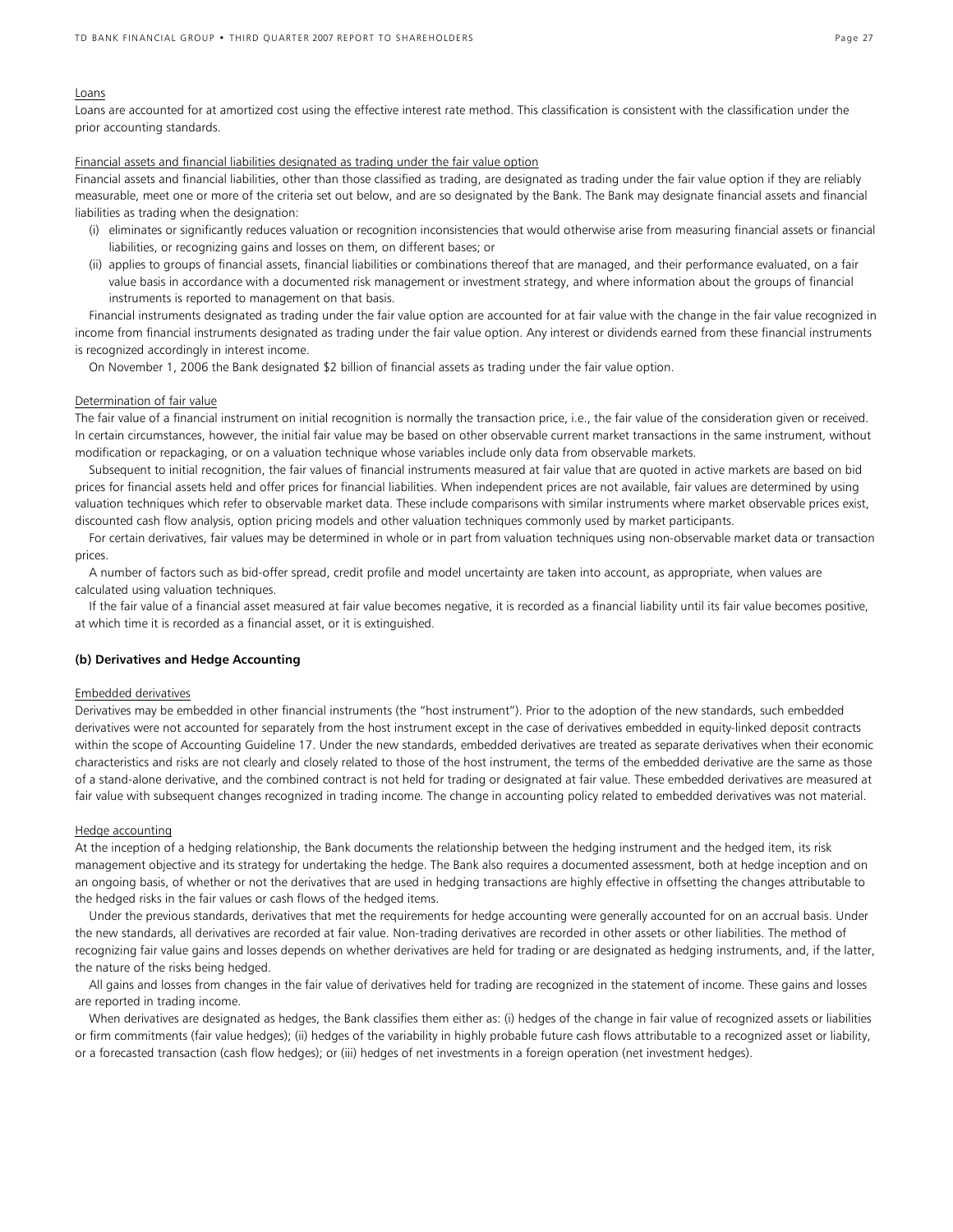#### Fair value hedges

The Bank's fair value hedges principally consist of interest rate swaps that are used to protect against changes in the fair value of fixed-rate long-term financial instruments due to movements in market interest rates.

Changes in the fair value of derivatives that are designated and qualify as fair value hedging instruments are recorded in the statement of income, along with changes in the fair value of the assets, liabilities or group thereof that are attributable to the hedged risk. Any gain or loss in fair value relating to the ineffective portion of the hedging relationship is recognized immediately in the statement of income in other income.

If a hedging relationship no longer meets the criteria for hedge accounting, the cumulative adjustment to the carrying amount of the hedged item is amortized to the statement of income based on a recalculated effective interest rate over the residual period to maturity, unless the hedged item has been derecognized in which case it is released to the statement of income immediately. Upon adoption of the new standards, the Bank recorded a net increase in derivative liabilities designated as fair value hedges of \$3 million, an increase of \$14 million in loans and an increase of \$11 million in deposits.

#### Cash flow hedges

The Bank is exposed to variability in future interest cash flows on non-trading assets and liabilities that bear interest at variable rates or are expected to be refunded or reinvested in the future. The amounts and timing of future cash flows, representing both principal and interest flows, are projected for each portfolio of financial assets and liabilities on the basis of their contractual terms and other relevant factors, including estimates of prepayments and defaults. The aggregate principal balances and interest cash flows across all portfolios over time form the basis for identifying the effective portion of gains and losses on the derivatives designated as cash flow hedges of forecasted transactions.

The effective portion of changes in the fair value of derivatives that are designated and qualify as cash flow hedges is recognized in other comprehensive income. Any gain or loss in fair value relating to the ineffective portion is recognized immediately in the statement of income in other income.

Amounts accumulated in other comprehensive income are reclassified to the statement of income in the period in which the hedged item affects income. However, when the forecasted transaction that is hedged results in the recognition of a non-financial asset or a non-financial liability, the gains and losses previously deferred in other comprehensive income are transferred from other comprehensive income and included in the initial measurement of the cost of the asset or liability.

When a hedging instrument expires or is sold, or when a hedge no longer meets the criteria for hedge accounting, any cumulative gain or loss existing in other comprehensive income at that time remains in other comprehensive income until the forecasted transaction is eventually recognized in the statement of income. When a forecasted transaction is no longer expected to occur, the cumulative gain or loss that was reported in other comprehensive income is immediately transferred to the statement of income. Upon adoption of the new standards, the Bank recorded a net increase in derivative assets of \$212 million designated as cash flow hedges and an increase of \$212 million pre-tax in accumulated other comprehensive income.

#### Net investment hedges

Hedges of net investments in foreign operations are accounted for similar to cash flow hedges. Any gain or loss on the hedging instrument relating to the effective portion of the hedge is recognized in other comprehensive income. The gain or loss relating to the ineffective portion is recognized immediately in the statement of income. Gains and losses accumulated in other comprehensive income are included in the statement of income upon the repatriation or disposal of the investment in the foreign operation. The adoption of the new standards resulted in the reclassification of \$918 million previously recorded in the foreign currency translation adjustment account to opening accumulated other comprehensive income.

#### **(c) Comprehensive Income**

Comprehensive income is composed of the Bank's net income and other comprehensive income. Other comprehensive income includes unrealized gains and losses on available-for-sale securities, foreign currency translation gains and losses on the net investment in self-sustaining operations and changes in the fair market value of derivative instruments designated as cash flow hedges, all net of income taxes. The components of comprehensive income are disclosed in the Interim Consolidated Statement of Comprehensive Income.

The following table summarizes the adjustments required to adopt the new standards on November 1, 2006.

#### **Transition Adjustments, net of income taxes**

|                                                                  |       |                          |                      | <b>Accumulated other</b> |  |  |
|------------------------------------------------------------------|-------|--------------------------|----------------------|--------------------------|--|--|
|                                                                  |       | <b>Retained earnings</b> | comprehensive income |                          |  |  |
|                                                                  |       | Net of income            |                      | Net of income            |  |  |
| (millions of Canadian dollars)                                   | Gross | taxes                    | Gross                | taxes                    |  |  |
| Classification of securities as available-for-sale               | s –   | s –                      | \$440                | \$287                    |  |  |
| Classification of securities as trading                          | 76    | 50                       |                      |                          |  |  |
| Designation of securities as trading under the fair value option |       | 4                        |                      |                          |  |  |
| Reversal of transition balances deferred upon adoption of AcG-13 | 37    | 25                       |                      |                          |  |  |
| Cash flow hedges                                                 |       |                          | 212                  | 139                      |  |  |
| Other                                                            | (4)   |                          |                      |                          |  |  |
| Total                                                            | \$116 | \$80                     | \$652                | \$426                    |  |  |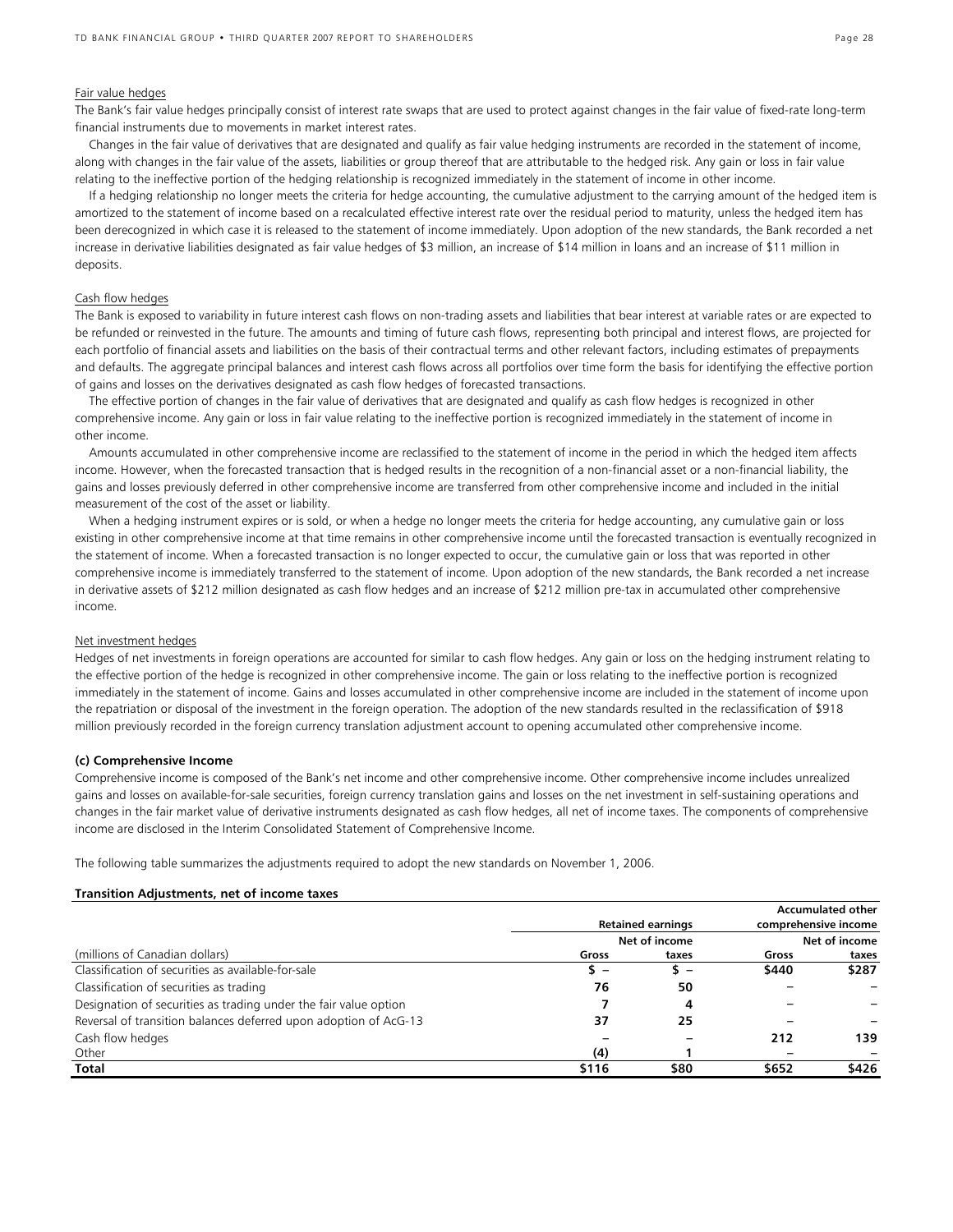#### **DETERMINING VARIABLE INTEREST ENTITIES**

In September 2006, the Emerging Issues Committee of the CICA issued EIC-163, *Determining the Variability to be Considered in Applying AcG-15*, which provides additional guidance on how to analyze and consolidate variable interest entities. The guidance became effective February 1, 2007 for the Bank. The new guidance does not have a material effect on the financial position or earnings of the Bank.

There were no other changes in the Bank's accounting policies during the nine months ended July 31, 2007.

#### **Note 3: FUTURE CHANGES IN ACCOUNTING POLICIES**

#### *Capital Disclosures*

The CICA issued a new accounting standard, Section 1535, *Capital Disclosures*, which requires the disclosure of both qualitative and quantitative information that enables users of financial statements to evaluate the entity's objectives, policies and processes for managing capital. This new standard is effective for the Bank beginning November 1, 2007.

#### *Financial Instruments*

The CICA issued two new accounting standards, Section 3862, *Financial Instruments – Disclosures*, and Section 3863, *Financial Instruments – Presentation,* which apply to interim and annual financial statements relating to fiscal years beginning on or after October 1, 2007. The Bank intends to adopt these new standards effective November 1, 2007.

#### *Accounting for Transaction Costs of Financial Instruments Classified Other Than as Held For Trading*

On June 1, 2007, the EIC issued EIC-166, *Accounting Policy Choice for Transaction Costs*, which allows an entity the accounting policy choice of recognizing all transaction costs in net income or adding to the initial carrying cost those transaction costs that are directly attributable to the acquisition or issue of the financial instrument for all similar financial instruments other than those classified as held for trading. The guidance is effective beginning November 1, 2007. The new guidance is not expected to have a material effect on the financial position or earnings of the Bank.

### **Note 4: ALLOWANCE FOR CREDIT LOSSES**

The allowance for credit losses is recorded in the Consolidated Balance Sheet and maintained at a level which is considered adequate to absorb creditrelated losses on loans, customers' liability under acceptances and other credit instruments. The change in the Bank's allowance for credit losses for the nine months ended July 31 is shown in the table below.

| <b>Allowance for Credit Losses</b>                              |                 |           |               |           | For the nine months ended |               |
|-----------------------------------------------------------------|-----------------|-----------|---------------|-----------|---------------------------|---------------|
|                                                                 |                 |           | July 31, 2007 |           |                           | July 31, 2006 |
|                                                                 | <b>Specific</b> | General   |               | Specific  | General                   |               |
| (millions of Canadian dollars)                                  | allowance       | allowance | Total         | allowance | allowance                 | Total         |
| Balance at beginning of year                                    | \$176           | \$1,141   | \$1,317       | \$155     | \$1,138                   | \$1,293       |
| Acquisitions of TD Banknorth (including Hudson and Interchange) |                 |           |               |           |                           |               |
| and VFC                                                         |                 | 14        | 14            |           | 87                        | 87            |
| Provision for (reversal of) credit losses                       | 478             | 28        | 506           | 301       | (62)                      | 239           |
| Write-offs                                                      | (561)           | -         | (561)         | (419)     | -                         | (419)         |
| Recoveries                                                      | 108             |           | 108           | 96        |                           | 96            |
| Other <sup>1</sup>                                              | 10              | (37)      | (27)          | 12        | (29)                      | (17)          |
| Allowance for credit losses at end of period                    | \$211           | \$1,146   | \$1,357       | \$145     | \$1,134                   | \$1,279       |

<sup>1</sup> Includes foreign exchange rate changes.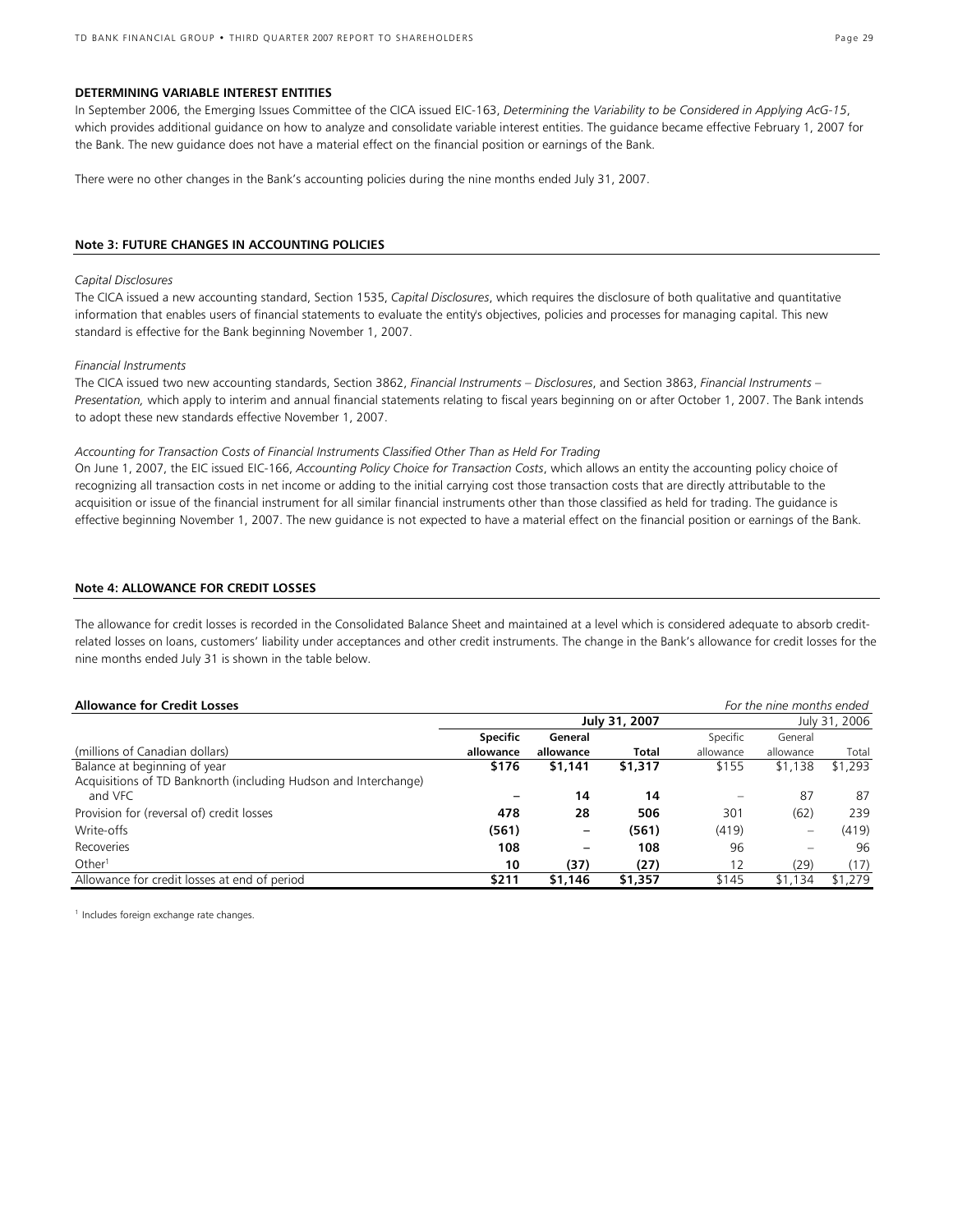#### **Note 5: LOAN SECURITIZATIONS**

The following tables summarize the Bank's securitization activity for the three and nine months ended July 31. In most cases, the Bank has retained responsibility for servicing the assets securitized.

#### **New Securitization Activity**

|                                              |                    |          |        |                          |               |             |          |        | For the three months ended |               |
|----------------------------------------------|--------------------|----------|--------|--------------------------|---------------|-------------|----------|--------|----------------------------|---------------|
|                                              |                    |          |        |                          | July 31, 2007 |             |          |        |                            | July 31, 2006 |
|                                              | <b>Residential</b> |          | Credit | Commercial               |               | Residential |          | Credit | Commercial                 |               |
|                                              | mortgage           | Personal | card   | mortgage                 |               | mortgage    | Personal | card   | mortgage                   |               |
| (millions of Canadian dollars)               | loans              | loans    | loans  | loans                    | Total         | loans       | loans    | loans  | loans                      | Total         |
| Gross proceeds                               | \$2,178            | \$1,882  | \$800  | \$237                    | \$5,097       | \$1,576     | \$848    | \$800  | \$134                      | \$3,358       |
| Retained interests                           | 45                 | 29       | 8      | $\overline{\phantom{0}}$ | 82            | 20          | 9        | 3      |                            | 49            |
| Cash flows received on retained<br>interests | 55                 | 25       | 14     |                          | 95            | 40          | 18       | 36     | $\equiv$                   | 94            |

#### **New Securitization Activity**

|                                                       |                    |          |         |                 |                |             |          |         | For the nine months ended |               |
|-------------------------------------------------------|--------------------|----------|---------|-----------------|----------------|-------------|----------|---------|---------------------------|---------------|
|                                                       |                    |          |         |                 | July 31, 2007  |             |          |         |                           | July 31, 2006 |
|                                                       | <b>Residential</b> |          | Credit  | Commercial      |                | Residential |          | Credit  | Commercial                |               |
|                                                       | mortgage           | Personal | card    | mortgage        |                | mortgage    | Personal | card    | mortgage                  |               |
| (millions of Canadian dollars)                        | loans              | loans    | loans   | loans           | Total          | loans       | loans    | loans   | loans                     | Total         |
| Gross proceeds                                        | \$7,601            | \$5,806  | \$2,400 |                 | \$455 \$16,262 | \$4,657     | \$2,296  | \$3,400 | \$424                     | \$10,777      |
| Retained interests<br>Cash flows received on retained | 167                | 84       | 23      | $\qquad \qquad$ | 274            | 62          | 19       | 58      |                           | 146           |
| interests                                             | 145                | 78       | 46      |                 | 271            | 104         | 43       | 128     |                           | 276           |

The following tables summarize the impact of securitizations on the Bank's Interim Consolidated Statement of Income for the three and nine months ended July 31.

#### **Securitization Gains and Income on Retained Interests**

|                                  |                    |          |        |            |               |             |          |        | For the three months ended |               |
|----------------------------------|--------------------|----------|--------|------------|---------------|-------------|----------|--------|----------------------------|---------------|
|                                  |                    |          |        |            | July 31, 2007 |             |          |        |                            | July 31, 2006 |
|                                  | <b>Residential</b> |          | Credit | Commercial |               | Residential |          | Credit | Commercial                 |               |
|                                  | mortgage           | Personal | card   | mortgage   |               | mortgage    | Personal | card   | mortgage                   |               |
| (millions of Canadian dollars)   | loans              | loans    | loans  | loans      | Total         | loans       | loans    | loans  | loans                      | Total         |
| Gain (loss) on sale <sup>1</sup> | \$(8)              | \$28     | \$7    | \$2        | \$29          | \$(5)       | \$9      | \$13   | \$2                        | \$19          |
| Income on retained interests     | 30                 |          | 21     | -          | 57            | 26          |          | 29     | $\qquad \qquad =$          | 66            |
| Total                            | \$22               | \$34     | \$28   | \$2        | \$86          | \$2         | \$20     | \$42   | \$2                        | \$85          |

### **Securitization Gains and Income on Retained Interests**

|                                  |                    |          |        |                          |               |             |          |        | For the nine months ended |               |
|----------------------------------|--------------------|----------|--------|--------------------------|---------------|-------------|----------|--------|---------------------------|---------------|
|                                  |                    |          |        |                          | July 31, 2007 |             |          |        |                           | July 31, 2006 |
|                                  | <b>Residential</b> |          | Credit | Commercial               |               | Residential |          | Credit | Commercial                |               |
|                                  | mortgage           | Personal | card   | mortgage                 |               | mortgage    | Personal | card   | mortgage                  |               |
| (millions of Canadian dollars)   | loans              | loans    | loans  | loans                    | Total         | loans       | loans    | loans  | loans                     | Total         |
| Gain (loss) on sale <sup>1</sup> | \$3                | \$85     | \$21   | \$4                      | \$113         | \$(7)       | \$19     | \$56   |                           | \$70          |
| Income on retained interests     | 107                | 27       | 70     | $\overline{\phantom{m}}$ | 204           | 81          | 23       | 73     |                           | 179           |
| Total                            | \$110              | \$112    | \$91   | \$4                      | \$317         | \$74        | \$42     | \$129  | \$4                       | \$249         |

<sup>1</sup> For term loans, the gain on sale is after the impact of hedges on assets sold.

The key assumptions used to value the retained interests are as follows:

### **Key Assumptions**

|                                     |             |                          |        | 2007       |                          |                          |        | 2006       |
|-------------------------------------|-------------|--------------------------|--------|------------|--------------------------|--------------------------|--------|------------|
|                                     | Residential |                          | Credit | Commercial | Residential              |                          | Credit | Commercial |
|                                     | mortgage    | Personal                 | card   | mortgage   | mortgage                 | Personal                 | card   | mortgage   |
|                                     | loans       | loans                    | loans  | loans      | loans                    | loans                    | loans  | loans      |
| Prepayment rate <sup>1</sup>        | 20.0%       | 6.4%                     | 43.0%  | 8.9%       | 20.0%                    | 6.0%                     | 44.2%  | 8.5%       |
| Excess spread <sup>2</sup>          | 0.7         | 1.1                      | 7.1    | 1.0        | 0.6                      |                          | 12.6   | 0.8        |
| Discount rate                       | 6.5         | 6.2                      | 6.4    | 10.0       | 5.6                      | 4.1                      | 5.5    | 5.7        |
| Expected credit losses <sup>3</sup> |             | $\overline{\phantom{0}}$ | 2.2    | 0.1        | $\overline{\phantom{0}}$ | $\overline{\phantom{0}}$ | 2.4    | 0.1        |

<sup>1</sup> Represents monthly payment rate for secured personal and credit card loans.

<sup>2</sup> The excess spread for credit card loans reflects the net portfolio yield, which is interest earned less funding costs and losses.<br><sup>3</sup> There are no expected credit losses for residential mertaage loans as these mertaage

<sup>3</sup> There are no expected credit losses for residential mortgage loans as these mortgages are government guaranteed.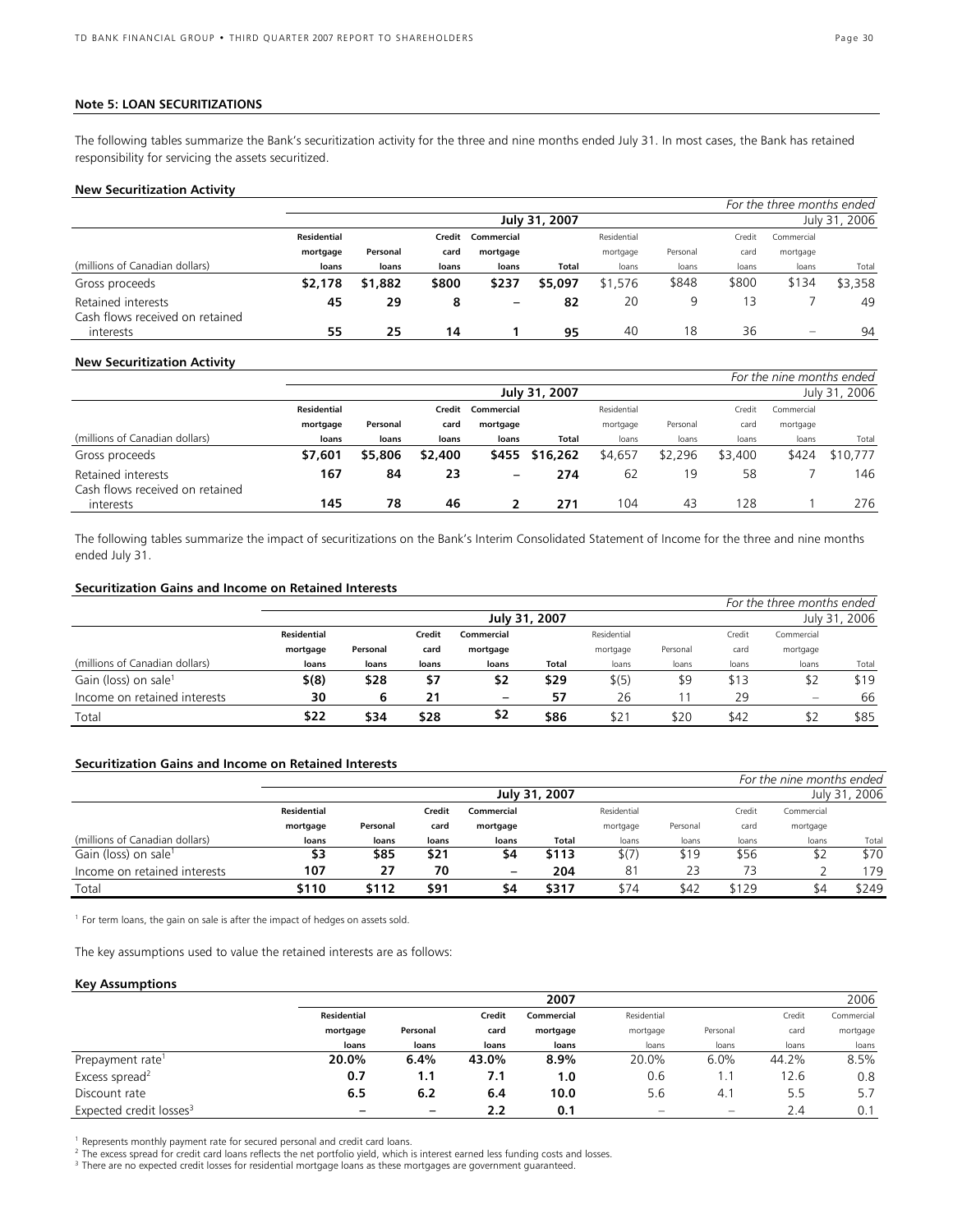During the three months ended July 31, 2007, there were maturities of previously securitized loans and receivables of \$2,682 million (three months ended July 31, 2006 – \$2,209 million). Proceeds from new securitizations were \$2,383 million for the three months ended July 31, 2007 (three months ended July 31, 2006 – \$1,149 million). During the nine months ended July 31, 2007, there were maturities of previously securitized loans and receivables of \$7,415 million (nine months ended July 31, 2006 – \$6,311 million). Proceeds from new securitizations were \$8,714 million for the nine months ended July 31, 2007 (nine months ended July 31, 2006 – \$4,466 million).

#### **Note 6: SUBORDINATED NOTES, DEBENTURES AND NON-CONTROLLING INTERESTS**

#### **Subordinated Notes and Debentures**

On December 14, 2006, the Bank issued subordinated reset medium-term notes of \$2.25 billion pursuant to its medium-term note program. The notes pay a coupon of 4.779% until December 14, 2016, and then reset every five years to the 5-year Government of Canada yield plus 1.74% thereafter until maturity on December 14, 2105. The notes are redeemable at the Bank's option at par on December 14, 2016. The Bank has included the issue as Tier 2A regulatory capital.

On July 20, 2007, the Bank issued subordinated reset medium-term notes of \$1.8 billion pursuant to its medium-term note program. The notes pay a coupon of 5.763% until December 18, 2017, and then reset every five years to the 5-year Government of Canada yield plus 1.99% thereafter until maturity on December 18, 2106. The notes are redeemable at the Bank's option at par on December 18, 2017. The Bank has included the issue as Tier 2A regulatory capital.

On July 26, 2007, the Bank announced its intention to redeem on September 4, 2007, all of its outstanding \$550 million 5.20% subordinated debentures due September 4, 2012, at a redemption price of 100% of the principal amount. The debentures qualify as Tier 2B regulatory capital.

On June 29, 2007 and July 31, 2007, TD Banknorth redeemed a total of US\$337 million and US\$5 million, respectively, of junior subordinated debentures which qualified as Tier 2B regulatory capital of the Bank.

On July 31, 2007, the Bank redeemed all of its outstanding \$500 million 6.55% subordinated debentures due July 31, 2012 at a redemption price of 100% of the principal amount. The debentures had qualified as Tier 2B regulatory capital.

#### **Non-Controlling Interests**

On May 17, 2007, a subsidiary of TD Banknorth issued 500,000 non-cumulative REIT preferred stock, Series A for gross cash consideration of US\$500 million. The Series A shares pay an annual non-cumulative dividend of 6.378%. The Series A shares are redeemable, in whole or in part, at par on October 15, 2017 and every five years thereafter and qualify as Tier 1 regulatory capital of the Bank.

#### **Note 7: LIABILITIES FOR PREFERRED SHARES AND CAPITAL TRUST SECURITIES**

The Bank's liabilities for preferred shares and capital trust securities are as follows:

| <b>Liabilities</b>                                                                   |               |               |
|--------------------------------------------------------------------------------------|---------------|---------------|
| (millions of Canadian dollars)                                                       | July 31, 2007 | Oct. 31, 2006 |
| <b>Preferred Shares</b>                                                              |               |               |
| Preferred shares issued by the Bank (thousands of shares):                           |               |               |
| Class $A - 14,000$ Series M                                                          | \$350         | \$350         |
| Class $A - 8,000$ Series N                                                           | 200           | 200           |
|                                                                                      | 550           | 550           |
| Preferred shares issued by TD Mortgage Investment Corporation (thousands of shares): |               |               |
| 350 non-cumulative preferred shares, Series A                                        | 349           | 344           |
| Total preferred shares                                                               | 899           | 894           |

#### **Capital Trust Securities**<sup>1</sup>

| Trust units issued by TD Capital Trust (thousands of units) |         |         |
|-------------------------------------------------------------|---------|---------|
| 900 Capital Trust Securities - Series 2009                  | 899     | 900     |
| <b>Total Capital Trust Securities</b>                       | 899     | 900     |
| Total preferred shares and Capital Trust Securities         | \$1.798 | \$1,794 |

<sup>1</sup> TD Capital Trust II Securities – Series 2012–1 are issued by TD Capital Trust II (Trust II), whose voting securities are 100% owned by the Bank. Trust II is a variable interest entity. As the Bank is not the primary beneficiary of Trust II, the Bank does not consolidate it. The senior deposit note of \$350 million that was issued to Trust II is reflected in deposits on the Consolidated Balance Sheet. For regulatory purposes, the \$350 million issued by Trust II is considered as part of the Bank's available capital.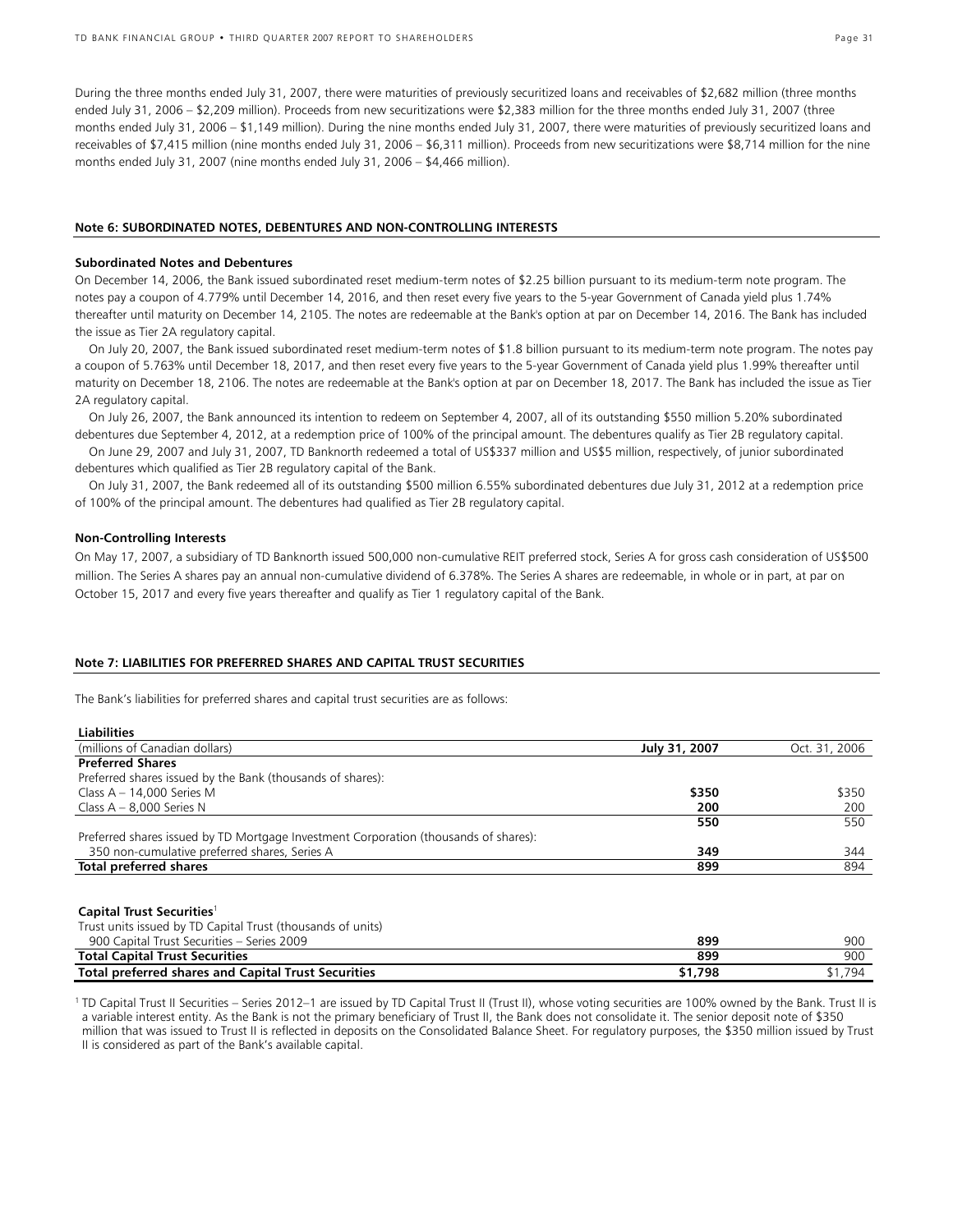#### **Note 8**: **SHARE CAPITAL**

#### **Common Shares**

The Bank is authorized by the shareholders to issue an unlimited number of common shares, without par value, for unlimited consideration. The common shares are not redeemable or convertible. Dividends are typically declared by the Board of Directors of the Bank on a quarterly basis and the amount may vary from quarter to quarter.

#### **Shares Issued and Outstanding**

|                                                       |                         |               |                  | For the nine months ended |
|-------------------------------------------------------|-------------------------|---------------|------------------|---------------------------|
|                                                       | July 31, 2007           | July 31, 2006 |                  |                           |
| (millions of shares and millions of Canadian dollars) | <b>Number of shares</b> | Amount        | Number of shares | Amount                    |
| Common:                                               |                         |               |                  |                           |
| Balance at beginning of period                        | 717.4                   | \$6,334       | 711.8            | \$5,872                   |
| Issued on exercise of options                         | 2.9                     | 132           | 2.6              | 93                        |
| Issued as a result of dividend reinvestment plan      | 0.9                     | 62            | 5.0              | 302                       |
| Impact of shares (acquired) sold in Wholesale Banking | 0.3                     | 26            | 0.3              | 16                        |
| Issued on the acquisition of VFC                      |                         |               | 1.1              | 70                        |
| Purchased for cancellation                            | (3.2)                   | (29)          |                  |                           |
| Balance at end of period – common                     | 718.3                   | \$6,525       | 720.8            | \$6,353                   |
| Preferred (Class A - Series O):                       |                         |               |                  |                           |
| Balance at beginning of period                        | 17.0                    | \$425         |                  | $S-$                      |
| Issued during the period                              |                         |               | 17.0             | 425                       |
| Balance at end of period - preferred                  | 17.0                    | \$425         | 17.0             | \$425                     |

#### **Normal Course Issuer Bid**

On December 20, 2006, the Bank commenced a normal course issuer bid, effective for up to one year, to repurchase for cancellation up to five million common shares, representing approximately 0.7% of the Bank's outstanding common shares as at December 13, 2006. During the three months ended July 31, 2007, the Bank purchased 3.2 million common shares at a cost of \$236.1 million. No shares were purchased in the first two quarters of the fiscal year.

The Bank repurchased four million common shares at a cost of \$264 million under its previous normal course issuer bid which commenced on September 18, 2006 and was completed in October 2006.

#### **Note 9: STOCK BASED COMPENSATION**

The following table summarizes the compensation expense recognized by the Bank for stock option awards for the three and nine months ended July 31.

|                                |         | For the three months ended |         | For the nine months ended |
|--------------------------------|---------|----------------------------|---------|---------------------------|
|                                | July 31 | July 31                    | July 31 | July 31                   |
| (millions of Canadian dollars) | 2007    | 2006                       | 2007    | 2006                      |
| TD Bank                        | \$5     |                            | \$14    | \$16                      |
| TD Banknorth                   |         |                            |         |                           |

During the three months ended July 31, 2007 and July 31, 2006 no options were granted by TD Bank. On closing of the going-private transaction on April 20, 2007, described in Note 14, TD Banknorth became a wholly-owned subsidiary of the Bank and TD Banknorth's shares were delisted from the New York Stock Exchange. During the three months ended July 31, 2006, 0.03 million options were granted by TD Banknorth with a weighted average fair value of \$5.61 per option.

During the nine months ended July 31, 2007, 1.5 million (nine months ended July 31, 2006 – 1.9 million) options were granted by TD Bank with a weighted average fair value of \$11.46 per option (nine months ended July 31, 2006 – \$11.27 per option). During the nine months ended July 31, 2007, 0.03 million (nine months ended July 31, 2006 – 2.3 million) options were granted by TD Banknorth with a weighted-average fair value of \$5.83 per option (nine months ended July 31, 2006 – \$5.77 per option).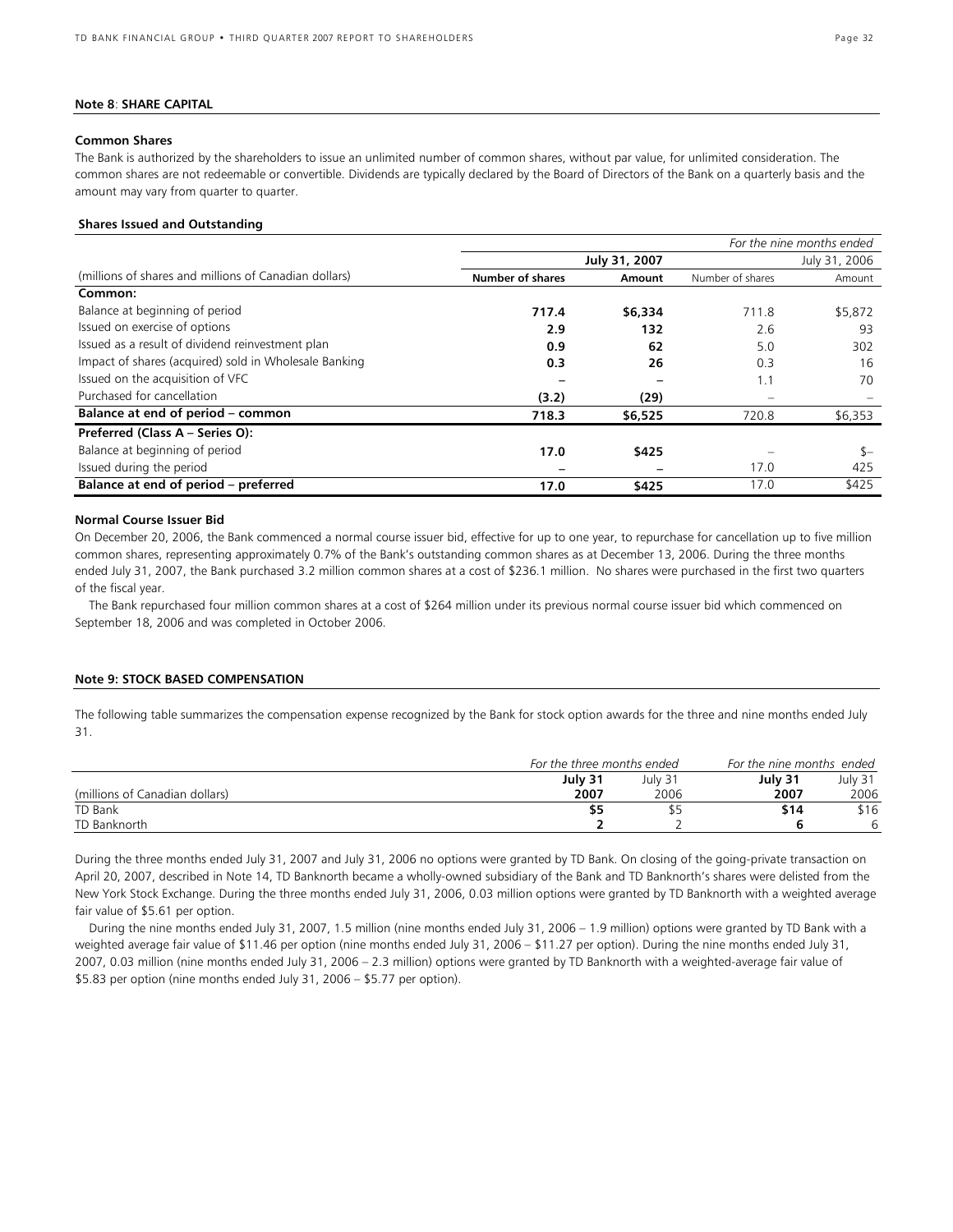The fair value of the options granted were estimated at the date of grant using the Black-Scholes valuation model with the following assumptions:

|                         | For the nine months ended |                           |  |  |
|-------------------------|---------------------------|---------------------------|--|--|
| <b>TD Bank</b>          | July 31                   | July 31                   |  |  |
|                         | 2007                      | 2006                      |  |  |
| Risk-free interest rate | 3.90%                     | 3.91%                     |  |  |
| Expected option life    | 5.2 years                 | 5.1 years                 |  |  |
| Expected volatility     | 19.5%                     | 21.9%                     |  |  |
| Expected dividend yield | 2.92%                     | 2.88%                     |  |  |
|                         |                           | For the nine months ended |  |  |

|                         |         | <u>For the nine months ended </u> |
|-------------------------|---------|-----------------------------------|
| <b>TD Banknorth</b>     | July 31 | July 31                           |
|                         | 2007    | 2006                              |
| Risk-free interest rate | 4.45%   | 4.46%                             |
| Expected option life    | 6 years | 7.5 years                         |
| Expected volatility     | 15.07%  | 15.08%                            |
| Expected dividend yield | 2.98%   | 2.78%                             |

As a result of the TD Banknorth privatization, 7.7 million TD Banknorth stock options were converted into 4.1 million TD Bank stock options based on their intrinsic value on the exchange date. The fair value of the converted options that were vested was \$52 million on the exchange date, which was recorded in contributed surplus and was part of the purchase consideration.

TD Banknorth stock options that would have expired prior to December 31, 2008 were not converted, and were paid out in cash based on their intrinsic value of \$7 million on the exchange date. These were part of the purchase consideration.

#### **Note 10: EMPLOYEE FUTURE BENEFITS**

The Bank's pension plans and principal non-pension post-retirement benefit plans expenses are as follows:

#### **Principal Pension Plan Pension Expense**

|                                                                     | For the three months ended |         | For the nine months ended |         |
|---------------------------------------------------------------------|----------------------------|---------|---------------------------|---------|
|                                                                     | July 31                    | July 31 | July 31                   | July 31 |
| (millions of Canadian dollars)                                      | 2007                       | 2006    | 2007                      | 2006    |
| Elements of pension plan expense before adjustments to recognize    |                            |         |                           |         |
| the long-term nature of the cost:                                   |                            |         |                           |         |
| Service cost - benefits earned                                      | \$16                       | \$18    | \$49                      | \$54    |
| Interest cost on projected benefit obligation                       | 28                         | 27      | 84                        | 79      |
| Actual return on plan assets                                        | (38)                       | 21      | (232)                     | (108)   |
| Plan amendments                                                     |                            |         |                           |         |
| Adjustments to recognize the long-term nature of plan cost          |                            |         |                           |         |
| Difference between costs arising in the period and costs recognized |                            |         |                           |         |
| in the period in respect of:                                        |                            |         |                           |         |
| Return on plan assets <sup>1</sup>                                  | 4                          | (53)    | 130                       | 12      |
| Actuarial losses <sup>2</sup>                                       |                            | 6       | 8                         | 16      |
| Plan amendments <sup>3</sup>                                        |                            |         | (1)                       | (1)     |
| Total                                                               | \$15                       | \$21    | 45                        | \$59    |

<sup>1</sup> For the three months ended July 31, 2007, includes expected return on plan assets of \$34 million (three months ended July 31, 2006 – \$32 million) less actual return on plan assets of \$38 million (three months ended July 31, 2006 – \$(21) million). For the nine months ended July 31, 2007, includes expected return on plan assets of \$102 million (nine months ended July 31, 2006 – \$96 million) less actual return on plan assets of \$232 million (nine months ended July 31, 2006 – \$108 million). 2

<sup>2</sup> For the three months ended July 31, 2007, includes loss recognized of \$3 million (three months ended July 31, 2006 – \$6 million) less actuarial losses on projected benefit obligation of nil (three months ended July 31, 2006 – nil). For the nine months ended July 31, 2007, includes loss recognized of \$8 million (nine months ended July 31, 2006 – \$16 million) less actuarial losses on projected benefit obligation of nil (nine months ended July 31, 2006 – nil).

<sup>3</sup> For the three months ended July 31, 2007, includes amortization of costs for plan amendments of \$2 million (three months ended July 31, 2006 – \$2 million) less actual cost amendments of nil (three months ended July 31, 2006 – nil). For the nine months ended July 31, 2007, includes amortization of costs for plan amendments of \$6 million (nine months ended July 31, 2006 – \$6 million) less actual cost amendments of \$7 million (nine months ended July 31, 2006 – \$7 million).

#### **Other Pension Plans' Expense**

|                                            | For the three months ended |         | For the nine months ended |         |
|--------------------------------------------|----------------------------|---------|---------------------------|---------|
|                                            | July 31                    | July 31 | July 31                   | July 31 |
| (millions of Canadian dollars)             | 2007                       | 2006    | 2007                      | 2006    |
| CT defined benefit pension plan            |                            |         | \$3                       | \$4     |
| TD Banknorth defined benefit pension plans |                            |         |                           | 6       |
| Supplemental employee retirement plans     |                            |         | 25                        | 25      |
| Total                                      | \$10                       | \$13    | \$31                      | \$35    |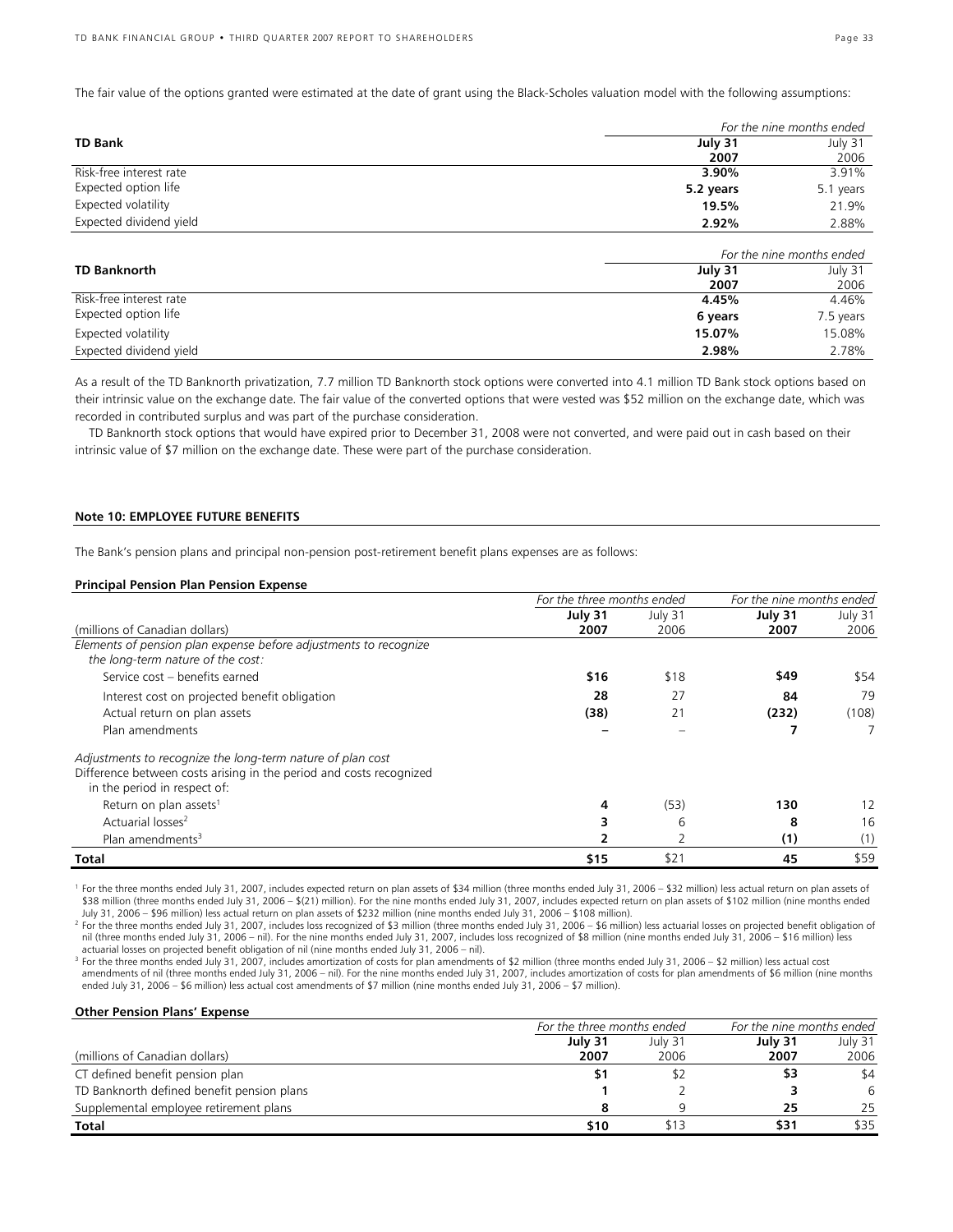### **Principal Non-Pension Post-Retirement Benefit Plans Expense**

|                                                                                                           | For the three months ended |         | For the nine months ended |         |  |
|-----------------------------------------------------------------------------------------------------------|----------------------------|---------|---------------------------|---------|--|
|                                                                                                           | July 31                    | July 31 | July 31                   | July 31 |  |
| (millions of Canadian dollars)                                                                            | 2007                       | 2006    | 2007                      | 2006    |  |
| Elements of non-pension plan expense before adjustments to recognize<br>the long-term nature of the cost: |                            |         |                           |         |  |
| Service cost - benefits earned                                                                            | \$3                        | \$3     | \$9                       | \$9     |  |
| Interest cost on projected benefit obligation                                                             |                            |         | 16                        | 15      |  |
| Plan amendments                                                                                           |                            |         |                           | (65)    |  |
| Adjustments to recognize the long-term nature of plan cost                                                |                            |         |                           |         |  |
| Difference between costs arising in the period and costs recognized                                       |                            |         |                           |         |  |
| in the period in respect of:                                                                              |                            |         |                           |         |  |
| <b>Actuarial losses</b>                                                                                   |                            |         |                           | 6       |  |
| Plan amendments                                                                                           | (1)                        | (11     | (4)                       | 61      |  |
| <b>Total</b>                                                                                              | \$8                        | \$9     | \$25                      | \$26    |  |

### **Cash Flows**

The Bank's contributions to its pension plans and its principal non-pension post-retirement benefit plans were as follows:

#### **Pension Plan Contributions**

|                                            | For the three months ended | For the nine months ended |         |               |
|--------------------------------------------|----------------------------|---------------------------|---------|---------------|
|                                            | July 31                    | July 31                   | July 31 | July 31       |
| (millions of Canadian dollars)             | 2007                       | 2006                      | 2007    | 2006          |
| Principal pension plan                     | \$37                       | \$16                      | \$69    | \$46          |
| CT defined benefit pension plan            |                            |                           |         | $\mathcal{L}$ |
| TD Banknorth defined benefit pension plans |                            |                           | 47      | 33            |
| Supplemental employee retirement plans     |                            |                           |         | 6             |
| Non-pension post-retirement benefit plans  |                            |                           |         | 6             |
| Total                                      | \$43                       | \$21                      | \$134   | \$93          |

As at July 31, 2007, the Bank expects to contribute an additional \$15 million to its principal pension plan, nil to its CT defined benefit pension plan, \$46 million to its TD Banknorth defined benefit pension plans, \$3 million to its supplemental employee retirement plans and \$2 million to its nonpension post-retirement benefit plans by the end of the year. However, future contribution amounts may change upon the Bank's review of the current contribution levels during the year.

### **Note 11: EARNINGS PER SHARE**

The Bank's basic and diluted earnings per share at July 31 are as follows:

#### **Basic and Diluted Earnings per Share**

|                                                                                                  | For the three months ended |         | For the nine months ended |         |  |  |
|--------------------------------------------------------------------------------------------------|----------------------------|---------|---------------------------|---------|--|--|
|                                                                                                  | July 31                    | July 31 | July 31                   | July 31 |  |  |
| (millions of Canadian dollars)                                                                   | 2007                       | 2006    | 2007                      | 2006    |  |  |
| <b>Basic Earnings per Share</b>                                                                  |                            |         |                           |         |  |  |
| Net income available to common shares (\$ millions)                                              | \$1,101                    | \$790   | \$2,888                   | \$3,824 |  |  |
| Average number of common shares outstanding (millions)                                           | 719.5                      | 719.1   | 719.0                     | 715.8   |  |  |
| Basic earnings per share $(\$)$                                                                  | \$1.53                     | \$1.10  | \$4.02                    | \$5.34  |  |  |
| <b>Diluted Earnings per Share</b>                                                                |                            |         |                           |         |  |  |
| Net income available to common shares (\$ millions)                                              | \$1,101                    | \$790   | \$2,888                   | \$3,824 |  |  |
| Average number of common shares outstanding (millions)                                           | 719.5                      | 719.1   | 719.0                     | 715.8   |  |  |
| Stock options potentially exercisable as determined under the treasury stock method <sup>1</sup> | 7.4                        | 5.6     | 6.9                       | 6.3     |  |  |
| Average number of common shares outstanding – diluted (millions)                                 | 726.9                      | 724.7   | 725.9                     | 722.1   |  |  |
| Diluted earnings per share (\$)                                                                  | \$1.51                     | \$1.09  | \$3.98                    | \$5.30  |  |  |

<sup>1</sup> For the nine months ended July 31, 2007, the computation of diluted earnings per common share excluded weighted-average options outstanding of 116 (nine months ended July 31, 2006 – 953 thousand) with a weighted-exercise price of \$68.40 (nine months ended July 31, 2006 - \$60.02) as the options' price was greater than the average market price of the Bank's common shares.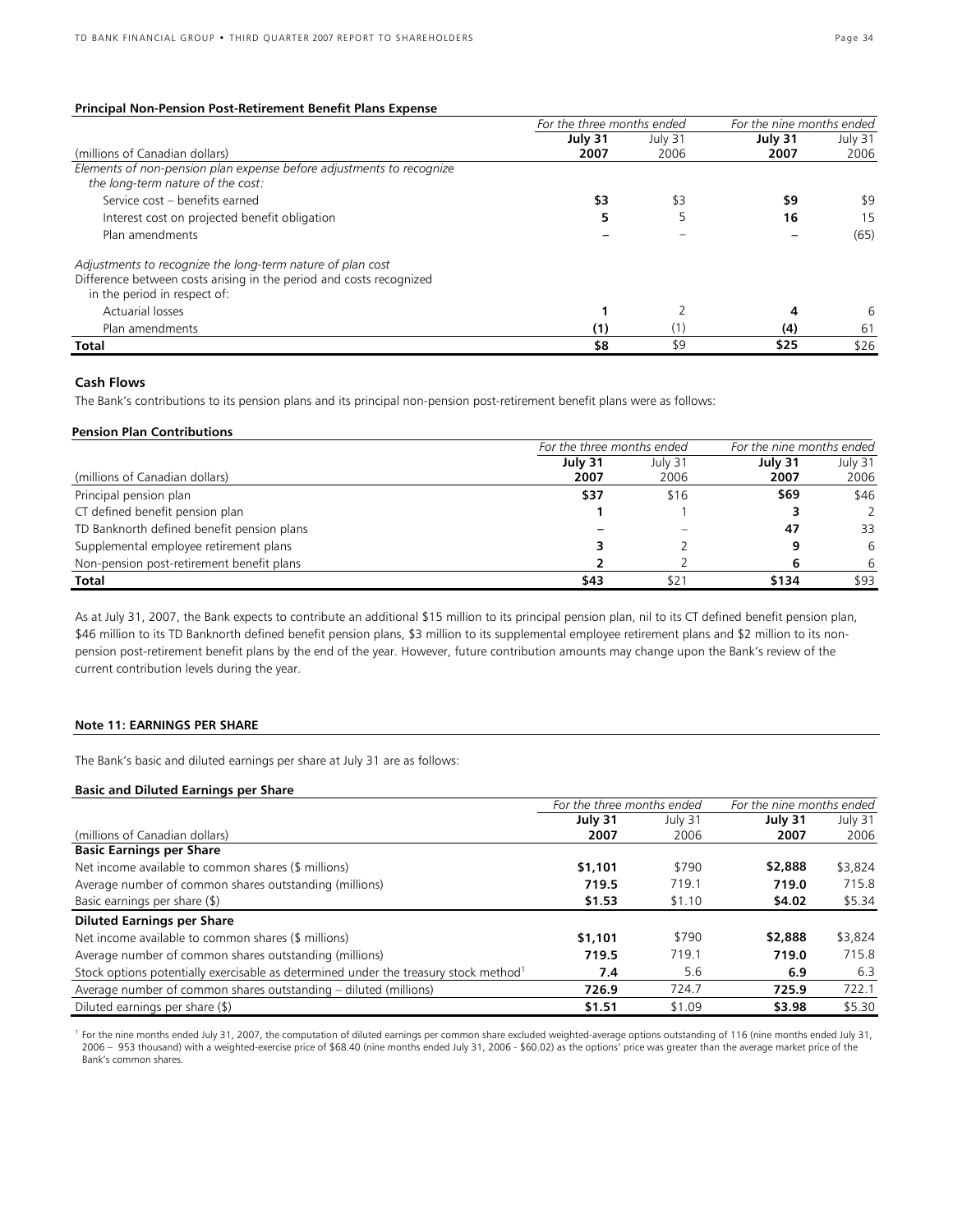### **Note 12: SEGMENTED INFORMATION**

The Bank's operations and activities are organized around the following businesses: Canadian Personal and Commercial Banking, Wealth Management, U.S. Personal and Commercial Banking and Wholesale Banking. Results for these segments for the three and nine months ended July 31 are presented in the following tables:

#### **Results by Business Segment**

|                                |         | <b>Canadian Personal</b> |         |            |         | U.S. Personal and    |         |             |         |                        |         |         |
|--------------------------------|---------|--------------------------|---------|------------|---------|----------------------|---------|-------------|---------|------------------------|---------|---------|
|                                |         | and Commercial           |         | Wealth     |         | Commercial           |         | Wholesale   |         |                        |         |         |
| (millions of Canadian dollars) |         | <b>Banking</b>           |         | Management |         | $\mathsf{Banking}^1$ |         | Banking $2$ |         | Corporate <sup>2</sup> |         | Total   |
|                                | July 31 | July 31                  | July 31 | July 31    | July 31 | July 31              | July 31 | July 31     | July 31 | July 31                | July 31 | July 31 |
| For the three months ended     | 2007    | 2006                     | 2007    | 2006       | 2007    | 2006                 | 2007    | 2006        | 2007    | 2006                   | 2007    | 2006    |
| Net interest income            | \$1,388 | \$1,260                  | \$80    | \$68       | \$338   | \$342                | \$218   | \$127       | \$(241) | \$(174)                | \$1,783 | \$1,623 |
| Other income                   | 713     | 669                      | 507     | 424        | 145     | 142                  | 474     | 456         | 29      | (26)                   | 1,868   | 1,665   |
| Total revenue                  | 2,101   | 1,929                    | 587     | 492        | 483     | 484                  | 692     | 583         | (212)   | (200)                  | 3,651   | 3,288   |
| Provision for (reversal of)    |         |                          |         |            |         |                      |         |             |         |                        |         |         |
| credit losses                  | 151     | 104                      |         |            | 33      | 10                   | 8       | 15          | (21)    | (20)                   | 171     | 109     |
| Non-interest expenses          | 1,050   | 1,039                    | 395     | 344        | 275     | 284                  | 326     | 303         | 139     | 177                    | 2,185   | 2,147   |
| Dilution gain (loss), net      |         |                          |         |            |         |                      |         |             |         |                        |         |         |
| Income (loss) before provision |         |                          |         |            |         |                      |         |             |         |                        |         |         |
| for (benefit of) income taxes  | 900     | 786                      | 192     | 148        | 175     | 190                  | 358     | 265         | (330)   | (357)                  | 1,295   | 1,032   |
| Provision for (benefit of)     |         |                          |         |            |         |                      |         |             |         |                        |         |         |
| income taxes                   | 303     | 262                      | 66      | 51         | 57      | 65                   | 105     | 86          | (283)   | (229)                  | 248     | 235     |
| Non-controlling interests in   |         |                          |         |            |         |                      |         |             |         |                        |         |         |
| subsidiaries, net of income    |         |                          |         |            |         |                      |         |             |         |                        |         |         |
| taxes                          |         |                          |         |            | 9       | 57                   |         |             | 4       | (5)                    | 13      | 52      |
| Equity in net income of an     |         |                          |         |            |         |                      |         |             |         |                        |         |         |
| associated company,            |         |                          |         |            |         |                      |         |             |         |                        |         |         |
| net of income taxes            |         |                          | 59      | 55         |         |                      |         |             | 10      | (4)                    | 69      | 51      |
| Net income (loss)              | \$597   | \$524                    | \$185   | \$152      | \$109   | \$68                 | \$253   | \$179       | \$(41)  | \$(127)                | \$1,103 | \$796   |
| <b>Total assets</b>            |         |                          |         |            |         |                      |         |             |         |                        |         |         |
| (billions of Canadian dollars) |         |                          |         |            |         |                      |         |             |         |                        |         |         |
| - balance sheet                | \$146.8 | \$140.7                  | \$14.7  | \$12.4     | \$61.2  | \$43.8               | \$162.7 | \$160.1     | \$18.5  | \$28.8                 | \$403.9 | \$385.8 |
| - securitized                  | 47.6    | 37.3                     |         |            |         |                      |         |             | (15.9)  | (12.1)                 | 31.7    | 25.2    |

#### **Results by Business Segment**

|                                                                 |         | <b>Canadian Personal</b> |         |            |         | U.S. Personal and    |         |             |         |               |         |         |
|-----------------------------------------------------------------|---------|--------------------------|---------|------------|---------|----------------------|---------|-------------|---------|---------------|---------|---------|
|                                                                 |         | and Commercial           |         | Wealth     |         | Commercial           |         | Wholesale   |         |               |         |         |
| (millions of Canadian dollars)                                  |         | <b>Banking</b>           |         | Management |         | Banking <sup>1</sup> |         | Banking $2$ |         | Corporate $2$ |         | Total   |
|                                                                 | July 31 | July 31                  | July 31 | July 31    | July 31 | July 31              | July 31 | July 31     | July 31 | July 31       | July 31 | July 31 |
| For the nine months ended                                       | 2007    | 2006                     | 2007    | 2006       | 2007    | 2006                 | 2007    | 2006        | 2007    | 2006          | 2007    | 2006    |
| Net interest income                                             | \$3,993 | \$3,584                  | \$235   | \$308      | \$1,030 | \$953                | \$565   | \$341       | \$(707) | \$ (529)      | \$5,116 | \$4,657 |
| Other income                                                    | 2,104   | 1,920                    | 1,497   | 1,448      | 443     | 349                  | 1,404   | 1,437       | 81      | (1)           | 5,529   | 5,153   |
| Total revenue<br>Provision for (reversal of)                    | 6,097   | 5,504                    | 1,732   | 1,756      | 1,473   | 1,302                | 1,969   | 1,778       | (626)   | (530)         | 10,645  | 9,810   |
| credit losses                                                   | 432     | 281                      |         |            | 85      | 25                   | 44      | 55          | (55)    | (122)         | 506     | 239     |
| Non-interest expenses                                           | 3,142   | 3,018                    | 1,152   | 1,218      | 958     | 793                  | 987     | 1,019       | 409     | 492           | 6,648   | 6,540   |
| Dilution gain, net                                              |         |                          |         |            |         |                      |         |             | -       | 1,559         |         | 1,559   |
| Income (loss) before provision<br>for (benefit of) income taxes | 2,523   | 2,205                    | 580     | 538        | 430     | 484                  | 938     | 704         | (980)   | 659           | 3,491   | 4,590   |
| Provision for (benefit of)<br>income taxes                      | 842     | 740                      | 198     | 190        | 143     | 167                  | 271     | 221         | (754)   | (619)         | 700     | 699     |
| Non-controlling interests in<br>subsidiaries, net of income     |         |                          |         |            |         |                      |         |             |         |               |         |         |
| taxes                                                           |         |                          |         |            | 91      | 144                  |         |             | (4)     | (8)           | 87      | 136     |
| Equity in net income of an<br>associated company,               |         |                          |         |            |         |                      |         |             |         |               |         |         |
| net of income taxes                                             |         |                          | 186     | 94         |         |                      |         |             | 13      | (8)           | 199     | 86      |
| Net income (loss)                                               | \$1,681 | \$1,465                  | 568     | \$442      | 196     | \$173                | \$667   | \$483       | \$(209) | \$1,278       | \$2,903 | \$3,841 |

1 Commencing May 1, 2007, the results of TD Bank U.S.A. Inc. (previously reported in the Corporate segment for the period from the second quarter 2006 to the second quarter 2007 and in Wealth Management segment prior to the second quarter of 2006) are included in the U.S. Personal and Commercial Banking segment prospectively. Prior periods have not been restated as the impact is not material.

2 The taxable equivalent basis (TEB) increase to net interest income and provision for income taxes reflected in the Wholesale Banking segment results is reversed in the Corporate segment..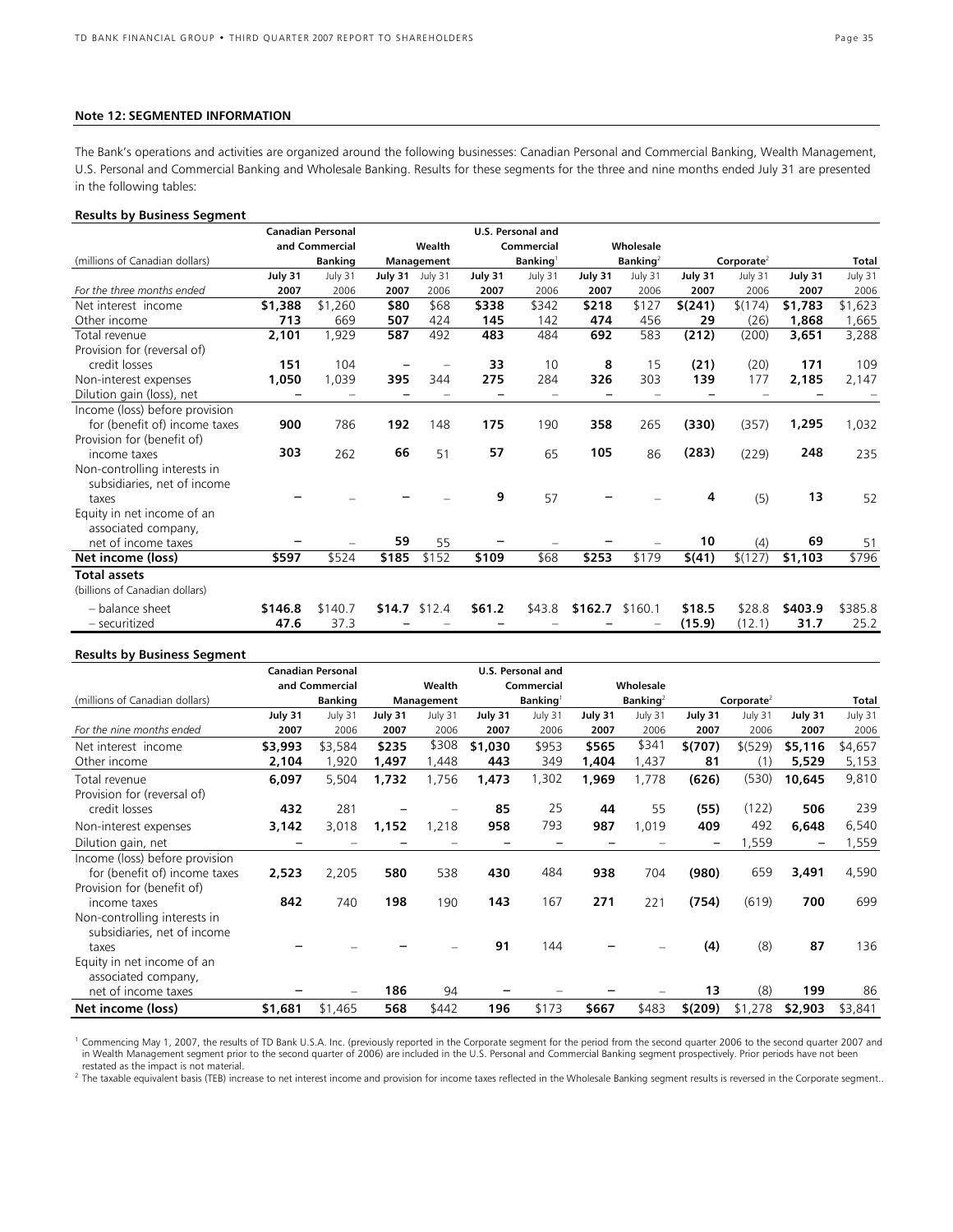#### **Note 13: DERIVATIVES**

Hedge accounting results for the three and nine months ended July 31, 2007 are as follows:

#### **Hedge Accounting Results**

|                                                  | For the three months ended | For the nine months ended |                 |                 |  |
|--------------------------------------------------|----------------------------|---------------------------|-----------------|-----------------|--|
| (millions of Canadian dollars)                   | July 31<br>2007            | July 31<br>2006           | July 31<br>2007 | July 31<br>2006 |  |
| Fair value hedges                                |                            |                           |                 |                 |  |
| Gain arising from hedge ineffectiveness          | \$4.9                      |                           | \$4.7           | \$—             |  |
| Cash flow hedges                                 |                            |                           |                 |                 |  |
| (Loss) / Gain arising from hedge ineffectiveness | \$(0.9)                    |                           | \$2.6           | $S-$            |  |

Portions of derivative gains (losses) that were excluded from the assessment of hedge effectiveness for fair value and cash flow hedging activities are included in the Consolidated Statement of Income and are not significant for the three and nine months ended July 31, 2007.

During the three and nine months ended July 31, 2007, there were no firm commitments that no longer qualified as hedges.

Over the next 12 months, the Bank expects an estimated \$67 million in net losses reported in other comprehensive income as at July 31, 2007 to be reclassified to net income. The maximum length of time over which the Bank is hedging its exposure to the variability in future cash flows for anticipated transactions is 18 years. During the three and nine months ended July 31, 2007, there were no forecasted transactions that failed to occur.

#### **Note 14: ACQUISITIONS AND DISPOSITIONS**

#### **(a) TD Banknorth**

#### Interchange Financial Services Corporation

TD Banknorth completed its acquisition of Interchange Financial Services Corporation (Interchange) on January 1, 2007 for a total cash consideration of \$545 million (US\$468.1 million), financed primarily through TD Banknorth's sale of 13 million of its common shares to the Bank for \$472 million (US\$405 million). The acquisition of Interchange by TD Banknorth contributed the following assets and liabilities of Interchange to the Bank's Interim Consolidated Balance Sheet at the date of acquisition: \$1,283 million of personal/business loans and mortgages, \$495 million of goodwill and intangibles, \$123 million of other assets, \$1,332 million of deposits and \$97 million of other liabilities. TD Banknorth consolidates the financial results of Interchange. As the Bank consolidates TD Banknorth on a one month lag, Interchange's results for the three months ended June 30, 2007 have been included in the Bank's results for the three months ended July 31, 2007.

#### Going-private transaction

On April 20, 2007, the Bank completed its privatization of TD Banknorth. Under this transaction, the Bank acquired all of the outstanding common shares of TD Banknorth that it did not already own for US\$32.33 per TD Banknorth share for a total cash consideration of \$3.7 billion (US\$3.3 billion). The acquisition has been accounted for by the purchase method. On closing, TD Banknorth became a wholly-owned subsidiary of the Bank and TD Banknorth's shares were delisted from the New York Stock Exchange.

As a result of the transaction, there was a net increase in goodwill and intangibles on the Bank's Consolidated Balance Sheet at the date of completion of the transaction of approximately \$1.5 billion. The allocation of the purchase price is subject to finalization.

In the normal course of the Bank's financial reporting, TD Banknorth is consolidated on a one month lag basis. However, \$43 million before-tax restructuring, privatization and merger-related costs incurred in April 2007 were included in the Bank's results for the three months ended April 30, 2007 because in aggregate they represent material TD Banknorth events for the period ended April 30, 2007.

As disclosed in the definitive proxy statement of TD Banknorth dated March 16, 2007 with respect to the transaction, the Bank and TD Banknorth had entered into a memorandum of understanding providing for the proposed settlement of the six lawsuits comprising the action *In re TD Banknorth Shareholders Litigation*, C.A. No. 2557-NC (Del. Ch., New Castle County). Among other things, the proposed settlement provided for the establishment by the Bank of a settlement fund in an aggregate amount of approximately \$2.95 million. The proposed settlement was subject to a number of conditions, including final approval by the Delaware Court of Chancery. On July 19, 2007, the Delaware Court of Chancery disapproved the proposed settlement. Accordingly, the settlement will not be completed and former stockholders of TD Banknorth will not receive the proposed settlement amount of approximately US\$0.03 per share. Completion of the transaction, which occurred on April 20, 2007, is not affected by the decision of the court. The Bank continues to believe that these lawsuits are without merit and will defend them vigorously.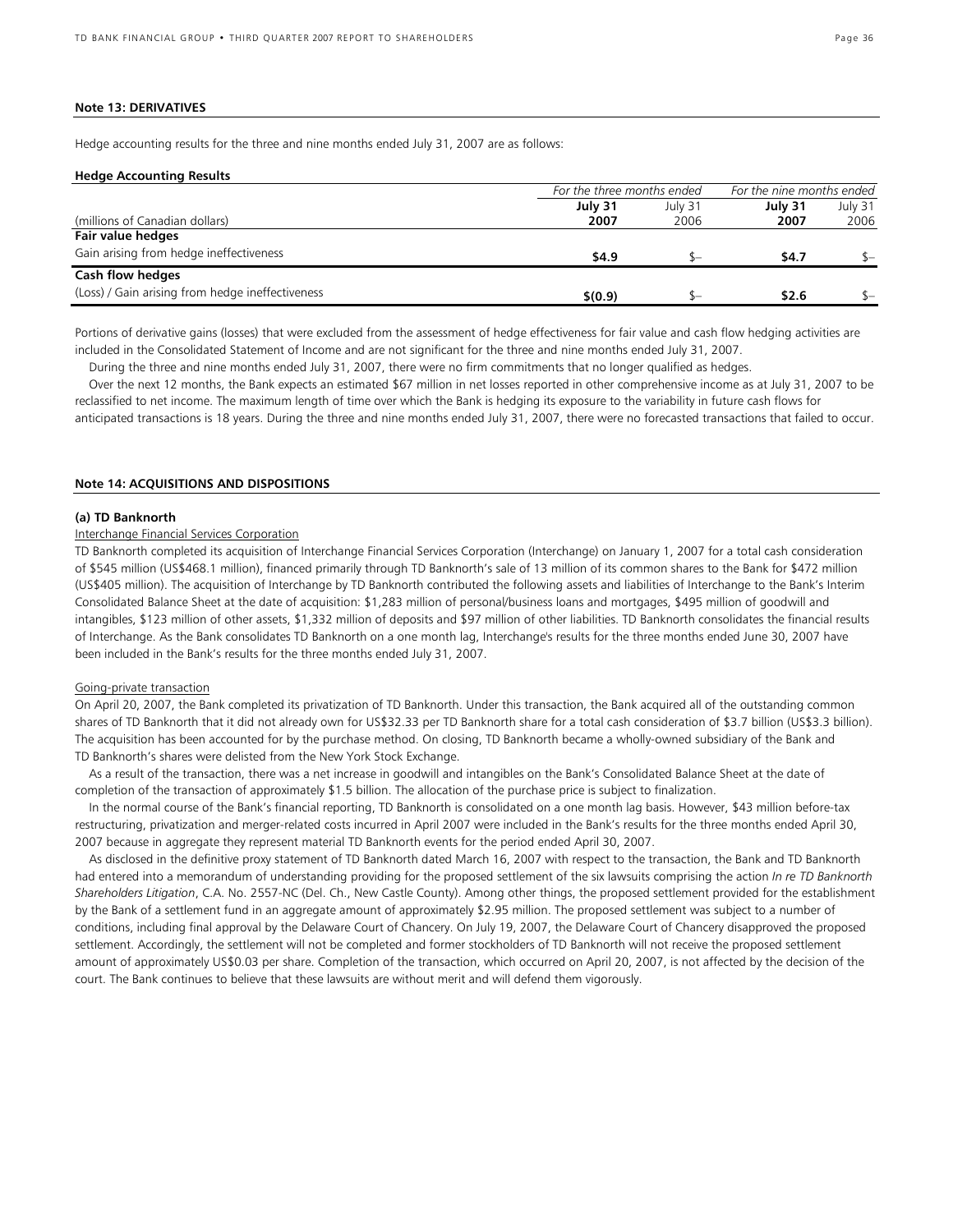### **(b) TD Ameritrade**

TD Ameritrade announced two common stock repurchase programs in 2006 for an aggregate of 32 million shares. As a result of TD Ameritrade's share repurchase activity, the Bank's direct ownership position in TD Ameritrade increased above the ownership cap of 39.9% under the Stockholders Agreement. In accordance with the Bank's previously announced intention, the Bank sold three million shares of TD Ameritrade during the three months ended July 31, 2007 to bring its direct ownership position as at July 31, 2007 to 39.9%, from 40.3% as at April 30, 2007. The Bank recognized a gain of \$6 million on this sale.

Moreover, as a result of consolidation of financial statements of Lillooet Limited (Lillooet) in these Interim Consolidated Financial Statements, TD Ameritrade shares held by Lillooet have been included in the Bank's reported investment in TD Ameritrade. The Bank has recognized income of TD Ameritrade related to the TD Ameritrade shares owned by Lillooet for the period ended June 30, 2007.

#### **Note 15: TD BANKNORTH RESTRUCTURING, PRIVATIZATION AND MERGER-RELATED CHARGES**

As a result of the privatization of TD Banknorth and related restructuring initiatives undertaken within both TD Banknorth and TD Bank USA during the three months ended April 30, 2007, the Bank incurred a total of \$67 million before-tax restructuring charges of which \$59 million related to TD Banknorth and \$8 million related to TD Bank USA. The restructuring charges primarily consisted of employee severance costs, the costs of amending certain executive employment and award agreements and the write-down of long-lived assets due to impairment. In the Interim Consolidated Statement of Income, the restructuring charges are included in restructuring costs.

TD Banknorth also incurred privatization costs of \$11 million before tax, which primarily consisted of legal and investment banking fees, and merger-related costs of \$8 million in connection with the integration of Hudson and Interchange with TD Banknorth. In the Interim Consolidated Statement of Income, the privatization and merger-related charges are included in other non-interest expenses.

#### **Note 16**: **CONTINGENCIES**

The two principal legal actions regarding Enron to which the Bank is a party are the securities class action and the bankruptcy proceeding. In 2006, the Bank settled the bankruptcy court claims in this matter for approximately \$145 million (US\$130 million). As at July 31, 2007, the total contingent litigation reserve for Enron-related claims was approximately \$441 million (US\$413 million). It is possible that additional reserves above the current level could be required. Additional reserves, if required, cannot be reasonably determined for many reasons, including that other settlements are not generally appropriate for comparison purposes, the lack of consistency in other settlements and the difficulty in predicting the future actions of other parties to the litigation.

The Bank and its subsidiaries are involved in various other legal actions in the ordinary course of business, many of which are loan-related. In management's opinion, the ultimate disposition of these actions, individually or in the aggregate, will not have a material adverse effect on the financial condition of the Bank.

#### **Note 17: ACCUMULATED OTHER COMPREHENSIVE INCOME**

Accumulated other comprehensive income (loss) includes the after-tax change in unrealized gains and losses on available-for-sale securities, cash flow hedging activities and foreign currency translation adjustments.

#### **Accumulated Other Comprehensive Income, net of income taxes**

|                                                                                                          | As at         |
|----------------------------------------------------------------------------------------------------------|---------------|
| (millions of Canadian dollars)                                                                           | July 31, 2007 |
| Unrealized gain on available-for-sale securities, net of cash flow hedges                                | \$175         |
| Unrealized foreign currency translation losses on investments in subsidiaries, net of hedging activities | (1,469)       |
| Losses on derivatives designated as cash flow hedges                                                     | (149)         |
| Accumulated other comprehensive income balance as at July 31, 2007                                       | \$(1, 443)    |